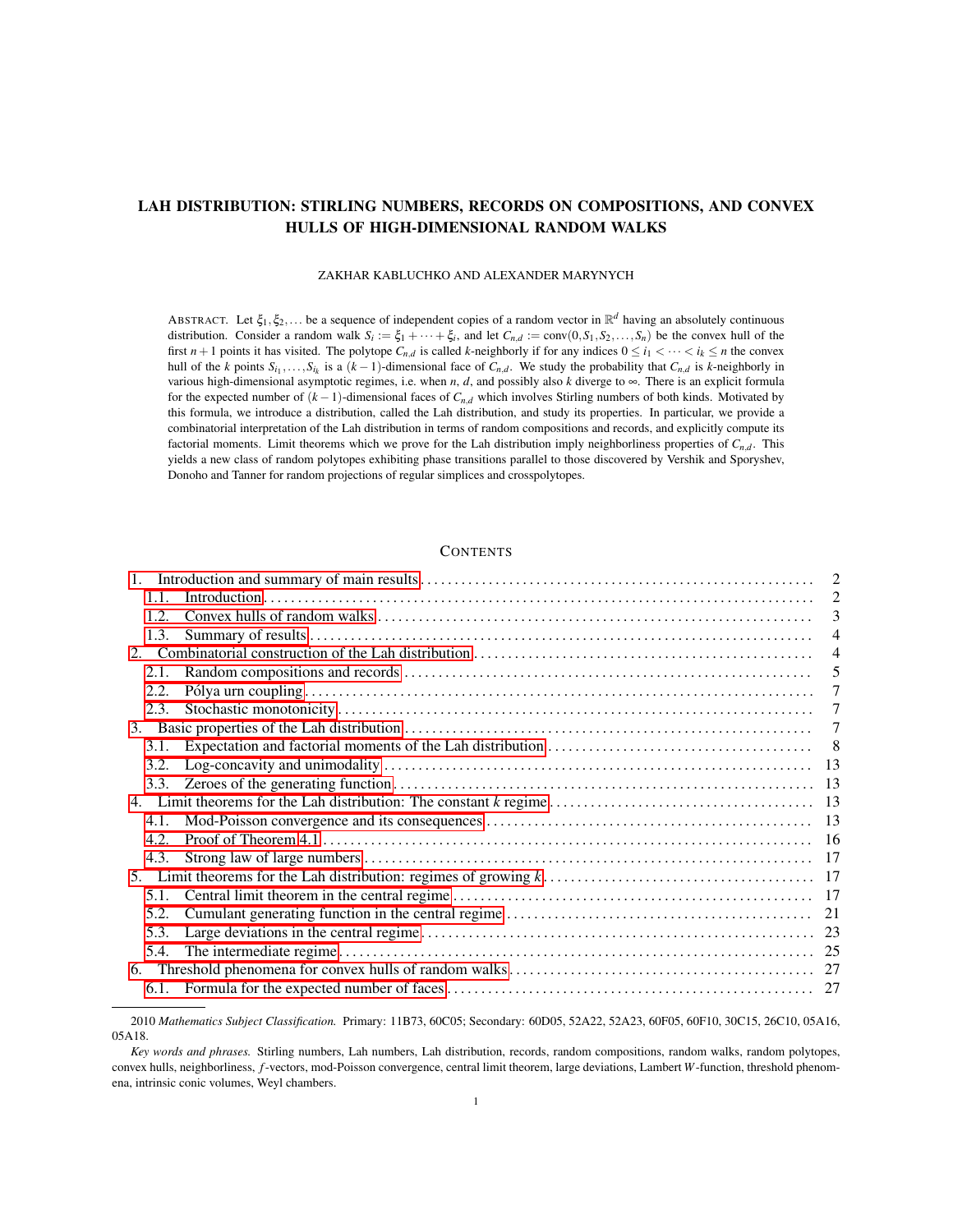## 1. INTRODUCTION AND SUMMARY OF MAIN RESULTS

<span id="page-1-1"></span><span id="page-1-0"></span>1.1. Introduction. The aim of the present paper is to introduce and study a family of discrete probability distributions defined in terms of Stirling numbers of both kinds and Lah numbers. Recall, see for example [\[30,](#page-37-0) Section 6.1], that the Stirling numbers of the first kind, denoted by  $\begin{bmatrix} n \\ k \end{bmatrix}$ , count the number of permutations of *n* objects with exactly *k* disjoint cycles, while the Stirling numbers of the second kind, denoted by  $\{^n_k\}$ , count the number of ways to partition a set of *n* elements into *k* nonempty subsets. Alternatively, Stirling numbers can be defined by the exponential generating functions via the identities

<span id="page-1-3"></span>
$$
\frac{1}{k!} \left( \log \frac{1}{1-x} \right)^k = \sum_{n=k}^{\infty} \binom{n}{k} \frac{x^n}{n!} \quad \text{and} \quad \frac{1}{k!} (e^x - 1)^k = \sum_{n=k}^{\infty} \binom{n}{k} \frac{x^n}{n!}, \quad k = 0, 1, 2, .... \tag{1.1}
$$

The *Lah number*  $L(n, k)$  can be defined as the number of ways to partition the set  $\{1, \ldots, n\}$  into *k* non-empty subsets and to linearly order the elements inside each subset. It is known that  $L(n, k)$  is given by

<span id="page-1-4"></span>
$$
L(n,k) = \sum_{j=k}^{n} {n \choose j} \left\{ {j \choose k} = \frac{(n-1)!}{(k-1)!} {n \choose k} = \frac{n!}{k!} {n-1 \choose k-1}, \quad n \in \mathbb{N}, \quad k \in \{1, ..., n\}. \tag{1.2}
$$

These numbers were introduced by Ivo Lah [\[51\]](#page-38-0) whose name they now bear; see entry A105278 in [\[64\]](#page-39-0) and [\[11\]](#page-36-2) for their properties. We can now define the family of distributions we are interested in.

**Definition 1.1.** A random variable  $X = \text{Lah}(n, k)$  has a *Lah distribution* with parameters  $n \in \mathbb{N}$  and  $k \in \{1, ..., n\}$  if

<span id="page-1-2"></span>
$$
\mathbb{P}[X=j] = \frac{1}{L(n,k)} \begin{bmatrix} n \\ j \end{bmatrix} \begin{Bmatrix} j \\ k \end{Bmatrix}, \qquad j \in \{k, k+1, \dots, n\}.
$$
 (1.3)

Throughout the paper, we agree that  $\text{Lah}(n, k)$  denotes some random variable with distribution [\(1.3\)](#page-1-2).

The special case of the Lah distribution with  $k = 1$  is well known to be the distribution of the number of cycles in a random uniform permutation of  $\{1,\ldots,n\}$ , or the number of records in a sample of *n* independent identically distributed (i.i.d.) observations with a continuous distribution function. We shall extend the latter interpretation to arbitrary *k*, but the original motivation for introducing the Lah distribution comes from the study of threshold phenomena for high-dimensional random polytopes initiated in the pioneering work of Vershik and Sporyshev [\[69\]](#page-39-1) and continued in a series of works of Donoho and Tanner [\[15,](#page-37-1) [16,](#page-37-2) [18,](#page-37-3) [19\]](#page-37-4). As has been suggested by Vershik in his Grassmannian approach to linear programming [\[67\]](#page-39-2), these threshold phenomena have multiple implications in highdimensional statistics, signal processing, linear optimization and other fields; for numerous examples we refer to the above cited papers as well as [\[3,](#page-36-3) [4,](#page-36-4) [17,](#page-37-5) [20,](#page-37-6) [21,](#page-37-7) [67,](#page-39-2) [68\]](#page-39-3). Let us briefly recall the problem studied by Vershik, Sporyshev, Donoho and Tanner. Consider *n* i.i.d. standard Gaussian points  $X_1, \ldots, X_n$  in the *d*-dimensional space, where *n* ≥ *d* + 1. Their convex hull  $G_{n,d}$  := conv( $X_1, ..., X_n$ ) is called the Gaussian polytope. Let  $f_{k-1}(G_{n,d})$  be the number of (*k*−1)-dimensional faces of *Gn*,*d*, for *k* ∈ {1,...,*d*}. With probability 1, every (*k*−1)-dimensional face is a simplex of the form  $conv(X_{i_1},...,X_{i_k})$  for some k-tuple of pairwise different indices  $i_1,...,i_k \in \{1,...,n\}$ . Clearly,  $f_{k-1}(G_{n,d})$ is bounded from above by the number of such *k*-tuples, that is, by  $\binom{n}{k}$ . If this bound is attained, the polytope  $G_{n,d}$  is called *k-neighborly*; see [\[31,](#page-37-8) Chapter 7]. Vershik and Sporyshev [\[69\]](#page-39-1) studied the so-called proportional growth regime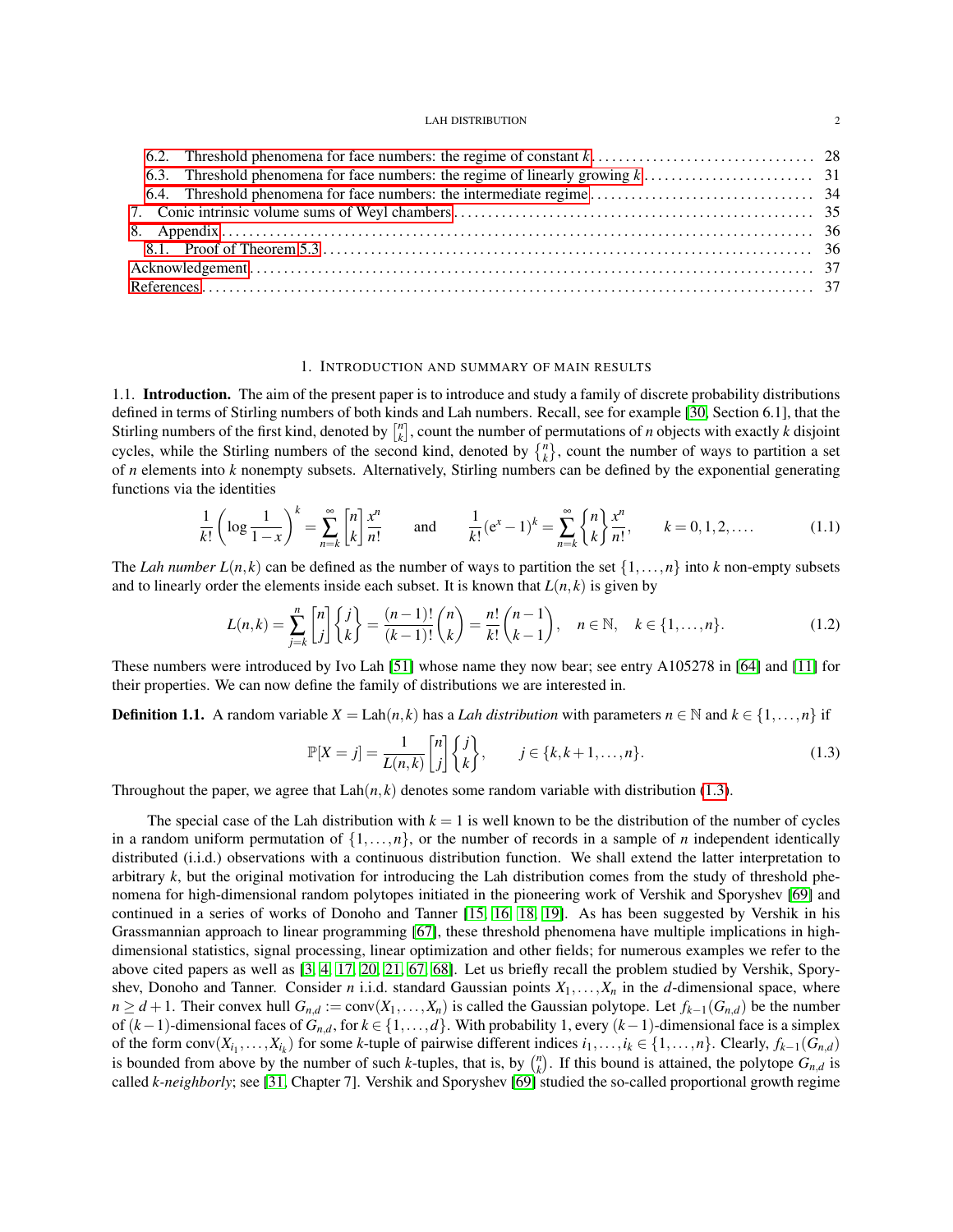in which  $d, n, k \to \infty$  in such a way that  $k/d \to \rho$  and  $d/n \to \delta$  for some constants  $\rho \in (0,1)$  and  $\delta \in (0,1)$ . They proved the existence of what has been later called a weak threshold, that is, a positive function  $\delta \mapsto \rho_{weak}^{GP}(\delta)$  such that

$$
\lim_{n,d,k\to\infty}\frac{\mathbb{E} f_{k-1}(G_{n,d})}{\binom{n}{k}}=1\qquad\text{provided }\rho<\rho_{\text{weak}}^{\text{GP}}(\delta).
$$

Later, Donoho and Tanner [\[16\]](#page-37-2) proved the existence of what they called a strong threshold, that is, a positive function  $\delta \mapsto \rho_{\text{strong}}^{\text{GP}}(\delta)$  such that

$$
\lim_{n,d,k\to\infty}\left(\binom{n}{k}-\mathbb{E} f_{k-1}(G_{n,d})\right)=0\qquad\text{ provided }\rho<\rho_{\text{strong}}^{\text{GP}}(\delta).
$$

From this relation, they deduced that

$$
\lim_{n,d,k\to\infty} \mathbb{P}\left[f_{k-1}(G_{n,d})=\binom{n}{k}\right]=1\qquad\text{ provided }\rho<\rho_{\text{strong}}^{\text{GP}}(\delta).
$$

The same conclusions hold for the projection of the regular simplex with *n* vertices on a random uniform *d*-dimensional subspace, which has the same expected *f*-vector as *Gn*,*<sup>d</sup>* by a result of Baryshnikov and Vitale [\[6\]](#page-36-5). Analogous theory exists, see [\[15\]](#page-37-1), for random projections of the regular crosspolytope or, equivalently, the symmetric Gaussian polytope defined as  $conv(\pm X_1, \ldots, \pm X_n)$ . Going beyond the proportional growth setting, Donoho and Tanner [\[18\]](#page-37-3) studied also the case when  $\delta = 0$ . Recently, there has been also interest in the threshold phenomena for random cones as the dimension goes to  $\infty$ ; see [\[19,](#page-37-4) [28,](#page-37-9) [35,](#page-37-10) [36\]](#page-37-11).

<span id="page-2-0"></span>1.2. Convex hulls of random walks. In the present paper we shall be interested in neighborliness properties of a class of random polytopes defined as follows. Let  $\xi_1, \xi_2,...$  be i.i.d. random variables with an absolutely continuous distribution on R *d* . These assumptions can be weakened; see Section [6.1](#page-26-1) below for details. Consider the *d*-dimensional random walk  $(S_i)_{i=0}^{\infty}$  defined by  $S_i := \xi_1 + \cdots + \xi_i$ ,  $i \in \mathbb{N}$ , and  $S_0 := 0$ . We are interested in the convex hull of  $S_0, \ldots, S_n$ which will be denoted by

<span id="page-2-3"></span>
$$
C_{n,d} := \text{conv}(S_0,\ldots,S_n) = \{\lambda_0 S_0 + \cdots + \lambda_n S_n \colon \lambda_0,\ldots,\lambda_n \ge 0, \lambda_0 + \cdots + \lambda_n = 1\}, \qquad n \ge d. \tag{1.4}
$$

Let  $f_{\ell}(C_{n,d})$  be the number of  $\ell$ -dimensional faces of the polytope  $C_{n,d}$ , for  $\ell \in \{0,\ldots,d-1\}$ . The following explicit formula for the expected face numbers of  $C_{n,d}$  has been obtained in [\[43\]](#page-38-1) relying on the methods of [\[44\]](#page-38-2):

<span id="page-2-4"></span>
$$
\mathbb{E} f_{k-1}(C_{n,d}) = \frac{2 \cdot (k-1)!}{n!} \sum_{l=0}^{\infty} \begin{bmatrix} n+1 \\ d-2l \end{bmatrix} \begin{Bmatrix} d-2l \\ k \end{Bmatrix}, \qquad k \in \{1, \dots, d\}.
$$
 (1.5)

In terms of the Lah distribution introduced above, the formula can be stated as follows:

<span id="page-2-1"></span>
$$
\frac{\mathbb{E} f_{k-1}(C_{n,d})}{\binom{n+1}{k}} = 2\mathbb{P}[\text{Lah}(n+1,k) \in \{d, d-2, d-4, \ldots\}].\tag{1.6}
$$

We are interested in the high-dimensional limit when *n*,*d* and, possibly, also *k*, go to  $\infty$  in a coupled manner. Let us argue that probabilistic limit theorems for the Lah distribution imply threshold phenomena for *Cn*,*d*. Suppose, for example, that in some asymptotic regime  $n = n(d)$ ,  $k = k(d)$  we were able to prove a weak law of large numbers of the form

<span id="page-2-2"></span>
$$
\frac{\text{Lah}(n+1,k)}{\text{ELah}(n+1,k)} \longrightarrow 1 \text{ in probability.}
$$
\n(1.7)

As we shall see below, the right-hand side of [\(1.6\)](#page-2-1) does not differ much from the distribution function in the sense that the approximation

$$
\frac{\mathbb{E} f_{k-1}(C_{n,d})}{\binom{n+1}{k}} \approx \mathbb{P}[\text{Lah}(n+1,k) \leq d].
$$

can be justified. The weak law of large numbers [\(1.7\)](#page-2-2) then implies that

$$
\lim_{d\to\infty}\frac{\mathbb{E} f_{k-1}(C_{n,d})}{\binom{n+1}{k}}=\begin{cases}1,&\text{if } \limsup_{d\to\infty}d^{-1}\mathbb{E} \text{Lah}(n+1,k)<1,\\0,&\text{if } \liminf_{d\to\infty}d^{-1}\mathbb{E} \text{Lah}(n+1,k)>1,\end{cases}
$$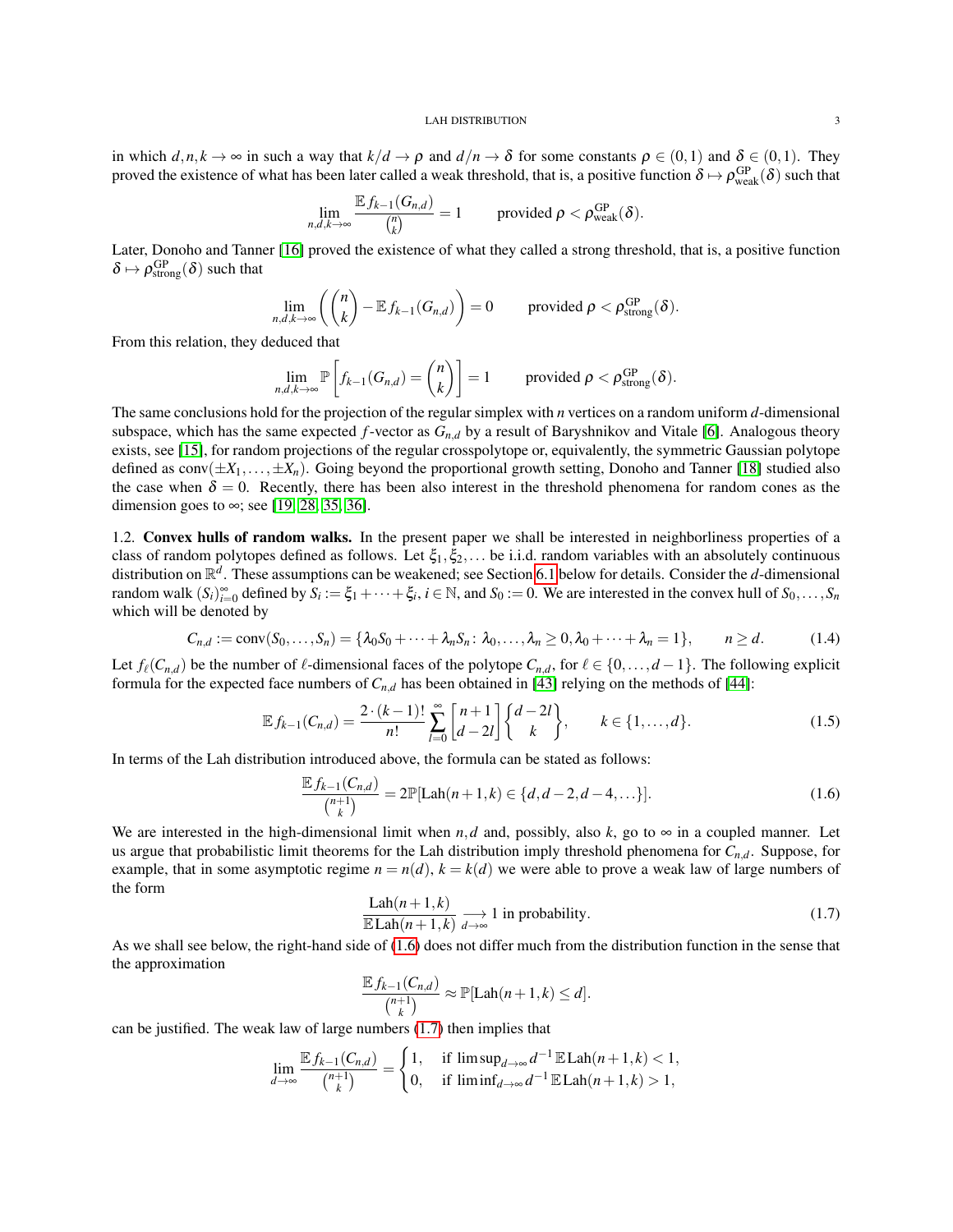which means that there is a threshold phenomenon if *d* is near  $\mathbb{E} \text{Lah}(n+1, k)$ . In a similar way, a central limit theorem for  $\text{Lah}(n+1, k)$  would imply a characterization of the limit in the critical window.

<span id="page-3-0"></span>1.3. Summary of results. Our goal is to investigate the properties of the Lah distribution. In particular, limit theorems for Lah $(n, k)$  which we shall prove in various asymptotic regimes of *n* and *k* yield threshold phenomena for convex hulls of *d*-dimensional random walks as  $d \rightarrow \infty$ . Our main results can be summarized as follows.

- (a) We provide a combinatorial interpretation of Lah distributions  $\text{Lah}(n, k)$  in terms of random compositions and records, which also allows us to construct the whole family of random variables  $\text{Lah}(n, k)$  simultaneously for all  $n \in \mathbb{N}$  and  $k \in \{1, \ldots, n\}$  in a consistent way on a common probability space. This yields stochastic monotonicity of  $\text{Lah}(n, k)$  in *n* and *k*. This combinatorial construction is a subject of Section [2.](#page-3-1)
- (b) We compute explicitly the expectation, the variance and the factorial moments of the Lah distribution. For example, we show that

$$
\mathbb{E}\text{Lah}(n,k) = \frac{1}{L(n,k)}\sum_{j=k}^{n}j\binom{n}{j}\begin{Bmatrix}j\\k\end{Bmatrix} = \frac{k}{\binom{n-1}{k-1}}\sum_{i=1}^{n-k+1}\frac{1}{i}\binom{n-i}{k-1} = \frac{k}{\binom{n-1}{k-1}}\sum_{i=1}^{n-k+1}\frac{(-1)^{i+1}}{i}\binom{n}{k+i-1}.
$$

The aforementioned moment results as well as other basic properties of the Lah distribution are presented in Section [3.](#page-6-2)

(c) We prove that for fixed  $k \in \mathbb{N}$ , the random variables Lah $(n, k)$  converge in the mod-Poisson sense with speed  $\lambda_n = k \log n$ , which implies several limit theorems including the central limit theorem

$$
\frac{\text{Lah}(n,k) - k \log n}{\sqrt{k \log n}} \underset{n \to \infty}{\longrightarrow} \mathcal{N}(0,1)
$$

as well as the precise asymptotics for the large deviations probabilities. This regime of fixed *k* is analyzed in Section [4.](#page-12-2)

- (d) In the regime when  $k = k(n)$  grows linearly with *n*, that is  $k(n) \sim \alpha n$  with  $\alpha \in (0,1)$ , we prove a central limit theorem and a large deviation principle for  $\text{Lah}(n, k)$ ; see Section [5.](#page-16-1)
- (e) We apply these results to establish the aforementioned threshold phenomena for convex hulls of random walks in various asymptotic regimes of *n*, *d*, *k* in Section [6.](#page-26-0)
- (f) We explain how the Lah distribution is related to the conic intrinsic volume sums of Weyl chambers in Section [7.](#page-34-0)

### 2. COMBINATORIAL CONSTRUCTION OF THE LAH DISTRIBUTION

<span id="page-3-1"></span>In this section we shall establish connections between Lah distributions and several classical probabilistic and combinatorial models. This connection will allow us to construct the family  $(\text{Lah}(n,k))_{n\in\mathbb{N},1\leq k\leq n}$  in a consistent (simultaneously in *n* and in *k*) way on a common probability space. This, in turn, leads to a useful representation of  $\text{Lah}(n, k)$  and also establishes some basic qualitative properties of Lah distributions such as, for example, stochastic monotonicity. We start by observing that, for  $k = 1$ , the formula for the Lah distribution takes the form

<span id="page-3-2"></span>
$$
\mathbb{P}[\text{Lah}(n,1) = j] = \frac{1}{n!} \begin{bmatrix} n \\ j \end{bmatrix}, \qquad j \in \{1, \dots, n\}. \tag{2.1}
$$

This special case pops up at many places in probability theory, for example as the distribution of the number of cycles in a uniform random permutation of *n* elements, as the distribution of the number of records in an independent sample of size *n* from a continuous distribution, or as the distribution of  $\sum_{\ell=1}^n B_\ell$ , where  $B_1, B_2, \ldots$  are independent Bernoulli variables with distributions  $\mathbb{P}[B_\ell = 1] = 1 - \mathbb{P}[B_\ell = 0] = 1/\ell, \ell \in \mathbb{N}.$ 

In order to extend these representations of  $\text{Lah}(n,1)$  to other values of k, we need to recall the notion of random compositions.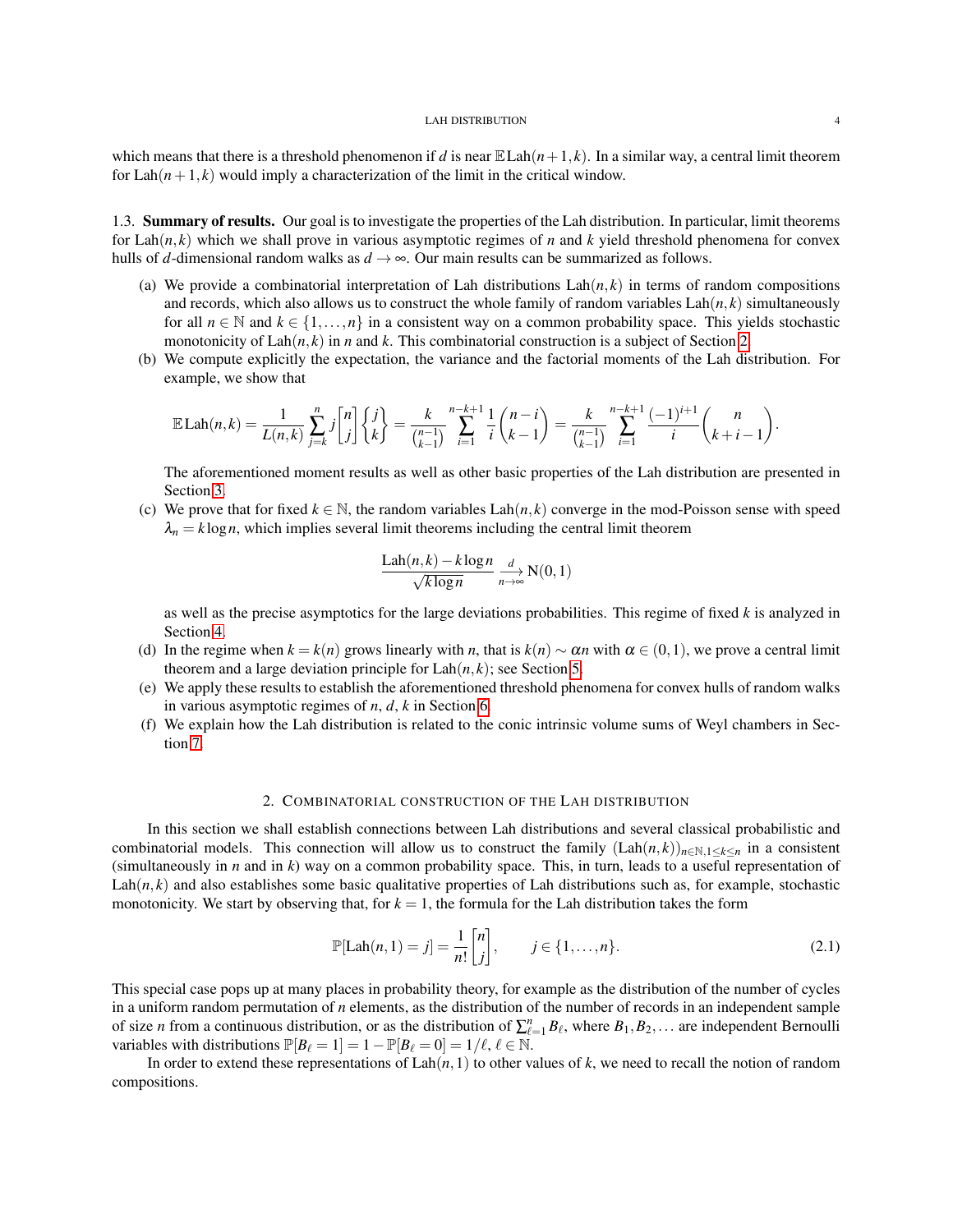<span id="page-4-0"></span>2.1. Random compositions and records. A *composition* of a positive integer *n* into *k* summands (blocks) is a representation of *n* as a sum  $i_1 + i_2 + \cdots + i_k$  of *k* positive integers in which the order of summands is essential. Thus,  $1 + 3$ ,  $3 + 1$  and  $2 + 2$  are three different compositions of  $n = 4$  into  $k = 2$  summands. By the standard "stars-andbars" argument there are exactly  $\binom{n-1}{k-1}$  different compositions of *n* into *k* summands. Throughout this paper we let  $(b_1^{(n)}$  $\binom{n}{1}$ ,  $b_2^{(n)}$  $b_2^{(n)}, \ldots, b_k^{(n)}$  $\binom{n}{k}$  denote a random composition of *n* into *k* summands picked uniformly at random, that is, with distribution

<span id="page-4-2"></span>
$$
\mathbb{P}[(b_1^{(n)}, b_2^{(n)}, \dots, b_k^{(n)}) = (i_1, i_2, \dots, i_k)] = \frac{1}{\binom{n-1}{k-1}},\tag{2.2}
$$

for every  $i_1, i_2, \ldots, i_k \in \mathbb{N}$  summing up to *n*. The family of random compositions  $(b_1^{(n)})$  $b_1^{(n)}, b_2^{(n)}$  $b_2^{(n)}, \ldots, b_k^{(n)}$  $\binom{n}{k}$  can be defined in a consistent way (simultaneously in  $n \in \mathbb{N}$  and  $k \in \{1,2,\ldots,n\}$ ) using the so-called Aldous' construction. We present its simplified version here in a form borrowed from [\[7\]](#page-36-6), see Section 2.1.3 therein. Start with a chain of length *n* connecting the labeled vertices  $U_1, U_2, \ldots, U_n$ , see Figure [1](#page-4-1) (first row). This chain represents the unique composition of *n* into a single block and corresponds to time 1 of our construction. At time 2, pick one of *n*−1 edges uniformly at random and remove it. The resulting two connected components, see Figure [1](#page-4-1) (second row), induce a uniformly distributed random composition of *n* into two summands. Proceeding this way and removing at time  $k \in \{1, \ldots, n\}$  an edge picked uniformly at random among the existing  $n-k+1$  edges, results in a consistent (in *k*) family of random compositions given by the sizes of connected components counted from left to right. The number of blocks at time *k* (or in the *k*-th row) is *k*. According to Lemma 2.1 in [\[7\]](#page-36-6), the composition obtained after removing *k*−1 edges is uniformly distributed on the set of all partitions of *n* into *k* summands. Note that this construction is also consistent in *n* in the following sense. If we start with  $n+1$  vertices, construct compositions  $(b_1^{(n+1)})$  $b_1^{(n+1)}, b_2^{(n+1)}$  $b_k^{(n+1)}, \ldots, b_k^{(n+1)}$  $\binom{n+1}{k}$  for  $k = 1, 2, ..., n+1$ , and then remove completely the (*n*+1)-th column and a duplicated row (which necessarily appears upon deleting the (*n*+1)-th column), we obtain a family of uniform random compositions of *n* into *k* blocks distributed as  $(b_1^{(n)})$  $b_1^{(n)}, b_2^{(n)}$  $b_2^{(n)}, \ldots, b_k^{(n)}$  $\binom{n}{k}$  for  $k = 1, 2, \ldots, n$ .



<span id="page-4-1"></span>FIGURE 1. Aldous' construction of the consistent family of uniform random compositions. In this example a consistent family of partitions of  $n = 7$  is: for  $k = 1, 7 = 7$ ; for  $k = 2, 7 = 4 + 3$ ; for  $k = 3$ ,  $7 = 2 + 2 + 3$ ; for  $k = 4$ ,  $7 = 2 + 2 + 1 + 2$ ; for  $k = 5$ ,  $7 = 2 + 2 + 1 + 1 + 1$ ; for  $k = 6$ ,  $7 = 2+1+1+1+1+1$  and, for  $k = 7$ ,  $7 = 1+1+1+1+1+1+1$ .

So far the labels  $U_1, U_2, \ldots, U_n$  of vertices in Aldous' construction did not play a role but now we shall exploit them to construct a consistent family  $(Lah(n,k))_{n\in\mathbb{N},1\leq k\leq n}$ . Let  $U_1,U_2,\ldots,U_n$  be a sample of independent uniformly distributed on [0,1] random variables which is also independent of the above edge-removing process. For fixed  $n \in \mathbb{N}$ and  $k = 1, \ldots, n$  take a composition  $(b_1^{(n)})$  $b_1^{(n)}, b_2^{(n)}$  $b_2^{(n)}, \ldots, b_k^{(n)}$  $k_k^{(n)}$ ) induced by the *k*-th row of Aldous' construction. We say that a vertex  $U_i$  is a record with respect to the composition  $(b_1^{(n)})$  $b_1^{(n)}, b_2^{(n)}$  $b_2^{(n)}, \ldots, b_k^{(n)}$  $\binom{n}{k}$  if it is a record in the block it occupies, that is, it is larger than all previous elements inside this block counting from left to right. The main result of this section if given by the next proposition.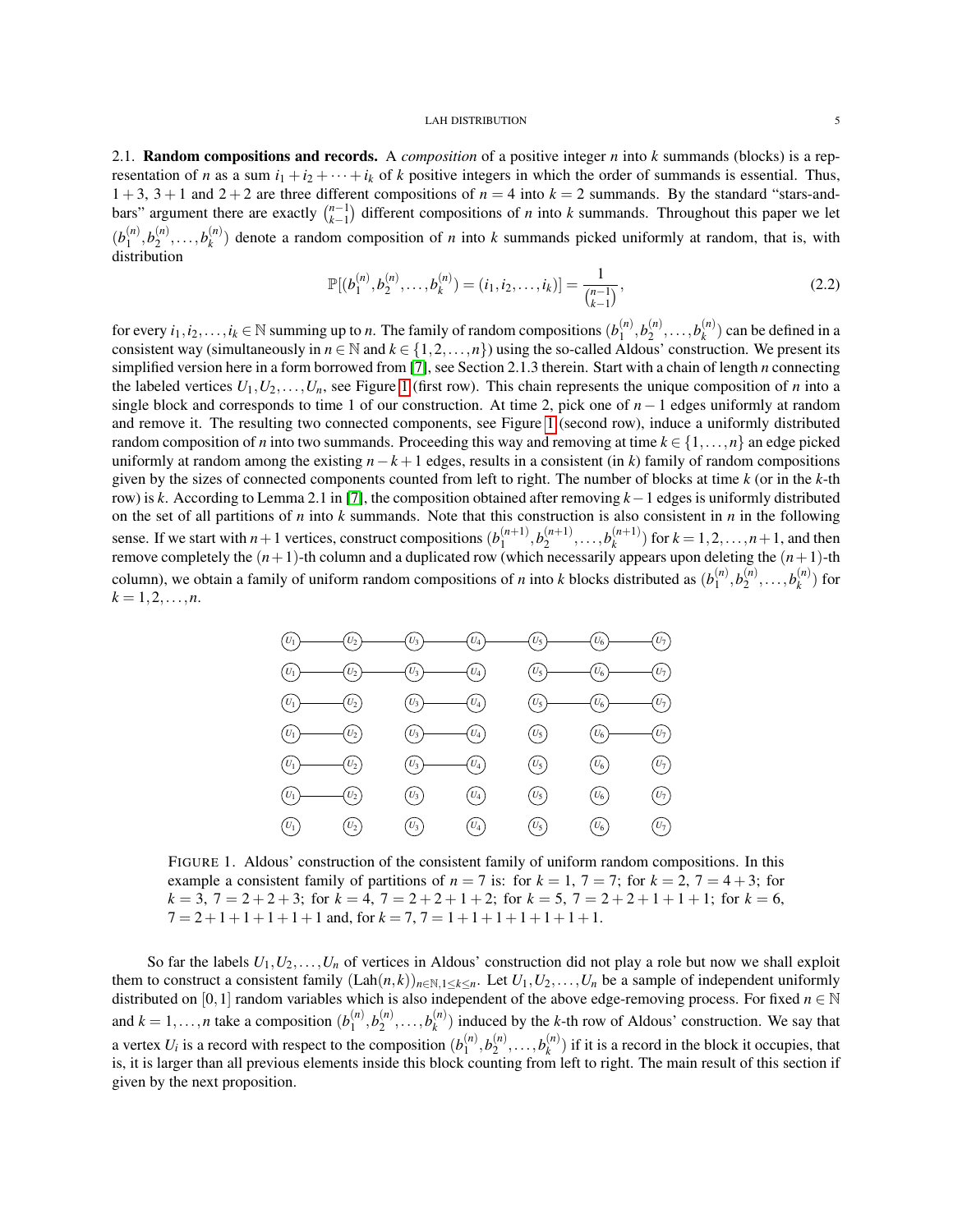<span id="page-5-0"></span>Proposition 2.1. *The total number Xn*,*<sup>k</sup> of records with respect to a uniform random composition of n into k summands has the* Lah(*n*, *k*) *distribution.*

The easiest way to prove Proposition [2.1](#page-5-0) is via generating functions; but we shall also give a combinatorial proof. Recall that  $[x^n] f(x)$  denotes the coefficient of  $x^n$  in the Taylor or Laurent expansion of  $f(x)$  around 0. The following lemma will be useful on many occasions.

<span id="page-5-1"></span>**Lemma 2.2.** *For all*  $n, k, j \in \mathbb{N}$  *with*  $k \leq j \leq n$  *we have* 

$$
\frac{k!}{n!} \begin{bmatrix} n \\ j \end{bmatrix} \begin{Bmatrix} j \\ k \end{Bmatrix} = [t^j][x^n] ((1-x)^{-t} - 1)^k
$$

*Proof.* Using both identities in [\(1.1\)](#page-1-3) we have

$$
\frac{((1-x)^{-t}-1)^k}{k!} = \frac{\left(e^{t \log \frac{1}{1-x}}-1\right)^k}{k!} = \sum_{j=k}^{\infty} \left(\log \frac{1}{1-x}\right)^j \left\{\frac{j}{k}\right\} \frac{t^j}{j!} = \sum_{j=k}^{\infty} \sum_{n=j}^{\infty} \frac{1}{n!} \begin{bmatrix} n \\ j \end{bmatrix} \left\{\frac{j}{k}\right\} t^j x^n.
$$

.

The claim follows by equating the coefficients.

*Proof of Proposition* [2.1](#page-5-0) *using generating functions.* For  $t \in \mathbb{R}$  and  $n \in \mathbb{N}$ , let  $\phi_n(t)$  be the generating function of the number of records in a sample of size *n*, that is,

$$
\phi_n(t) = \mathbb{E} t^{\text{Lah}(n,1)} = \sum_{j=1}^n \frac{1}{n!} \begin{bmatrix} n \\ j \end{bmatrix} t^j = \frac{t(t+1)\cdots(t+n-1)}{n!},
$$

see [\(2.1\)](#page-3-2). Conditioning on the event  $(b_1^{(n)})$  $b_1^{(n)}, b_2^{(n)}$  $b_2^{(n)}, \ldots, b_k^{(n)}$  $\binom{n}{k}$  =  $(i_1, i_2, \ldots, i_k)$  we obtain, for  $k \in \mathbb{N}$ ,  $|x| < 1$  and  $t \in \mathbb{R}$ ,

$$
\sum_{n=k}^{\infty} {n-1 \choose k-1} \mathbb{E} t^{X_{n,k}} x^n = \sum_{n=k}^{\infty} \sum_{\substack{i_1+\cdots+i_k=n \ \ell=1}} \prod_{\ell=1}^k (\phi_{i_\ell}(t) x^{i_\ell}) = \left(\sum_{i=1}^{\infty} \phi_i(t) x^i\right)^k = ((1-x)^{-t}-1)^k = \sum_{n=k}^{\infty} {n-1 \choose k-1} \mathbb{E} t^{\text{Lah}(n,k)} x^n,
$$

where the last equality follows from Lemma [2.2](#page-5-1) and equations [\(1.3\)](#page-1-2) and [\(1.2\)](#page-1-4).

*Combinatorial proof of Proposition* [2.1.](#page-5-0) Fix  $n \in \mathbb{N}$  and  $k \in \{1, \ldots, n\}$ . Consider the set  $\mathbf{L}_{n,k}$  of all pairs  $(\sigma, \pi)$ , where  $\pi = (A_1, \ldots, A_k)$  is an ordered partition of the set  $\{1, \ldots, n\}$  into *k* non-empty blocks (and the order in which the blocks appear is essential), while  $\sigma$ : {1,...,*n*}  $\rightarrow$  {1,...,*n*} is a permutation preserving  $\pi$  meaning that  $\sigma$  only permutes the elements inside the blocks of  $\pi$  but not between the blocks. The total number of pairs  $(\sigma, \pi)$  in which  $\sigma$  has exactly *j* cycles is given by  $\binom{n}{j} k! \binom{j}{k}$ , which follows from the definition of the Stirling numbers of both kinds. The total number of pairs  $(\sigma, \pi)$  in  $\mathbf{L}_{n,k}$  is  $k!L(n,k)$ , which either follows from [\(1.2\)](#page-1-4), or by recalling that the Lah number  $L(n,k)$ counts the number of partitions of  $\{1,\ldots,n\}$  into *k* blocks and putting linear order on the elements of each block. (The one-line notation of the restriction of  $\sigma$  to each block corresponds to a linear order on that block). Now, let  $(\Sigma,\Pi)$  be random and uniformly distributed on the finite set  $\mathbf{L}_{n,k}$ . As we argued above, the number of cycles of  $\Sigma$  has the Lah distribution Lah $(n, k)$ . On the other hand, let us take some deterministic ordered partition  $\pi = (I_1, \ldots, I_k)$  of  $\{1,\ldots,n\}$  into *k* blocks. The number of permutations  $\sigma$  preserving  $\pi$  is  $|I_1|! \ldots |I_k|!$ . The number of ordered partitions of  $\{1,\ldots,n\}$  with prescribed block sizes  $i_1 = |I_1|,\ldots,i_k = |I_k|$  is given by  $n!/i_1! \ldots i_k!$ . Hence, the block sizes of  $\Pi$ form a random, uniform composition of *n* in *k* summands. Conditionally on Π, the restrictions of Σ to these blocks are independent and uniform random permutations of the elements inside the blocks. Recall now that the number of cycles of a uniform random permutation of *i<sup>j</sup>* elements has the same distribution as the number of records in a uniform sample of size  $i_j$ . Hence, the number of cycles of  $\Sigma$  has the same distribution as  $X_{n,k}$ , and the proof is complete.  $\square$ 

In the sequel we shall frequently use the following representation of the Lah distribution which is an immediate consequence of Proposition [2.1.](#page-5-0)

$$
\sqcup
$$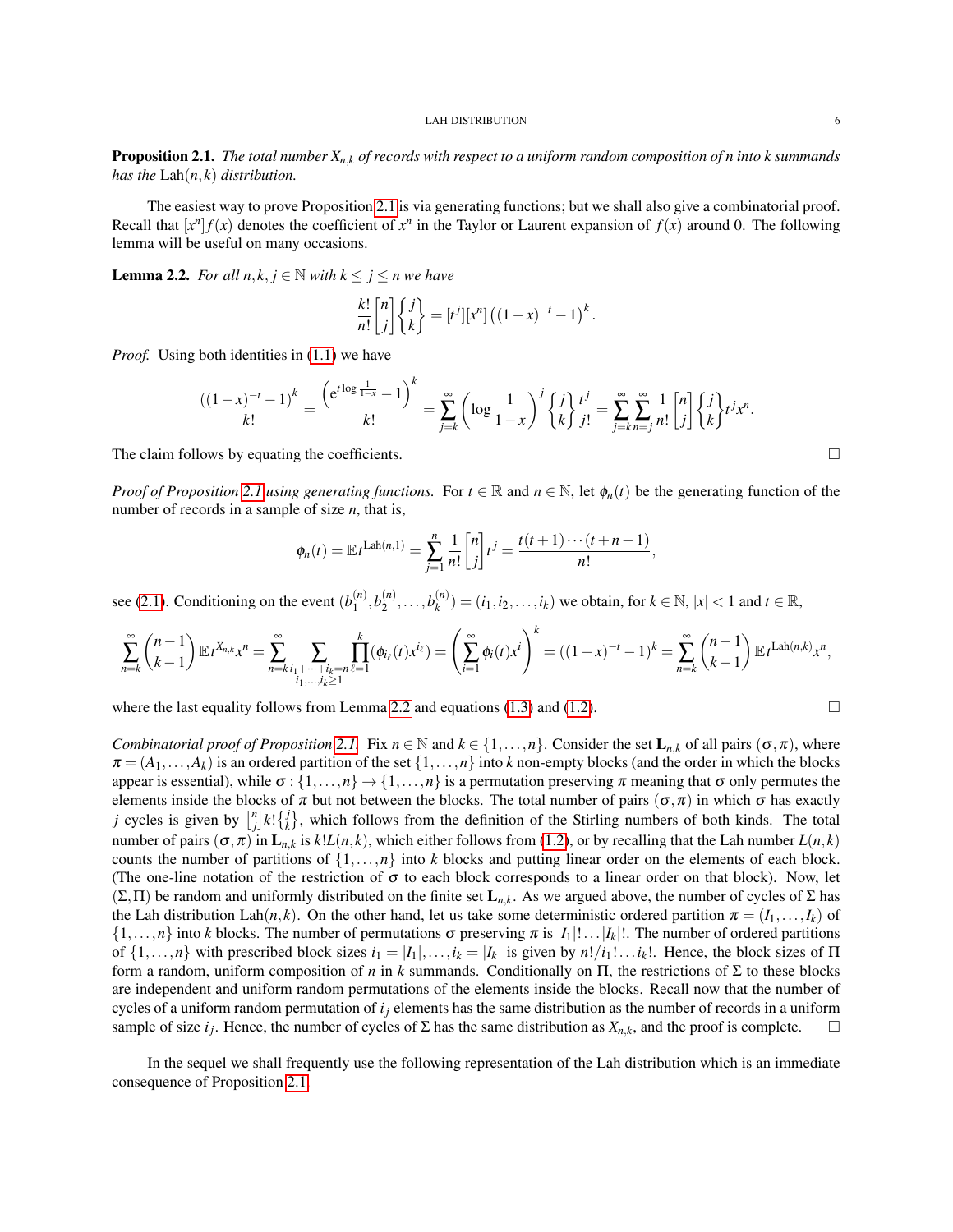**Proposition 2.3.** *Let*  $(b_1^{(n)})$  $b_1^{(n)}, b_2^{(n)}$  $b_2^{(n)}, \ldots, b_k^{(n)}$ *k* ) *denote the uniform random composition of n into k parts, that is, a random composition with distribution* [\(2.2\)](#page-4-2). Moreover, let  $(Z_i^{(j)})$ *i* )*i*, *<sup>j</sup>*∈<sup>N</sup> *be an array of mutually independent (and independent of*  $(b_1^{(n)}$  $b_1^{(n)}, b_2^{(n)}$  $b_2^{(n)}, \ldots, b_k^{(n)}$  $h_k^{(n)}$ )) random variables such that  $Z_n^{(j)} \stackrel{d}{=}$  Lah $(n,1)$ *, that is, has distribution* [\(2.1\)](#page-3-2)*, for n, j*  $\in$  N*. Then,* 

<span id="page-6-5"></span>
$$
Lah(n,k) \stackrel{d}{=} \sum_{j=1}^{k} Z_{b_j^{(n)}}^{(j)},
$$
\n(2.3)

*where*  $\stackrel{d}{=}$  *denotes equality in distribution.* 

<span id="page-6-0"></span>2.2. Pólya urn coupling. The coupling  $(X_{n,k})_{n \in \mathbb{N}, 1 \leq k \leq n}$  of the Lah distributions constructed above has the property that by its very definition  $X_{n,k} \leq X_{n,k+1}$  a.s. However, the monotonicity in *n*, i.e. the inequality  $X_{n,k} \leq X_{n+1,k}$ , may fail in general. It turns out that, for every fixed  $k \in \mathbb{N}$ , there is another coupling of the sequence Lah $(n, k)$ ,  $n \in \mathbb{N}$  $\{k, k+1, \ldots\}$ , which is non-decreasing in *n*. To construct it, let  $U_1, U_2, \ldots$  be independent random variables with the uniform distribution on [0,1]. Consider an urn containing *k* balls of *k* different colors and carrying labels *U*1,...,*U<sup>k</sup>* . Suppose that, at some step, there are *n*−1 balls in the urn. Draw one ball from the urn uniformly at random and return it to the urn together with one more ball which has the same color and carries label  $U_n$ , and proceed in this way. We say that  $U_n$  is a local record if  $U_n$  is larger than the labels of all balls which were already in the urn and had the same color as the ball with the label  $U_n$ . Let  $b_j^{(n)}$  $j^{(n)}$  be the number of balls of color *j* when the total number of balls in the urn is *n*, and let  $Y_{n,k}$  be the number of local records at this time. Then,  $(b_1^{(n)})$  $b_1^{(n)}, \ldots, b_k^{(n)}$  $\binom{n}{k}$  has the same distribution as the uniform random composition; see [\[40,](#page-38-3) Chapter 40]. Consequently,  $Y_{n,k}$  has the Lah distribution Lah $(n, k)$ . Observe that by construction, we have  $Y_{n,k} \leq Y_{n+1,k}$  for all  $n \geq k$ .

<span id="page-6-1"></span>2.3. Stochastic monotonicity. From the above constructions we immediately obtain the following result on stochastic monotonicity. It seems to be a non-trivial task to deduce it from from the definition of the Lah distribution given in [\(1.3\)](#page-1-2) alone.

<span id="page-6-7"></span>**Proposition 2.4.** *The Lah distributions*  $\text{Lah}(n, k)$  *satisfy the following stochastic monotonicity properties: for*  $n \in \mathbb{N}$ *and k* ∈ {1,2,...,*n*−1} *we have*

$$
Lah(n,k) \leq Lah(n,k+1),\tag{2.4}
$$

*and, for*  $n \in \mathbb{N}$  *and*  $k \in \{1, 2, ..., n\}$ ,

$$
Lah(n,k) \stackrel{d}{\leq} Lah(n+1,k),\tag{2.5}
$$

where for two real-valued random variables X,Y we write  $X \leq Y$  iff  $\mathbb{P}[X \leq t] \geq \mathbb{P}[Y \leq t]$  for all  $t \in \mathbb{R}$ .

*Proof.* The relations follow from the fact that the couplings constructed in Sections [2.1](#page-4-0) and [2.2](#page-6-0) satisfy  $X_{n,k} \leq X_{n,k+1}$ (in the Aldous coupling) and  $Y_{n,k} \leq Y_{n+1,k}$  (in the Pólya urn coupling), a.s. Both inequalities follow directly from the definitions of the corresponding couplings.  $\Box$ 

**Corollary 2.5.** *For every n*  $\in$  N, the expectation of Lah(n, k) is a nondecreasing function of  $k \in \{1, \ldots, n\}$ . For every  $k \in \mathbb{N}$ , the expectation of  $\text{Lah}(n, k)$  *is a nondecreasing function of*  $n \in \{k, k+1, \ldots\}$ .

## 3. BASIC PROPERTIES OF THE LAH DISTRIBUTION

<span id="page-6-2"></span>We start by providing a representation for the generating function of a Lah-distributed random variable  $\text{Lah}(n, k)$ which is defined by

<span id="page-6-6"></span>
$$
P_{n,k}(t) := \mathbb{E}_t \mathcal{L}^{\text{Lah}(n,k)} = \frac{1}{L(n,k)} \sum_{j=k}^n t^j \begin{bmatrix} n \\ j \end{bmatrix} \begin{Bmatrix} j \\ k \end{Bmatrix}, \qquad t \in \mathbb{C}.
$$
 (3.1)

<span id="page-6-4"></span>**Lemma 3.1.** *For all*  $n \in \mathbb{N}$ ,  $k \in \{1, ..., n\}$  *and*  $t \in \mathbb{C}$  *we have* 

<span id="page-6-3"></span>
$$
P_{n,k}(t) = \frac{1}{\binom{n-1}{k-1}} [x^n] \left( (1-x)^{-t} - 1 \right)^k \tag{3.2}
$$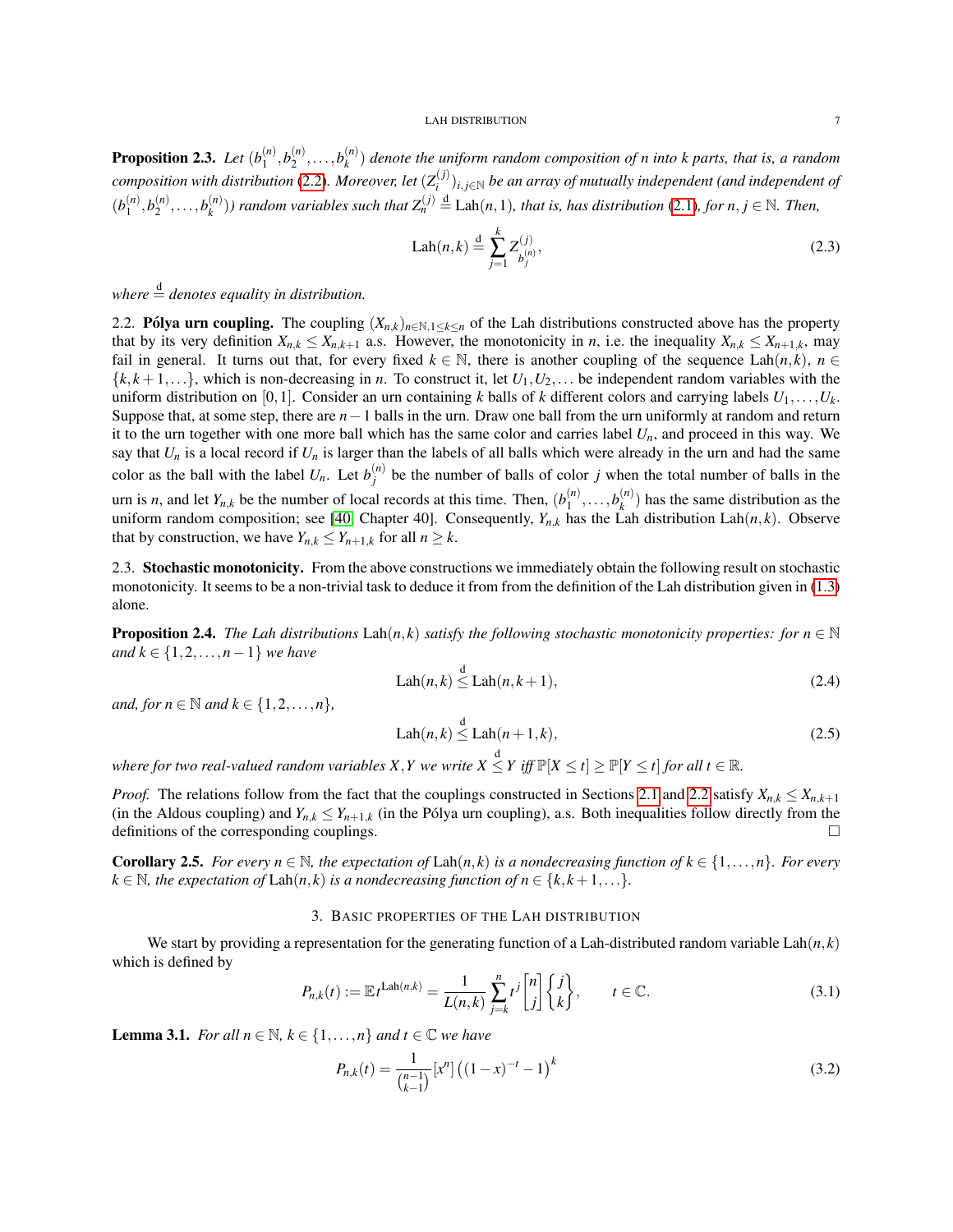$$
=\frac{1}{\binom{n-1}{k-1}}\sum_{m=1}^{k}(-1)^{k-m}\binom{k}{m}\frac{\Gamma(tm+n)}{\Gamma(tm)n!}.
$$
\n(3.3)

*Proof.* To prove [\(3.2\)](#page-6-3), observe that by Lemma [2.2,](#page-5-1)

$$
\frac{k!}{n!} \sum_{j=k}^{n} t^j \begin{bmatrix} n \\ j \end{bmatrix} \begin{Bmatrix} j \\ k \end{Bmatrix} = [x^n] \left( (1-x)^{-t} - 1 \right)^k.
$$

Division by  $\binom{n-1}{k-1}$  gives  $\mathbb{E}_t L^{Lah(n,k)}$ . It remains to prove [\(3.3\)](#page-7-1). Using the binomial formula and [\(3.2\)](#page-6-3), we obtain

$$
P_{n,k}(t) = \frac{1}{\binom{n-1}{k-1}} [x^n] \sum_{m=0}^k (-1)^{k-m} \binom{k}{m} (1-x)^{-tm} = \frac{1}{\binom{n-1}{k-1}} \sum_{m=1}^k (-1)^{k-m} \binom{k}{m} [x^n] (1-x)^{-tm}.
$$

We dropped the term with  $m = 0$  since it vanishes. To complete the proof, recall the Taylor series

$$
(1-x)^{-tm} = \sum_{n=0}^{\infty} \frac{tm(tm+1)(tm+2)\dots (tm+n-1)}{n!}x^n = \sum_{n=0}^{\infty} \frac{\Gamma(tm+n)}{\Gamma(tm)n!}x^n.
$$

## <span id="page-7-0"></span>3.1. Expectation and factorial moments of the Lah distribution.

3.1.1. *Exact formulas for the expectation.* We are going to state exact formulas for the factorial moments of the Lah distribution or, more precisely, for expressions differing from the factorial moments by a missing normalizing factor of  $1/L(n, k)$ . We begin with the expectation.

<span id="page-7-5"></span>**Theorem 3.2** (Expectation). *For all*  $n, k \in \mathbb{N}$  *with*  $n \geq k$  *we have* 

$$
\sum_{j=k}^{n} j \binom{n}{j} \binom{j}{k} = \frac{n!}{(k-1)!} [x^{n-k+1}]((1+x)^n \log(1+x))
$$
\n(3.4)

$$
= (-1)^{n-k} \frac{n!}{(k-1)!} [x^{n-k+1}]((1+x)^{-k} \log(1+x)). \tag{3.5}
$$

*Equivalently, expanding*  $log(1+x)$  *and the other terms in Taylor series and multiplying out, we have* 

<span id="page-7-4"></span>
$$
\sum_{j=k}^{n} j \binom{n}{j} \binom{j}{k} = \frac{n!}{(k-1)!} \sum_{i=1}^{n-k+1} \frac{1}{i} \binom{n-i}{k-1} = \frac{n!}{(k-1)!} \sum_{i=1}^{n-k+1} \frac{(-1)^{i+1}}{i} \binom{n}{k+i-1}.
$$
 (3.6)

*Proof.* The starting point of the proof is the formula

$$
\frac{k!}{n!} \sum_{j=k}^{n} \begin{bmatrix} n \\ j \end{bmatrix} \begin{Bmatrix} j \\ k \end{Bmatrix} t^{j} = [x^{n}] \left( (1-x)^{-t} - 1 \right)^{k}
$$

which follows from Lemma [3.1.](#page-6-4) Since the function  $((1-x)^{-t} - 1)^k$  is analytic in  $(x,t)$  if  $(x,t)$  stays in a sufficiently small neighborhood of the point (0,1), we may differentiate it any number of times in *x* and *t* and interchange the order of derivatives. Differentiating the above formula in  $t$  and putting  $t = 1$ , we obtain

$$
\frac{k!}{n!} \sum_{j=k}^{n} j \binom{n}{j} \left\{ \frac{j}{k} \right\} = -k[x^{n}] \left( \left( \frac{x}{1-x} \right)^{k} \frac{\log(1-x)}{x} \right) = -k[x^{n-k+1}] ((1-x)^{-k} \log(1-x)).
$$

Changing *x* to  $-x$ , we obtain [\(3.4\)](#page-7-2). To prove [\(3.5\)](#page-7-3), we rewrite (3.4) using the Cauchy formula as

<span id="page-7-6"></span>
$$
\sum_{j=k}^{n} j \binom{n}{j} \left\{ \begin{matrix} j \\ k \end{matrix} \right\} = (-1)^{n-k} \frac{n!}{(k-1)!} \frac{1}{2\pi i} \oint_{\gamma} \frac{\log(1+x)}{(1+x)^k} \frac{dx}{x^{n-k+2}},\tag{3.7}
$$

where the integration contour  $\gamma$  is a small counterclockwise circle centered at zero. Making the substitution  $1+x=$  $\frac{1}{1+y}$ , we get

<span id="page-7-7"></span>
$$
\sum_{j=k}^{n} j \binom{n}{j} \left\{ \binom{j}{k} \right\} = \frac{n!}{(k-1)!} \frac{1}{2\pi i} \oint_{\gamma} \frac{(1+y)^n \log(1+y)}{(1+y)^{n-k+2}} dy \tag{3.8}
$$

<span id="page-7-1"></span>

<span id="page-7-3"></span><span id="page-7-2"></span> $\Box$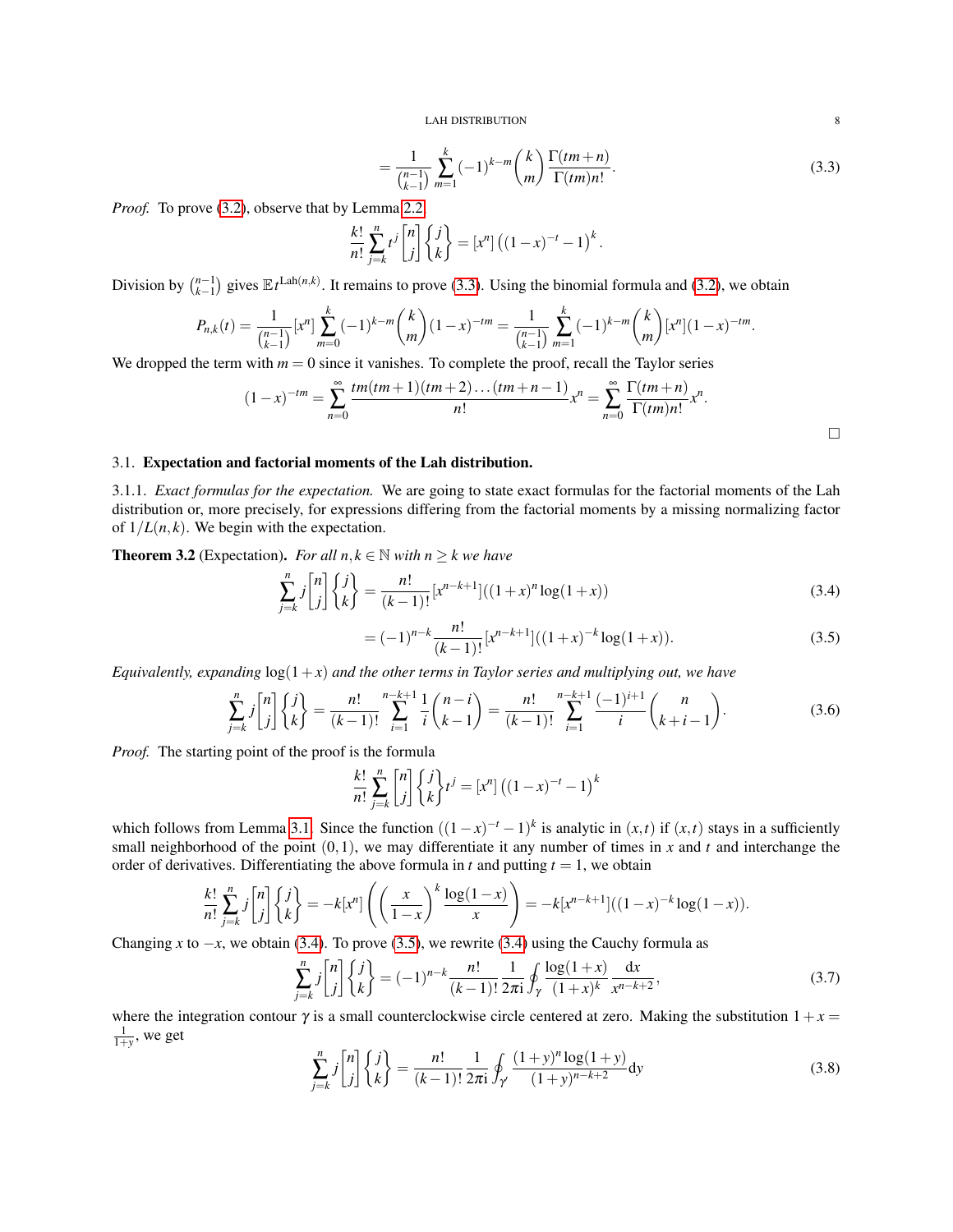for some small counterclockwise contour  $\gamma'$  around 0. Using the Cauchy formula one more time, we arrive at [\(3.5\)](#page-7-3).  $\Box$ *Remark* 3.3*.* Alternatively, the first equality in [\(3.6\)](#page-7-4) can be derived from [\(2.3\)](#page-6-5) as follows. First, note that for all *i* = 1,..., *k* and all *j* = 1,...,*n*−*k* +1,

<span id="page-8-1"></span>
$$
\mathbb{P}[b_i^{(n)} = j] = \mathbb{P}[b_1^{(n)} = j] = \frac{\binom{n-j-1}{k-2}}{\binom{n-1}{k-1}}.
$$
\n(3.9)

Thus, from [\(2.3\)](#page-6-5), and with  $H_k$  denoting the *k*-th harmonic number, we have

$$
L(n,k) \mathbb{E} \operatorname{Lah}(n,k) = \frac{n!}{k!} \binom{n-1}{k-1} \mathbb{E} \left( \mathbb{E} \left( \sum_{i=1}^{k} Z_{b_i^{(n)}}^{(i)} \middle| (b_1^{(n)}, b_2^{(n)}, \dots, b_k^{(n)}) \right) \right) = \frac{n!}{(k-1)!} \binom{n-1}{k-1} \mathbb{E} H_{b_1^{(n)}}
$$
  
\n
$$
= \frac{n!}{(k-1)!} \binom{n-1}{k-1} \sum_{j=1}^{n-k+1} H_j \mathbb{P} [b_1^{(n)} = j] = \frac{n!}{(k-1)!} \sum_{j=1}^{n-k+1} H_j \binom{n-j-1}{k-2}
$$
  
\n
$$
= \frac{n!}{(k-1)!} \sum_{j=1}^{n-k+1} \frac{1}{j} \frac{1}{k} \binom{n-j-1}{k-2} = \frac{n!}{(k-1)!} \sum_{i=1}^{n-k+1} \frac{1}{i} \sum_{j=i}^{n-k+1} \binom{n-j-1}{k-2}
$$
  
\n
$$
= \frac{n!}{(k-1)!} \sum_{i=1}^{n-k+1} \frac{1}{i} \binom{n-i}{k-1}.
$$

*Remark* 3.4. The Narumi polynomials  $s_{\ell,a}(z)$ ,  $\ell \in \mathbb{N}_0$ , with parameter  $a \in \mathbb{Z}$  are defined by the formula

$$
\sum_{\ell=0}^{\infty} \frac{s_{\ell;a}(z)}{\ell!} t^{\ell} = \left(\frac{t}{\log(1+t)}\right)^a (1+t)^z;
$$

see [\[59\]](#page-38-4). With this notation, Theorem [3.2](#page-7-5) takes the form

$$
\sum_{j=k}^{n} j \binom{n}{j} \binom{j}{k} = (-1)^{n-k} k \binom{n}{k} s_{n-k;-1}(-k) = k \binom{n}{k} s_{n-k;-1}(n).
$$

More generally, by taking the *p*-th derivative of the function  $((1-x)^{-t} - 1)^k$  at  $t = 1$  it is possible to express the *p*-th factorial moment of the Lah distribution through the Narumi polynomials with  $a = -p$ . For example, for the second factorial moment we get

$$
\sum_{j=k}^{n} j(j-1) {n \choose j} \begin{Bmatrix} j \\ k \end{Bmatrix} = \frac{(-1)^{n+k} n! s_{n-k;-2}(-k)}{(k-2)!(n-k)!} - \frac{(-1)^{n+k} n! s_{n-k-1;-2}(-k)}{(k-1)!(n-k-1)!}.
$$

Expressions for higher factorial moments obtained in this way become more complicated, but we shall present a relatively simple general formula in Theorem [3.5.](#page-8-0) Note that the Narumi polynomials satisfy the functional equation  $s_{\ell,a}(z) = s_{\ell,a}(\ell-a-1-z)$  which can be shown by using the Cauchy formula together with the same substitution as the one used to pass from  $(3.7)$  to  $(3.8)$ .

3.1.2. *Exact formula for factorial moments.* The next theorem states a formula for the *p*-th factorial moment of the Lah distribution, up to a factor of  $p!/L(n, k)$ .

<span id="page-8-0"></span>**Theorem 3.5** (Factorial moments). *For all*  $n \in \mathbb{N}$ ,  $k \in \{1, ..., n\}$  *and*  $p \in \mathbb{N}$  *we have* 

$$
\sum_{j=k}^{n} {n \choose j} {j \choose k} {j \choose p} = n! \sum_{i=1}^{n-k+1} {n-i \choose k-1} \sum_{m=1}^{\min\{k,p\}} \frac{{p \choose m}}{(k-m)!} \frac{{i+m-1 \choose p}}{(i+m-1)!}.
$$

For small values of *p*, this formula allows to express the *p*-th factorial moment of the Lah distribution in terms of binomial coefficients and the generalized harmonic numbers

$$
H_n^{(m)} = \frac{1}{1^m} + \frac{1}{2^m} + \frac{1}{3^m} + \cdots + \frac{1}{n^m}, \qquad H_n := H_n^{(1)}.
$$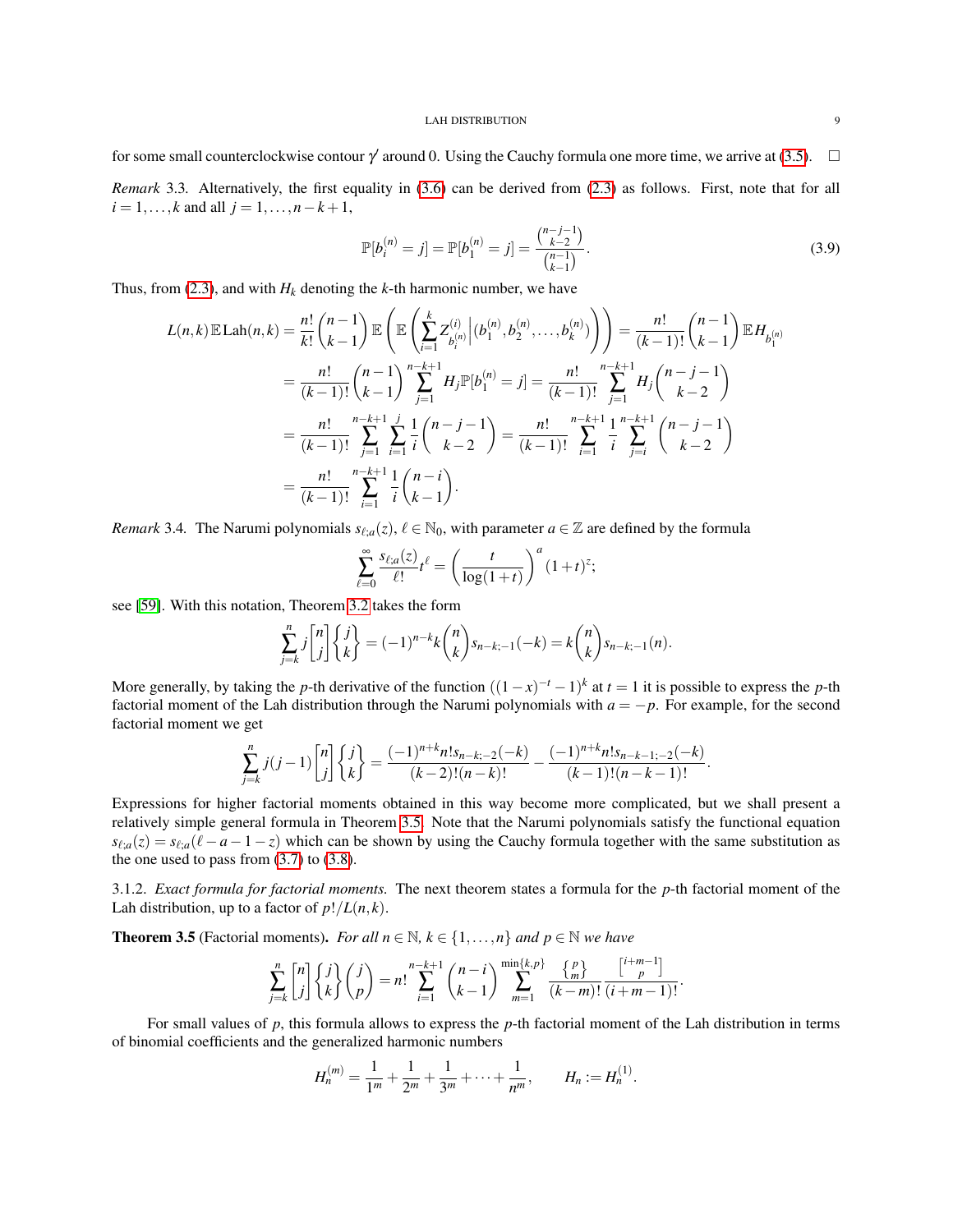Indeed, if *p* is "small", then the numbers  $\{p \atop m\}$  on the right-hand side are explicit constants, while the numbers  $\begin{bmatrix} i \\ p \end{bmatrix}$  can be expressed in terms of the generalized harmonic numbers, for example

$$
\begin{bmatrix} i \\ 1 \end{bmatrix} = (i-1)!, \qquad \begin{bmatrix} i \\ 2 \end{bmatrix} = (i-1)!H_{i-1}, \qquad \begin{bmatrix} i \\ 3 \end{bmatrix} = \frac{1}{2}(i-1)!\left( (H_{i-1})^2 - H_{i-1}^{(2)} \right), \qquad \dots
$$

Specifically, for  $p = 1$  we recover the first formula in [\(3.6\)](#page-7-4), while for  $p = 2$ , we obtain after some straightforward computations the following expression (which can easily be combined with [\(3.6\)](#page-7-4) to write down an exact formula for the variance of the Lah distribution).

**Corollary 3.6.** *For all*  $n \in \mathbb{N}$  *and*  $k \in \{1, ..., n\}$  *we have* 

$$
\sum_{j=k}^{n} j(j-1) {n \choose j} \left\{ {j \choose k} = \frac{2 \cdot n!}{(k-1)!} \sum_{i=1}^{n-k+1} {n-i \choose k-1} \left( \frac{H_i \cdot (1+ik)}{i(i+1)} - \frac{1}{i^2} \right).
$$

Let us also mention that for  $k = 1$ , the identity of Theorem [3.5](#page-8-0) takes the following form: for all  $p \in \mathbb{N}$  and  $n \in \mathbb{N}$ ,

$$
\frac{1}{n!} \sum_{j=1}^{n} \begin{bmatrix} n \\ j \end{bmatrix} \binom{j}{p} = \sum_{j=1}^{n} \frac{1}{j!} \begin{bmatrix} j \\ p \end{bmatrix}.
$$

This equality is well known and, in fact, both sides are equal to  $\frac{1}{n!} \binom{n+1}{p+1}$ ; see Entries (6.15) and (6.21) of [\[30\]](#page-37-0).

*Proof of Theorem* [3.5.](#page-8-0) Let  $D_x^n\Big|_{x=x_0} f(x)$  denote the *n*-th derivative of a function *f* evaluated at  $x = x_0$ . The starting point of the proof is the formula

$$
k! \sum_{j=k}^{n} \binom{n}{j} \binom{j}{k} t^{j} = D_{x}^{n} \Big|_{x=0} \left( (1-x)^{-t} - 1 \right)^{k}
$$

which follows from Lemma [3.1.](#page-6-4) Taking the *p*-th derivative at  $t = 1$  we arrive at

$$
\sum_{j=k}^{n} {n \choose j} {j \choose k} j^{\underline{p}} = D_{x}^{n} \Big|_{x=0} D_{t}^{p} \Big|_{t=1} \frac{((1-x)^{-t}-1)^{k}}{k!},
$$

where

$$
j^{\underline{p}}:=j(j-1)\cdots(j-p+1)
$$

denotes the falling factorial. Our next goal is to write the right-hand side as a function of 1−*t*. Extracting the factor  $1/(1-x)$  and using the binomial formula, we arrive at

*k*

$$
\sum_{j=k}^{n} {n \choose j} \left\{ j \atop k \right\} j^{\underline{p}} = D_{x}^{n} \Big|_{x=0} D_{t}^{p} \Big|_{t=1} \left( \frac{1}{(1-x)^{k}} \frac{\left( (1-x)^{1-t} - 1 + x \right)^{k}}{k!} \right)
$$
\n
$$
= D_{x}^{n} \Big|_{x=0} D_{t}^{p} \Big|_{t=1} \left( \frac{1}{(1-x)^{k}} \sum_{m=0}^{k} \frac{1}{k!} {k \choose m} \left( (1-x)^{1-t} - 1 \right)^{m} x^{k-m} \right)
$$
\n
$$
= D_{x}^{n} \Big|_{x=0} D_{t}^{p} \Big|_{t=1} \left( \frac{1}{(1-x)^{k}} \sum_{m=0}^{k} \frac{\left( (1-x)^{1-t} - 1 \right)^{m}}{m!} \frac{x^{k-m}}{(k-m)!} \right).
$$

Introducing the variable  $s := t - 1$ , we can write

$$
\sum_{j=k}^{n} {n \choose j} {j \choose k} j^{p} = D_{x}^{n} \Big|_{x=0} D_{s}^{p} \Big|_{s=0} \left( \frac{1}{(1-x)^{k}} \sum_{m=0}^{k} \frac{((1-x)^{-s} - 1)^{m}}{m!} \frac{x^{k-m}}{(k-m)!} \right)
$$
  
=  $D_{x}^{n} \Big|_{x=0} \left( \frac{1}{(1-x)^{k}} \sum_{m=0}^{k} \frac{x^{k-m}}{(k-m)!} D_{s}^{p} \Big|_{s=0} \frac{(e^{s \log \frac{1}{1-x}} - 1)^{m}}{m!} \right)$   
=  $D_{x}^{n} \Big|_{x=0} \left( \frac{1}{(1-x)^{k}} \sum_{m=0}^{k} \frac{x^{k-m}}{(k-m)!} \left( \log \frac{1}{1-x} \right)^{p} \begin{Bmatrix} p \\ m \end{Bmatrix} \right),$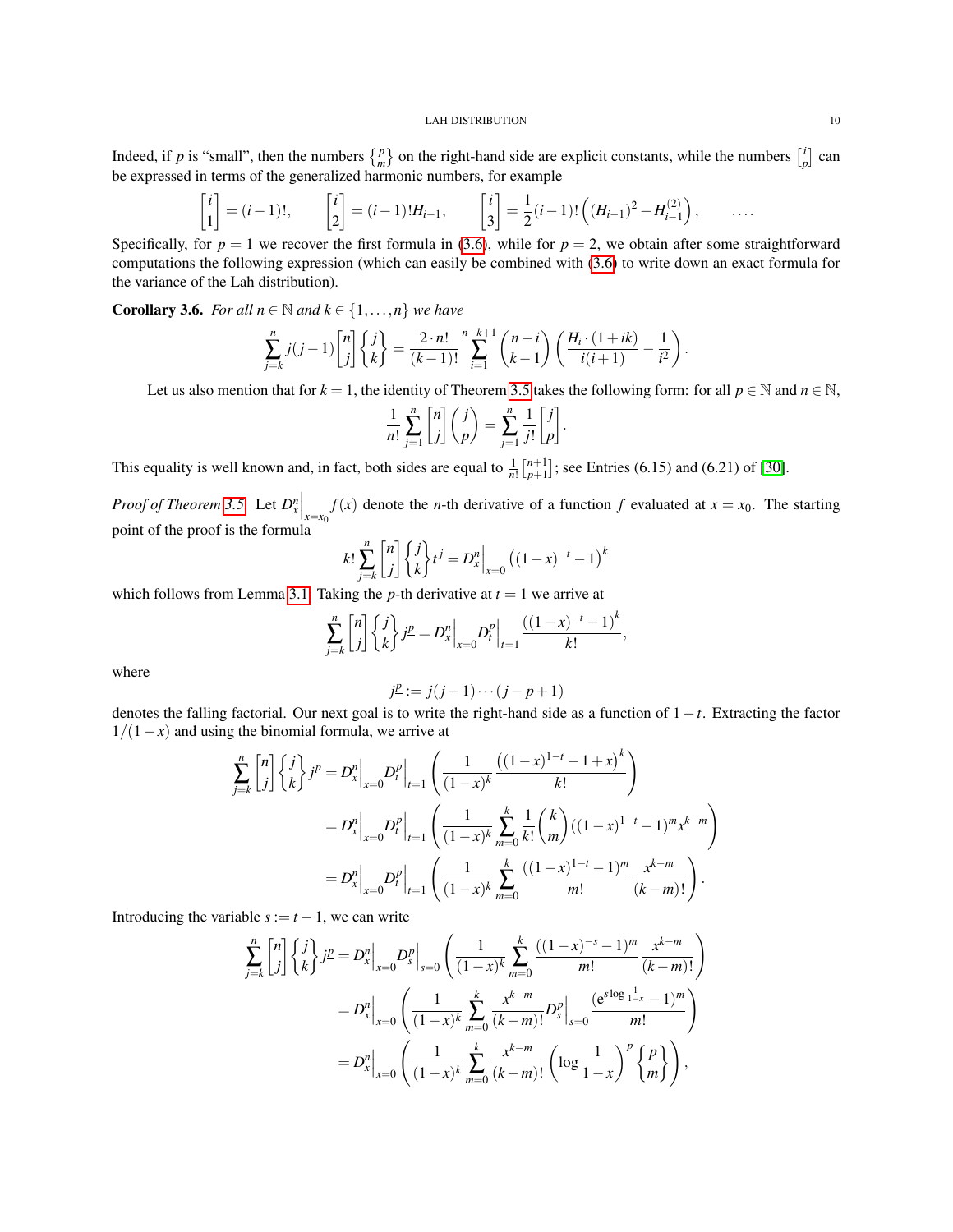where we have used the second relation in  $(1.1)$  for the last passage. Interchanging the order of summation, we obtain

$$
\sum_{j=k}^{n} \binom{n}{j} \binom{j}{k} j^{2} = \sum_{m=0}^{k} \binom{p}{m} \frac{1}{(k-m)!} D_{x}^{n} \Big|_{x=0} \left( \frac{1}{(1-x)^{k}} x^{k-m} \left( \log \frac{1}{1-x} \right)^{p} \right)
$$
  
=  $n! \sum_{m=0}^{k} \binom{p}{m} \frac{1}{(k-m)!} [x^{n-k+m}] \left( \frac{1}{(1-x)^{k}} \left( \log \frac{1}{1-x} \right)^{p} \right).$ 

Now we use the formulas

$$
\left(\log\frac{1}{1-x}\right)^p = p!\sum_{i=p}^{\infty}\frac{x^i}{i!}\begin{bmatrix}i\\p\end{bmatrix}, \qquad \frac{1}{(1-x)^k} = \sum_{j=0}^{\infty}x^j\binom{j+k-1}{j}.
$$

Multiplying these two series and evaluating the coefficient of *x <sup>n</sup>*−*k*+*m*, we get

$$
\sum_{j=k}^{n} {n \choose j} {j \choose k} j^{\underline{p}} = n! p! \sum_{m=0}^{k} {p \choose m} \frac{1}{(k-m)!} \sum_{i=p}^{n-k+m} {i \choose p} \frac{1}{i!} {n+m-i-1 \choose k-1}
$$

$$
= n! p! \sum_{m=0}^{k} \sum_{i=p}^{n-k+m} {p \choose m} {i \choose p} \frac{1}{i! (k-m)!} {n+m-i-1 \choose k-1}.
$$

Observe that the summation range in the first sum can be replaced by  $m \in \{1, ..., min\{k, p\}\}$  because  $\{p \atop m\} = 0$  for  $m = 0$  and  $m > p$ . After dividing by p! this yields

$$
\sum_{j=k}^{n} \begin{bmatrix} n \\ j \end{bmatrix} \begin{Bmatrix} j \\ k \end{Bmatrix} \begin{pmatrix} j \\ p \end{pmatrix} = n! \sum_{m=1}^{\min\{k,p\}} \frac{1}{(k-m)!} \begin{Bmatrix} p \\ m \end{Bmatrix} \sum_{i=p}^{n-k+m} \frac{1}{i!} \begin{bmatrix} i \\ p \end{bmatrix} \binom{n+m-i-1}{k-1}.
$$

To complete the proof, introduce the summation index  $j = i - m + 1$  and interchange the order of summation.

3.1.3. *Asymptotics of the expectation.* Based on the exact expression given in Theorem [3.2,](#page-7-5) we are able to derive the following

<span id="page-10-2"></span>**Theorem 3.7** (Asymptotics of the expectation). Let  $n \to \infty$  and  $k = k(n) \in \{1, \ldots, n\}$  be a function of n. Then,

<span id="page-10-1"></span>
$$
\mathbb{E}\text{Lah}(n,k) \sim \begin{cases} k\log(n/k), & \text{if } k = o(n), \\ \frac{\alpha\log(1/\alpha)}{1-\alpha} \cdot n, & \text{if } k \sim \alpha n \text{ for some } \alpha \in (0,1), \\ n, & \text{if } k \sim n. \end{cases} \tag{3.10}
$$

*We write*  $a_n \sim b_n$  *if*  $a_n/b_n \to 1$  *as*  $n \to \infty$ *.* 

*Proof.* According to [\(3.6\)](#page-7-4), see also [\(1.2\)](#page-1-4), we have

<span id="page-10-0"></span>
$$
\mathbb{E}\text{Lah}(n,k) = k \sum_{i=1}^{n-k+1} \frac{1}{i} \frac{\binom{n-i}{k-1}}{\binom{n-1}{k-1}} = k \sum_{i=1}^{n-k+1} \frac{1}{i} \prod_{m=1}^{i-1} \frac{n-k-m+1}{n-m}.
$$
\n(3.11)

Now suppose that  $k \sim \alpha n$  for some  $\alpha \in (0,1)$  or  $\alpha = 1$ . If  $i \in \mathbb{N}$  is fixed, then

$$
\lim_{n \to \infty} \frac{1}{i} \prod_{m=1}^{i-1} \frac{n-k-m+1}{n-m} = \frac{(1-\alpha)^{i-1}}{i}.
$$

Moreover, we have the bound

$$
\max_{m=1,\ldots,n-k} \frac{n-k-m+1}{n-m} \leq \frac{n-k+1}{n} \longrightarrow_{n\to\infty} 1-\alpha.
$$

It follows that for some sufficiently small  $\varepsilon > 0$  and all sufficiently large *n* we have

$$
\frac{1}{i}\prod_{m=1}^{i-1}\frac{n-k-m+1}{n-m}\leq \frac{(1-\varepsilon)^{i-1}}{i},\qquad i\in\{1,\ldots,n-k+1\}.
$$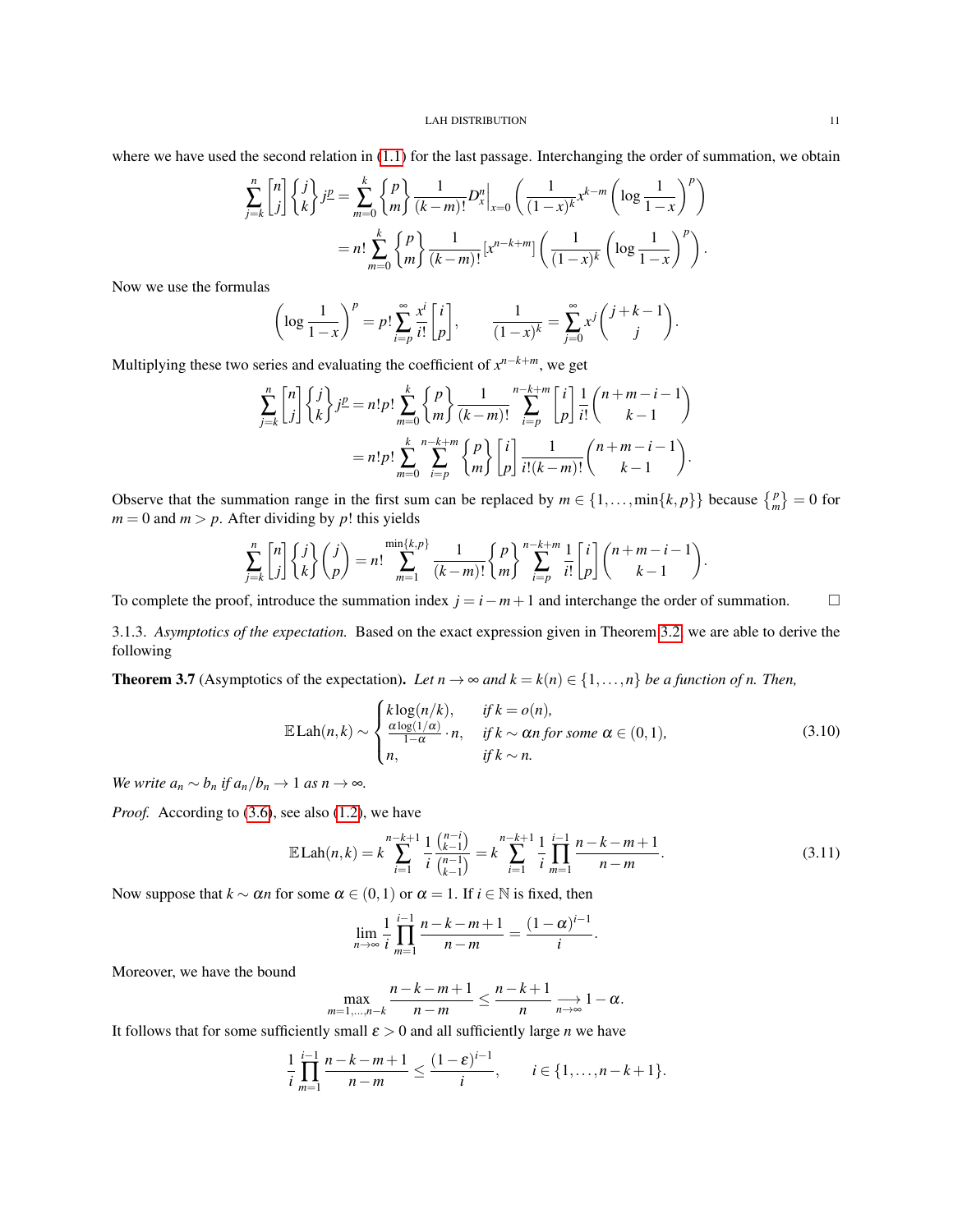Note that the right-hand side is summable in  $i \in \mathbb{N}$ . Interchanging the limit and the sum by the Lebesgue dominated convergence theorem, we obtain

$$
\lim_{n \to \infty} \sum_{i=1}^{n-k+1} \frac{1}{i} \prod_{m=1}^{i-1} \frac{n-k-m+1}{n-m} = \sum_{i=1}^{\infty} \frac{(1-\alpha)^{i-1}}{i} = \begin{cases} \frac{-\log \alpha}{1-\alpha}, & \text{if } \alpha \in (0,1), \\ 1, & \text{if } \alpha = 1. \end{cases}
$$

Let us now consider the case  $k = o(n)$ . Note that we do not require that  $k \to \infty$ . The idea is to show that in the sum on the right-hand side of [\(3.11\)](#page-10-0), the summands with  $i < n/k$  are approximately equal to  $1/i$ , whereas the contribution of the remaining summands is  $O(1)$ . Take some large constant  $A > 1$  and let *n* be sufficiently large in the following. We start with a lower estimate. Recalling [\(3.11\)](#page-10-0), dropping summands with  $i > n/(Ak)$  and using the inequality  $\prod_{j=1}^{M} (1-x_j) \geq 1 - \sum_{j=1}^{M} x_j$  which is valid for arbitrary numbers  $x_1, \ldots, x_M \in [0,1]$  and can be easily established by induction, we get

$$
\frac{1}{k}\mathbb{E}\text{Lah}(n,k) = \sum_{i=1}^{n-k+1} \frac{1}{i} \prod_{m=1}^{i-1} \left(1 - \frac{k-1}{n-m}\right) \ge \sum_{i=1}^{[n/(Ak)]} \frac{1}{i} \left(1 - \sum_{m=1}^{i-1} \frac{k-1}{n-m}\right).
$$

For  $1 \le m < i \le n/(Ak)$  we have  $n - m \ge n - n/(Ak) \ge n/2$  and hence

$$
\sum_{m=1}^{i-1} \frac{k-1}{n-m} \le \sum_{m=1}^{i-1} \frac{k}{n/2} \le \frac{2ki}{n} \le \frac{2}{A}.
$$

It follows that

$$
\frac{1}{k}\mathbb{E}\text{Lah}(n,k) \ge \left(1-\frac{2}{A}\right) \sum_{i=1}^{[n/(AK)]} \frac{1}{i} = \left(1-\frac{2}{A}\right) \log \frac{n}{k} - O_A(1).
$$

Since  $log(n/k) \rightarrow \infty$  and *A* can be arbitrarily large, we arrive at the lower bound

$$
\liminf_{n \to \infty} \frac{\mathbb{E} \text{Lah}(n,k)}{k \log(n/k)} \ge 1.
$$

To prove the upper bound, we shall combine [\(2.3\)](#page-6-5) and the elementary estimate  $H_n = \log n + O(1)$ , as follows:

$$
\mathbb{E}\,\text{Lah}(n,k) = k \mathbb{E}\,H_{b_1^{(n)}} = k(\mathbb{E}\log b_1^{(n)} + O(1)) \le k(\log \mathbb{E}\,b_1^{(n)} + O(1)) = k(\log(n/k) + O(1)),
$$

where we have used Jensen's inequality and the fact that  $n = \mathbb{E}(b_1^{(n)} + \cdots + b_k^{(n)})$  $\binom{n}{k}$  =  $k \mathbb{E} b_1^{(n)}$  $1^{(n)}$ . Therefore,

$$
\limsup_{n\to\infty}\frac{\mathbb{E}\text{Lah}(n,k)}{k\log(n/k)}\leq 1,
$$

which completes the proof.  $\Box$ 

*Remark* 3.8*.* Let us mention a strange connection of [\(3.10\)](#page-10-1) to a seemingly unrelated problem studied in [\[10\]](#page-36-7). Let *L<sup>n</sup>* be the least common multiple of a random set  $A_n$  of integers obtained in the following way: every number from the set  $\{1,\ldots,n\}$  is included in  $A_n$  with probability  $\alpha \in (0,1)$ , independently from the others. Then, Theorem 1.1 in [\[10\]](#page-36-7) states that

$$
\frac{\log L_n}{n} \underset{n \to \infty}{\longrightarrow} \frac{\alpha \log(1/\alpha)}{1-\alpha}
$$
 in probability.

The expression on the right-hand side is the same as in [\(3.10\)](#page-10-1). Moreover, Theorem 1.2 in [\[10\]](#page-36-7) bears similarity with the  $k = o(n)$  case of [\(3.10\)](#page-10-1). We were not able to explain this coincidence. A central limit theorem for  $\log L_n$  has been proved in [\[1,](#page-36-8) Corollary 1.5]. The asymptotic variance given in [\[1,](#page-36-8) Remark 1.3] does not coincide with the asymptotic variance of the Lah distribution given in Theorem [5.1.](#page-16-3)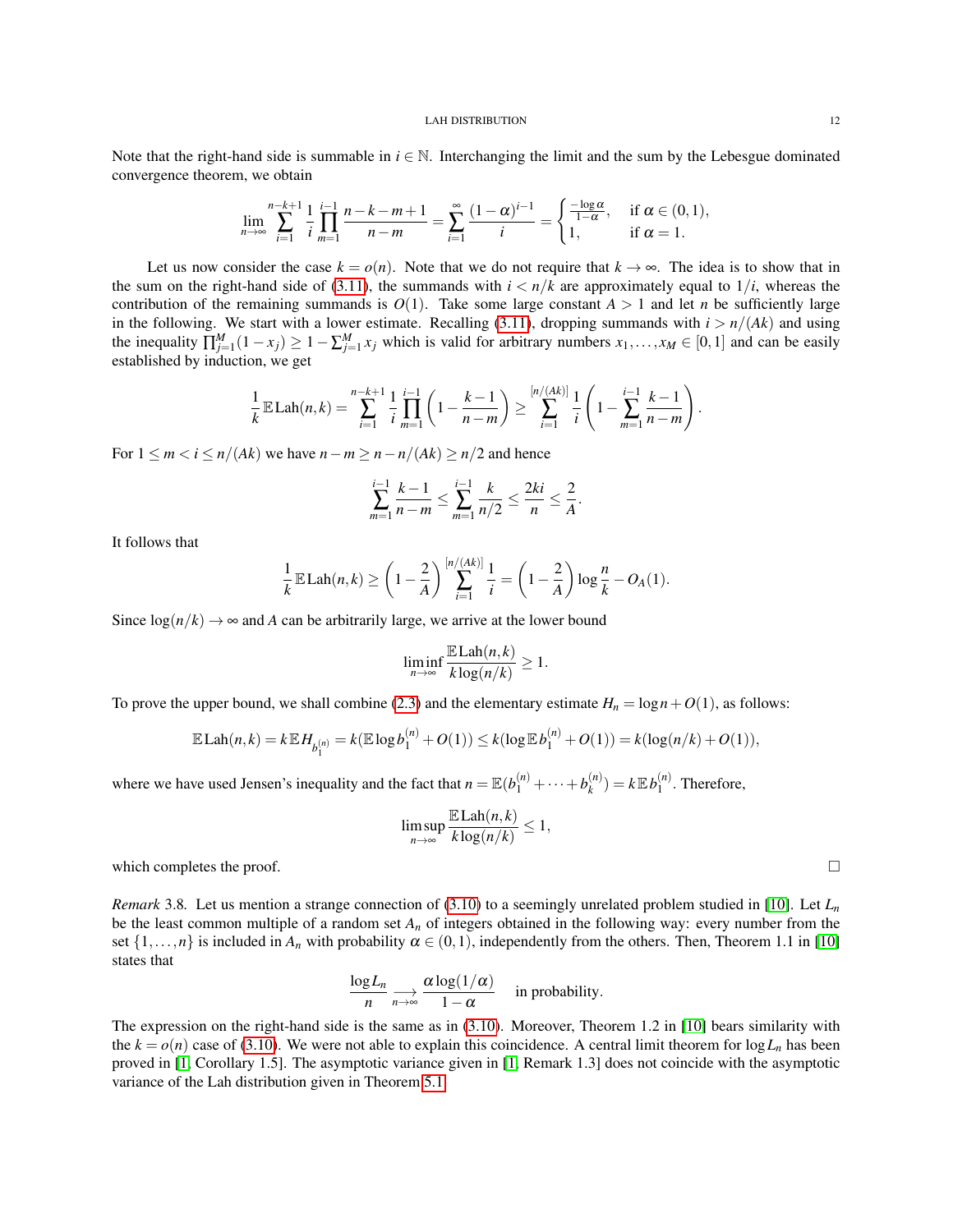## <span id="page-12-0"></span>3.2. Log-concavity and unimodality. Well known properties of the Stirling numbers of both kinds yield the following proposition.

**Proposition 3.9.** *For each*  $n \in \mathbb{N}$  *and*  $k \in \{1, \ldots, n\}$ *, the Lah distribution*  $\text{Lah}(n, k)$  *is log-concave, that is* 

$$
\mathbb{P}[\text{Lah}(n,k)=i]^2 \geq \mathbb{P}[\text{Lah}(n,k)=i-1]\mathbb{P}[\text{Lah}(n,k)=i+1] \qquad \text{for all } i \in \{k,\ldots,n\}.
$$

*Proof.* It is well known (see, e.g., [\[63,](#page-39-4) Corollary 3.2]) that the Stirling numbers are log-concave, that is

$$
\begin{bmatrix} n \\ j \end{bmatrix}^2 \ge \begin{bmatrix} n \\ j+1 \end{bmatrix} \begin{bmatrix} n \\ j-1 \end{bmatrix}.
$$

By [\[63,](#page-39-4) Theorem 3.3], the sequence  $(\binom{j+1}{k} \binom{j}{k}_{j=k,k+1,...}$  is strictly decreasing for every  $k \ge 2$  (and is identically equal to 1 for  $k = 1$ ) which means that

$$
\begin{Bmatrix} j \\ k \end{Bmatrix}^2 \ge \begin{Bmatrix} j+1 \\ k \end{Bmatrix} \begin{Bmatrix} j-1 \\ k \end{Bmatrix},
$$

with a strict inequality for  $k \ge 2$ . Multiplying these two inequalities, we arrive at the claim.

<span id="page-12-5"></span>**Corollary 3.10.** *For each n*  $\in \mathbb{N}$  *and*  $k \in \{1, ..., n\}$ *, the Lah distribution* Lah(*n*, *k*) *is unimodal. That is, there exists*  $m_{n,k} \in \{k,\ldots,n\}$  such that  $i \mapsto \mathbb{P}[\text{Lah}(n,k) = i]$  is nondecreasing for  $i \leq m_{n,k}$  and nonincreasing for  $i \geq m_{n,k}$ .

<span id="page-12-1"></span>3.3. Zeroes of the generating function. In the following, we shall prove central limit theorems for the Lah distribu-tion. A natural approach towards this is the Harper method [\[32\]](#page-37-12), for which one needs to verify that the zeroes of  $P_{n,k}(t)$ are real and negative. Numerical simulations, see Figure [2,](#page-13-1) show that the zeroes are not real except in the special case  $k = 1$  and suggest the following

Conjecture 3.11. *All complex zeroes of Pn*,*<sup>k</sup> have negative real parts.*

In fact, this conjecture would also be sufficient to apply Harper's method, see, e.g., [\[53,](#page-38-5) Theorem 3.1]. We shall not investigate the properties of zeroes here and mention only one result. In the special case  $z = 1$  it is well known.

**Proposition 3.12.** Let  $k \in \mathbb{N}$  and let  $n > k$  be integer. Then, for every  $z \in \{1, 2, ..., \lfloor \frac{n-1}{k} \rfloor\}$  we have

$$
\sum_{j=k}^{n} \begin{bmatrix} n \\ j \end{bmatrix} \begin{Bmatrix} j \\ k \end{Bmatrix} (-z)^{j} = 0.
$$

*Proof.* It suffices to show that  $P_{n,k}(-z) = 0$ . We use [\(3.2\)](#page-6-3). Note that  $(1-x)^z$  is a polynomial in *x* of degree *z*. Hence,  $((1-x)^{z} - 1)^{k}$  is a polynomial in *x* of degree *zk*. If  $z \leq \lfloor \frac{n-1}{k} \rfloor$ , then *zk* < *n* and the coefficient of *x<sup>n</sup>* in this polynomial vanishes. Then, [\(3.2\)](#page-6-3) implies that  $P_{n,k}(-z) = 0$ .

## 4. LIMIT THEOREMS FOR THE LAH DISTRIBUTION: THE CONSTANT *k* REGIME

<span id="page-12-3"></span><span id="page-12-2"></span>4.1. Mod-Poisson convergence and its consequences. In this section we shall state and prove limit theorems for the random variables Lah(*n*, *k*) in the regime when  $k \in \mathbb{N}$  is fixed and  $n \to \infty$ . The basic tool we shall use is the notion of mod-Poisson convergence introduced by Kowalski and Nikeghbali in [\[49\]](#page-38-6); see also [\[5,](#page-36-9) [12,](#page-37-13) [38,](#page-38-7) [50,](#page-38-8) [56\]](#page-38-9) for a more general notion of mod- $\phi$ -convergence and [\[22\]](#page-37-14) for a monograph treatment of the subject.

Let  $(X_n)_{n \in \mathbb{N}}$  be a sequence of random variables with values in  $\mathbb R$  whose Laplace transforms  $\mathbb E e^{zX_n}$  exist finitely for all  $z \in \mathbb{C}$  and  $(\lambda_n)_{n \in \mathbb{N}}$  a sequence of positive numbers with  $\lim_{n \to \infty} \lambda_n = +\infty$ . The sequence  $(X_n)_{n \in \mathbb{N}}$  is said to *converge in the mod-Poisson sense* with speed  $(\lambda_n)_{n \in \mathbb{N}}$  if

<span id="page-12-4"></span>
$$
\lim_{n \to \infty} \frac{\mathbb{E} e^{zX_n}}{e^{\lambda_n(e^z - 1)}} = \Psi(z)
$$
\n(4.1)

uniformly on compact subsets of some open set  $\mathscr{D} \subset \mathbb{C}$  containing the real axis. Here,  $\Psi : \mathscr{D} \to \mathbb{C}$  is some analytic function. In the literature, several non-equivalent definitions of mod-Poisson (and, more generally, mod- $\phi$ ) convergence exist, which differ by the shape of the domain  $\mathscr{D}$ . The notion we use here is close but not equivalent to the definition used in the book [\[22\]](#page-37-14), see Definition 1.1.1 therein, where  $\mathscr D$  is assumed to be a vertical strip containing the imaginary axis. Nevertheless, most important corollaries of the mod- $\phi$  convergence continue to hold under the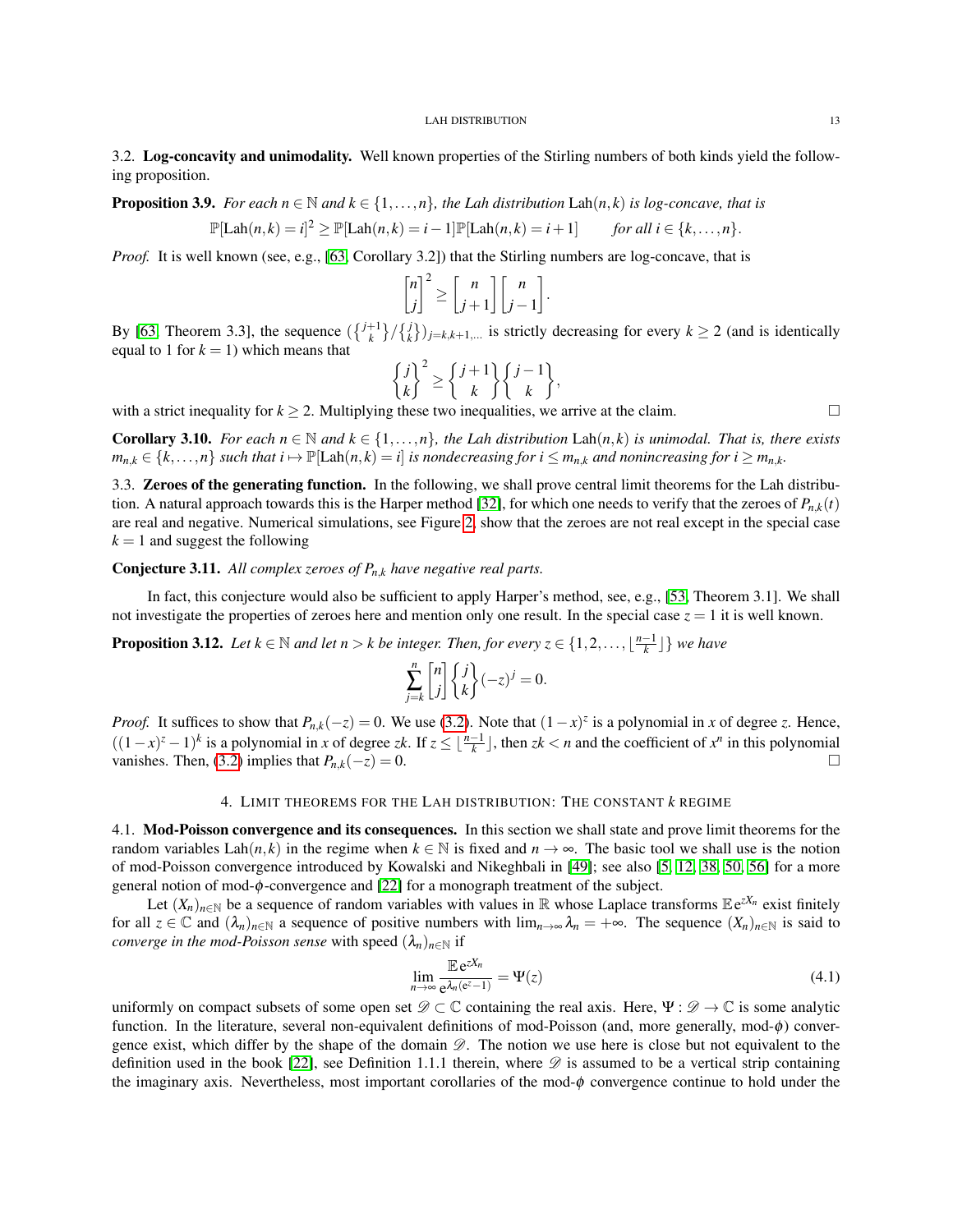

<span id="page-13-1"></span>FIGURE 2. Complex zeroes of the polynomial  $P_{n,k}$  with  $n = 300$  and  $k = 2$  (left) and  $k = 10$  (right).

assumption that  $\mathscr{D} \subset \mathbb{C}$  is an open set containing a segment of the real line, see [\[42,](#page-38-10) Remark 2.10]. As we shall see below in Theorem [4.1,](#page-13-0) definition [\(4.1\)](#page-12-4) is more suitable for the Lah distribution.

To interpret the above definition, recall that the generating function of the Poisson distributed random variable with parameter  $\lambda_n$  is given by

$$
\mathbb{E} e^{z \text{Poi}(\lambda_n)} = e^{\lambda_n (e^z - 1)},
$$

which is the denominator in [\(4.1\)](#page-12-4). Thus, (4.1) states the heuristic approximation

$$
\text{``}X_n \stackrel{d}{=} \text{Poi}(\lambda_n) + \Xi + o(1)\text{''},\tag{4.2}
$$

where  $\Xi$  is a "random variable" with "moment generating function"  $\mathbb{E}e^{z\Xi} = \Psi(z)$  that is independent of Poi $(\lambda_n)$ , and *o*(1) converges to 0 in distribution. Even though usually no random variable Ξ having the required moment generating function Ψ(*z*) exists, a lot of limit theorems for *X<sup>n</sup>* have the same form as they would do for the sequence of "random variables"  $Poi(\lambda_n) + \Xi$ .

The next theorem states that for fixed  $k \in \mathbb{N}$ , the random variables  $(Lab(n,k))_{n \in \mathbb{N}}$  converge in the mod-Poisson sense with speed  $\lambda_n = k \log n$ , as  $n \to \infty$ .

<span id="page-13-0"></span>**Theorem 4.1** (Mod-Poisson convergence). *Let*  $k \in \mathbb{N}$  *be fixed. Then,* 

<span id="page-13-2"></span>
$$
\lim_{n \to \infty} \frac{\mathbb{E} e^{z \text{Lah}(n,k)}}{e^{(k \log n)(e^z - 1)}} = \frac{\Gamma(k)}{\Gamma(ke^z)}
$$
(4.3)

*for every*  $z \in \mathscr{D}_{Lah}$ *, where*  $\mathscr{D}_{Lah} := \{t \in \mathbb{C} : \cos \text{Im} t > 0\} \supset \mathbb{R}$ *. Moreover, this convergence is uniform as long as z stays in any compact subset K of*  $\mathscr{D}_{Lah}$ *, and the speed of convergence is*  $O(n^{-\varepsilon(K)})$  *for some*  $\varepsilon(K) > 0$ *.* 

The proof of Theorem [4.1](#page-13-0) is postponed to Section [4.2.](#page-15-0)

<span id="page-13-3"></span>**Theorem 4.2** (Central limit theorem). Let  $k \in \mathbb{N}$  be fixed. Then,

$$
\frac{\text{Lah}(n,k) - k \log n}{\sqrt{k \log n}} \underset{n \to \infty}{\xrightarrow{d}} \text{N}(0,1).
$$

*Proof.* The claim follows from the mod-Poisson convergence [\(4.3\)](#page-13-2) by [\[49,](#page-38-6) Proposition 2.4(2)]. Note that the cited result only requires uniformity of the convergence in a small neighborhood of the origin which is secured by  $(4.3)$ .  $\Box$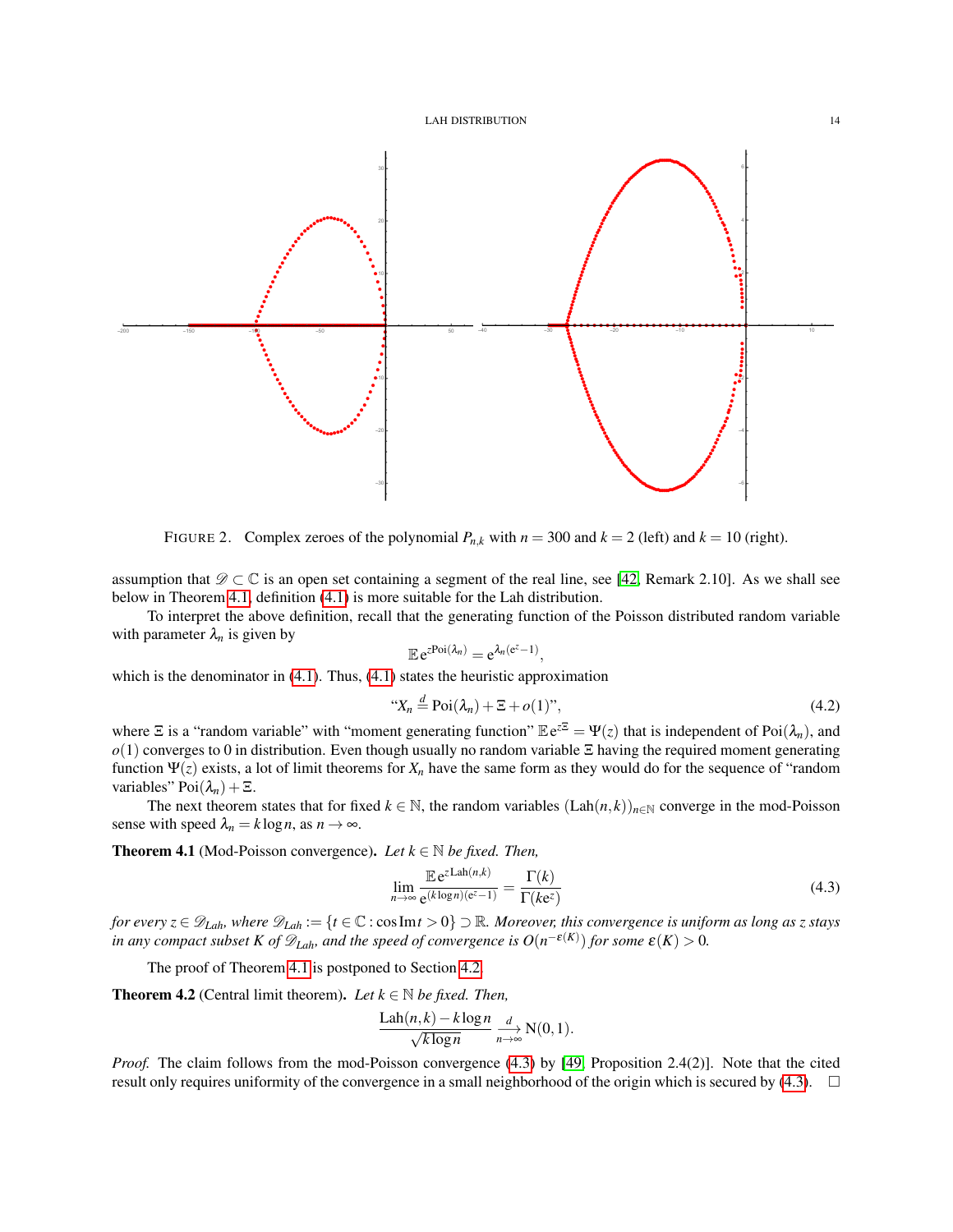All subsequent results of this section follow essentially from the corresponding general results on random profiles obtained in [\[42\]](#page-38-10). This reference better fits our needs since we have uniform convergence in a horizontal strip rather than a vertical one, preventing us from referring to the standard results on the mod- $\phi$  convergence. Note that Assumptions A1–A3 of [\[42\]](#page-38-10) can be easily verified to hold with

$$
\mathbb{L}_n(j) = \mathbb{P}[\text{Lah}(n,k) = j], \quad w_n = k \log n, \quad \beta_{\pm} = \pm \infty \quad \mathscr{D} = \mathbb{R} \times (-\pi i/2, +\pi i/2),
$$
  
and  $\phi(\beta) = e^{\beta} - 1, \quad W_{\infty}(\beta) = \Gamma(k)/\Gamma(ke^{\beta}) \quad \text{for} \quad \beta \in \mathscr{D}, \quad (4.4)$ 

whereas Assumption A4 will be checked in Remark [4.7.](#page-15-1)

<span id="page-14-1"></span>**Theorem 4.3** (Local limit theorem). *For every fixed*  $k \in \mathbb{N}$  *we have* 

$$
\lim_{n\to\infty}\sqrt{\log n}\sup_{m\in\mathbb{Z}}\left|\mathbb{P}[\text{Lah}(n,k)=m]-\frac{1}{\sqrt{2\pi k\log n}}\exp\left\{-\frac{(m-k\log n)^2}{2k\log n}\right\}\right|=0.
$$

*Proof.* In view of [\(4.3\)](#page-13-2) and [\(4.4\)](#page-14-0) this follows from Theorem 2.7 of [\[42\]](#page-38-10). Moreover, a general Edgeworth asymptotic expansion with an arbitrary number of terms could be derived from  $[42,$  Theorem 2.1].

An illustration of Theorems [4.2](#page-13-3) and [4.3](#page-14-1) is shown in Figure [3.](#page-15-2)

<span id="page-14-2"></span>**Theorem 4.4** (Precise asymptotics of large deviations). Let  $(x_n)_{n\in\mathbb{N}}$  be a sequence of real numbers converging to  $x > 0$ *and such that kx<sub>n</sub>* log *n* is integer for all  $n \in \mathbb{N}$ . Then,

$$
\mathbb{P}[\text{Lah}(n,k) = kx_n \log n] \sim \frac{n^{-k(x_n \log x_n - x_n + 1)}}{\sqrt{2\pi kx \log n}} \frac{\Gamma(k)}{\Gamma(kx)},
$$
  

$$
\mathbb{P}[\text{Lah}(n,k) \ge kx_n \log n] \sim \frac{x}{x-1} \frac{n^{-k(x_n \log x_n - x_n + 1)}}{\sqrt{2\pi kx \log n}} \frac{\Gamma(k)}{\Gamma(kx)}, \quad \text{if } x > 1,
$$
  

$$
\mathbb{P}[\text{Lah}(n,k) \le kx_n \log n] \sim \frac{1}{1-x} \frac{n^{-k(x_n \log x_n - x_n + 1)}}{\sqrt{2\pi kx \log n}} \frac{\Gamma(k)}{\Gamma(kx)}, \quad \text{if } x < 1.
$$

*Proof.* The first claim follows from Theorem 2.8 in [\[42\]](#page-38-10) applied with  $r = 0$ , K being an arbitrary segment of the real line which contains *x*, and  $\beta_n(kx_n \log n) = \log x_n$ . The second claim follows by summation, c.f. [\[22,](#page-37-14) Theorem 3.2.2]. The last claim follows from the same results applied to  $-Lah(n, k)$ .

<span id="page-14-3"></span>**Proposition 4.5** (Location of the mode). *For every fixed*  $k \in \mathbb{N}$  *there is*  $N_1 \in \mathbb{N}$  *such that for all integer*  $n > N_1$ *, all maximizers of the function*  $m \mapsto P[Lah(n, k) = m]$  *are among the following two numbers:* 

$$
\[ k \log n - \frac{k \Gamma'(k)}{\Gamma(k)} - \frac{1}{2} \], \quad \left\lceil k \log n - \frac{k \Gamma'(k)}{\Gamma(k)} - \frac{1}{2} \right\rceil
$$

<span id="page-14-0"></span>.

*Proof.* This follows from Theorem 2.11 of [\[42\]](#page-38-10). □

*Remark* 4.6. A random variable  $X_n^{\theta}$  has the Ewens or the Karamata-Stirling distribution with parameters  $n \in \mathbb{N}$  and  $\theta > 0$  if

$$
\mathbb{P}[X_n^{\theta}=j]=\frac{\theta^j}{\theta(\theta+1)\cdots(\theta+n-1)}\begin{bmatrix}n\\j\end{bmatrix}, \qquad j\in\{1,\ldots,n\}.
$$

It is well known that  $X_n^{\theta}$  has the same distribution as the number of cycles in the Ewens random permutation. Coincidentally, if  $\theta = k$  happens to be integer, the sequence  $(X_n^{\theta})_{n \in \mathbb{N}}$  satisfies the same mod-Poisson convergence as  $(Lah(n,k))_{n\in\mathbb{N}}$ ; see [\[41\]](#page-38-11). Let us mention that the Lah distribution could be generalized by introducing an additional parameter  $\theta > 0$  (the probability that the random variable Lah( $n, k; \theta$ ) takes the value *j* is by definition proportional to  $\theta^{j} \begin{bmatrix} n \\ j \end{bmatrix} \begin{Bmatrix} j \\ k \end{Bmatrix}$ , for  $j \in \{k, ..., n\}$ ). Most of our results could be generalized to arbitrary  $\theta > 0$ , but since we have no applications for this general setting, we restrict ourselves to the case  $\theta = 1$ .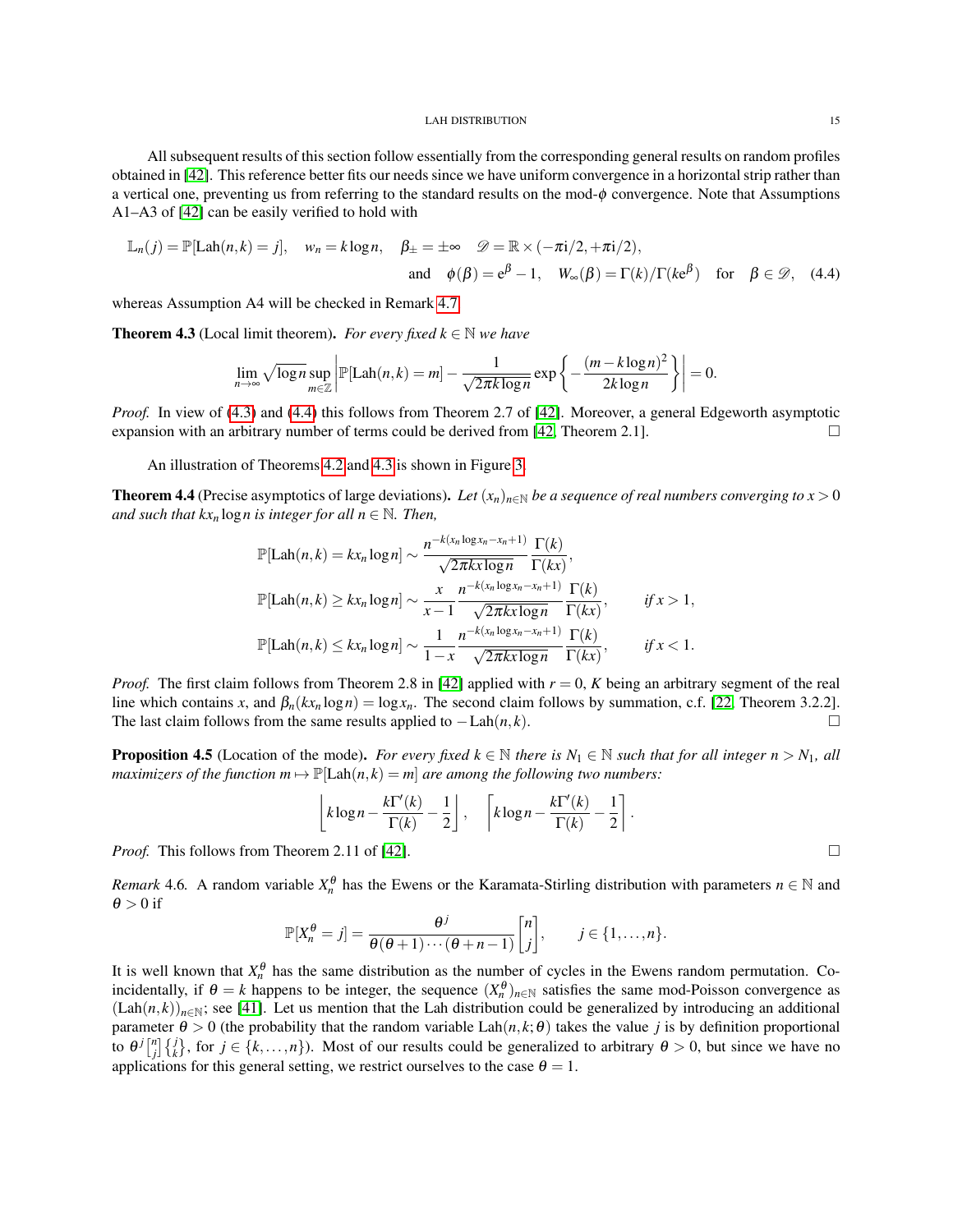

<span id="page-15-2"></span>FIGURE 3. The probability mass functions of Lah distributions with  $n = 10000$  and  $k \in$  $\{1,3,5,\ldots,11\}$  (blue dots) together with the approximating normal densities (red curves); see Theorems [4.2](#page-13-3) and [4.3.](#page-14-1) The parameters of the normal densities are the true expectation and variance of the Lah distribution (for the normalization given in Theorems [4.2](#page-13-3) and [4.3,](#page-14-1) the convergence is rather slow).

## <span id="page-15-0"></span>4.2. **Proof of Theorem [4.1.](#page-13-0)** Recall the definition of  $P_{n,k}(t)$  given in [\(3.1\)](#page-6-6). We need to prove that

$$
\lim_{n\to\infty}\frac{P_{n,k}(e^z)}{n^{k(e^z-1)}}=\frac{\Gamma(k)}{\Gamma(ke^z)}.
$$

Since the number of summands in [\(3.3\)](#page-7-1) is fixed, we can consider the asymptotics of each summand separately. For every  $m \in \{1, ..., k\}$ , the *m*-th summand with  $t = e^z$  satisfies

$$
(-1)^{k-m}\binom{k}{m}\frac{\Gamma(m\mathrm{e}^z+n)}{\Gamma(m\mathrm{e}^z)n!}=(-1)^{k-m}\binom{k}{m}\frac{n^{m\mathrm{e}^z-1}}{\Gamma(m\mathrm{e}^z)}(1+O(1/n))
$$

by the formula  $\Gamma(n+\alpha)/\Gamma(n+\beta) = n^{\alpha-\beta}(1+O(1/n))$  as  $n \to \infty$ , which holds locally uniformly in  $\alpha, \beta \in \mathbb{C}$ , see, for example, Theorem in [\[23\]](#page-37-15). If *z* stays in a compact subset *K* of  $\mathcal{D}_{Lah} = \{t \in \mathbb{C} : \cos \text{Im} t > 0\}$ , then Ree<sup>*z*</sup> >  $\varepsilon(K) > 0$  stays bounded away from 0 for some sufficiently small  $\varepsilon(K) \in (0,1)$ . It follows that the summand with  $m = k$  dominates in the following sense:

$$
P_{n,k}(\mathrm{e}^z)=\frac{1}{\binom{n-1}{k-1}}\left(\frac{n^{k\mathrm{e}^z-1}}{\Gamma(\mathrm{e}^z k)}(1+O(1/n))+\sum_{m=1}^{k-1}(-1)^{k-m}\binom{k}{m}\frac{n^{m\mathrm{e}^z-1}}{\Gamma(m\mathrm{e}^z)}(1+O(1/n))\right)=\frac{\Gamma(k)}{\Gamma(k\mathrm{e}^z)}n^{k(\mathrm{e}^z-1)}(1+O(n^{-\varepsilon(K)})),
$$

which proves the claim. Observe that in the case when  $\cos \mathrm{Im} z \leq 0$  this argument does not apply.

<span id="page-15-1"></span>*Remark* 4.7. Assumption A4 of [\[42\]](#page-38-10) can be verified in a similar way by observing that given  $a \in (0, \pi)$  and a compact set  $K \subset \mathbb{R}$ , for all  $\beta \in K$  it holds that

$$
n^{-k(e^{\beta}-1)}\int_{a}^{\pi} |P_{n,k}(e^{\beta+iu})|du \leq Cn^{-k(e^{\beta}-1)}\sum_{m=1}^{k}\int_{a}^{\pi}\frac{\left|\Gamma(e^{\beta+iu}m+n)\right|}{n!n^{k-1}}du \leq C\sum_{m=1}^{k}\int_{a}^{\pi}|n^{e^{\beta+iu}m-e^{\beta}k}|du \leq Cn^{-\delta}
$$

for some constants  $C = C(K, k) > 0$  and  $\delta = \delta(K, k, a) > 0$ .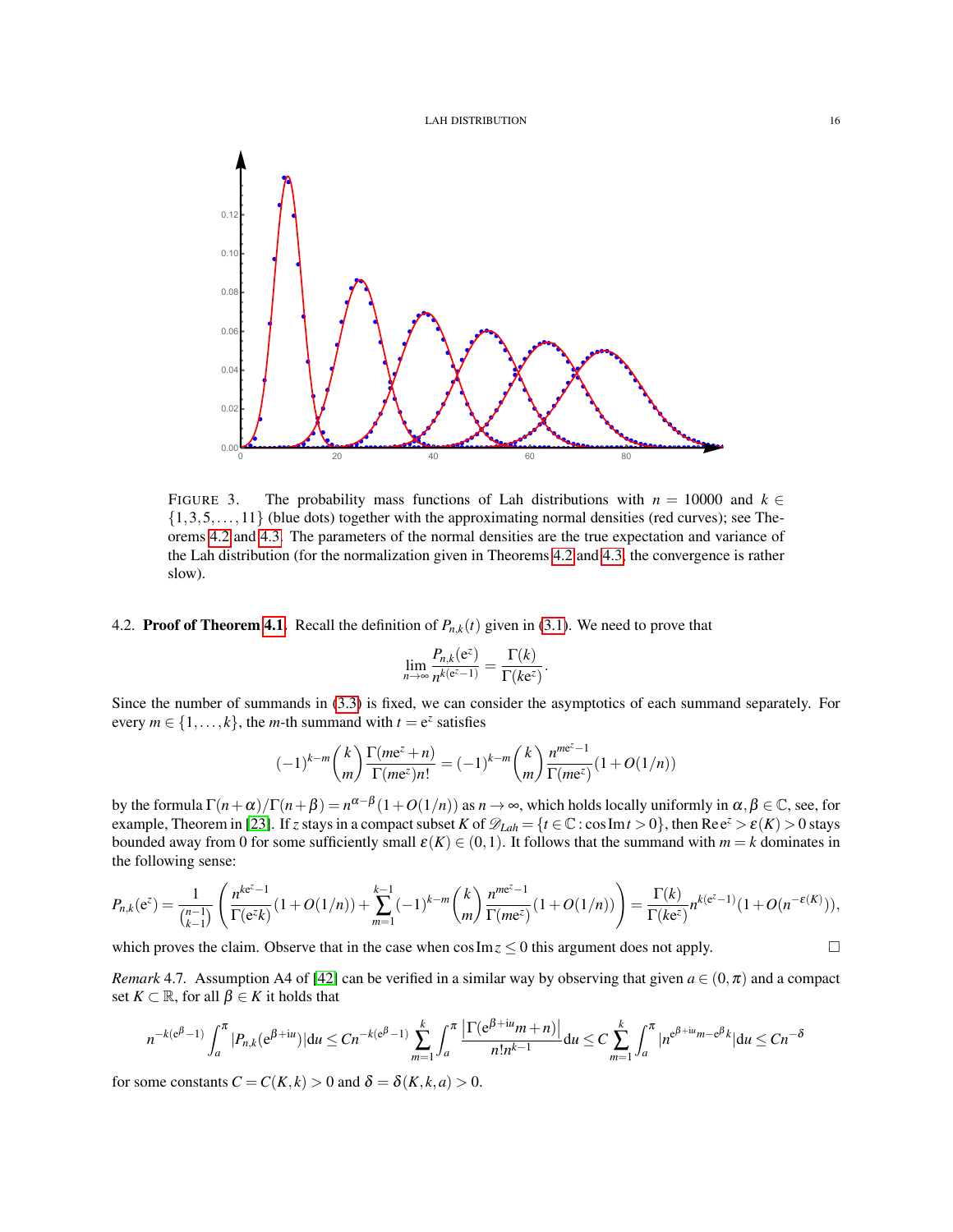<span id="page-16-0"></span>4.3. Strong law of large numbers. For the Pólya urn coupling  $(Y_{n,k})_{n=k,k+1,...}$  constructed in Section [2.2,](#page-6-0) where *k* is fixed, the following strong law of large numbers holds.

**Proposition 4.8.** *For every fixed*  $k \in \mathbb{N}$  *we have* 

$$
\frac{Y_{n,k}}{\log n}\xrightarrow[n\to\infty]{a.s.}k.
$$

*Proof.* Differentiating [\(4.1\)](#page-13-0) and plugging  $z = 0$ , which is legitimate since the convergence is uniform in a neighborhood of the origin, we obtain

$$
\lim_{n\to\infty} \frac{\mathbb{E}\text{Lah}(n,k)}{k\log n} = \lim_{n\to\infty} \frac{\text{Var}\text{Lah}(n,k)}{k\log n} = 1.
$$

Thus, by Chebyshev's inequality, for every  $\varepsilon > 0$ ,

$$
\mathbb{P}\left[\left|\frac{Y_{n,k}}{\mathbb{E}Y_{n,k}}-1\right|>\varepsilon\right]\leq \frac{\text{Var}\,\text{Lah}(n,k)}{\varepsilon^2(\mathbb{E}\,\text{Lah}(n,k))^2}\sim \frac{\varepsilon^{-2}}{k\log n},\quad n\to\infty.
$$

By the Borel-Cantelli lemma,

$$
\frac{Y_{\lfloor e^{n^2} \rfloor,k}}{\mathbb{E} Y_{\lfloor e^{n^2} \rfloor,k}} \overset{a.s.}{\underset{n\to\infty}\longrightarrow} 1.
$$

The result now follows from the standard sandwich argument using monotonicity of  $(Y_{n,k})_{n=k,k+1,\dots}$ . Indeed, for every  $m \geq 3$  there exists  $n \in \mathbb{N}$  such that  $|e^{n^2}| \leq m < |e^{(n+1)^2}|$ . Therefore,

$$
\frac{Y_{\lfloor e^{n^2} \rfloor,k}}{\mathbb{E} Y_{\lfloor e^{n^2} \rfloor,k}} \frac{\mathbb{E} Y_{\lfloor e^{n^2} \rfloor,k}}{\mathbb{E} Y_{\lfloor e^{(n+1)^2} \rfloor,k}} \le \frac{Y_{m,k}}{\mathbb{E} Y_{m,k}} \le \frac{Y_{\lfloor e^{(n+1)^2} \rfloor,k}}{\mathbb{E} Y_{\lfloor e^{(n+1)^2} \rfloor,k}} \frac{\mathbb{E} Y_{\lfloor e^{(n+1)^2} \rfloor,k}}{\mathbb{E} Y_{\lfloor e^{n^2} \rfloor,k}}.
$$
\nSending  $n \to \infty$  completes the proof.

### 5. LIMIT THEOREMS FOR THE LAH DISTRIBUTION: REGIMES OF GROWING *k*

<span id="page-16-1"></span>Throughout this section we assume that  $n \to \infty$  and  $k = k(n) \to \infty$ . There are two main regimes: the *central regime* in which

<span id="page-16-4"></span>
$$
\lim_{n \to \infty} \frac{k(n)}{n} = \alpha \qquad \text{for some constant } \alpha \in (0, 1), \tag{5.1}
$$

and the *intermediate regime*, in which  $k(n) = o(n)$ . We begin with the central regime.

## <span id="page-16-2"></span>5.1. Central limit theorem in the central regime.

<span id="page-16-3"></span>Theorem 5.1 (CLT in the central regime). *Assume* [\(5.1\)](#page-16-4)*. Then,*

$$
\frac{\text{Lah}(n,k)-\mathbb{E}\text{Lah}(n,k)}{\sqrt{n}}\xrightarrow[n\to\infty]{d}\mathrm{N}\left(0,-\left(\frac{\alpha}{1-\alpha}+\frac{\alpha(\alpha+1)\log\alpha}{(1-\alpha)^2}+\frac{\alpha^2\log^2\alpha}{(1-\alpha)^3}\right)\right),
$$

where  $N(m,\sigma^2)$  denotes a normal random variable with mean  $m \in \mathbb{R}$  and variance  $\sigma^2 > 0$ .

*Remark* 5.2. Despite of the minus sign in front of the formula for the variance, the latter is positive. For  $\alpha \to 0$  and  $\alpha \to 1$  the variance vanishes; the maximal value is attained at  $\alpha = 0.23517...$  An illustration of Theorem [5.1](#page-16-3) is shown in Figure [4.](#page-17-1)

The proof of Theorem [5.1](#page-16-3) relies on the representation [\(2.3\)](#page-6-5) and a multivariate central limit theorem for the number of blocks of fixed sizes in a uniform random composition  $(b_1^{(n)})$  $b_1^{(n)}, \ldots, b_k^{(n)}$  $\binom{n}{k}$ ) of *n*. For  $j \in \mathbb{N}$ , let us denote by  $N_j^{(n)}$ *j* the number of blocks of size *j* in the composition  $(b_1^{(n)})$  $b_1^{(n)}, \ldots, b_k^{(n)}$  $\binom{n}{k}$ . Thus,

$$
N_j^{(n)} := \sum_{i=1}^k \mathbb{1}_{\{b_i^{(n)} = j\}}.
$$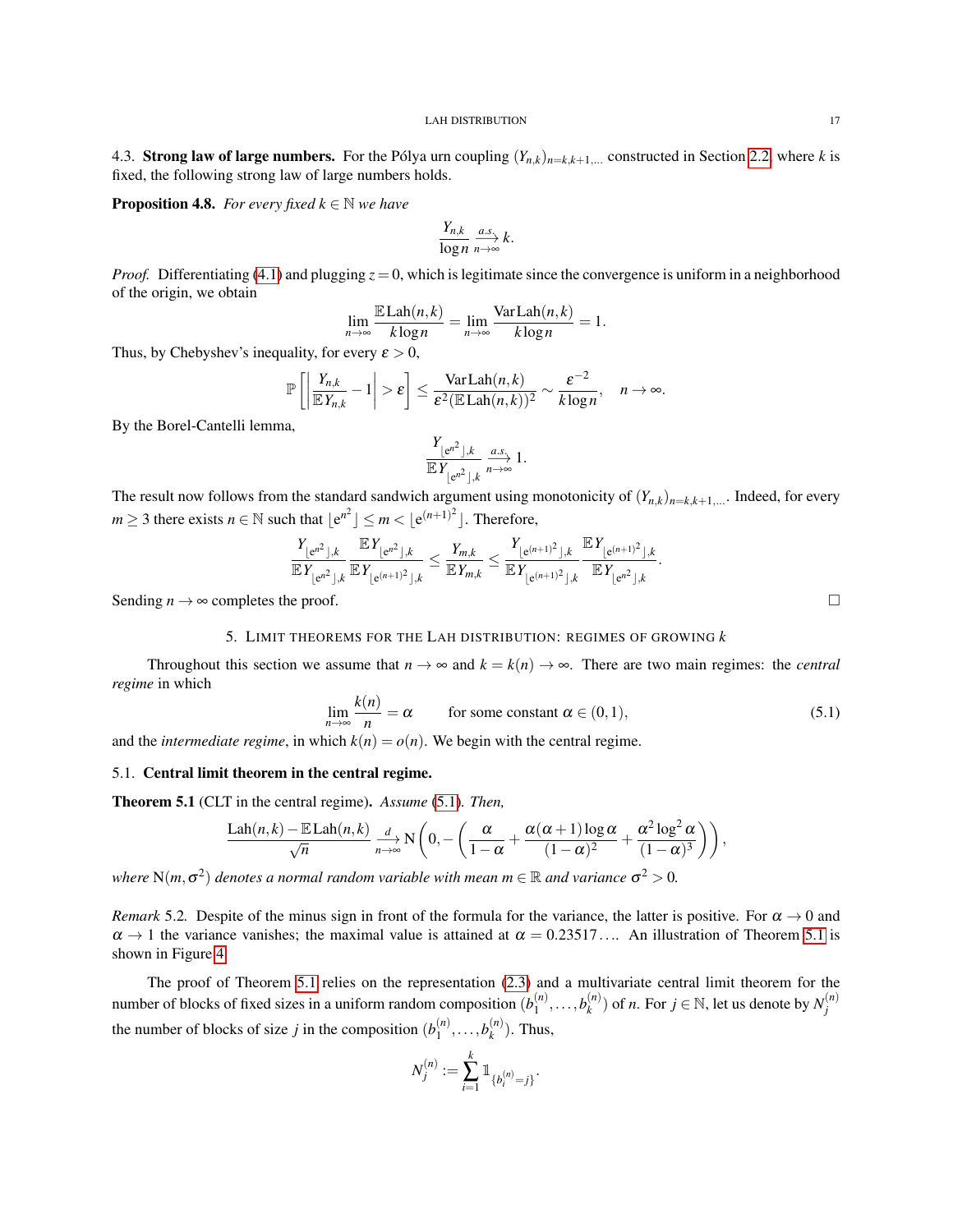

<span id="page-17-1"></span>FIGURE 4. The probability mass functions of Lah distributions with  $n = 1000$  and  $k = \alpha n$  with  $\alpha \in \{\frac{1}{10}, \frac{2}{10}, \dots, \frac{9}{10}\}$  (blue dots) together with the approximating normal densities (red curves).

Note that, by [\(3.9\)](#page-8-1),  $\mathbb{E} N_j^{(n)} = k \mathbb{P}[b_1^{(n)} = j] = k \binom{n-1}{k-1}^{-1} \binom{n-j-1}{k-2} \sim k \alpha (1-\alpha)^{j-1}$ , where the asymptotic equivalence holds whenever [\(5.1\)](#page-16-4) is in force. In particular, this implies that under assumption (5.1), the random variables  $b_1^{(n)}$  $\int_1^{(n)}$  (and, thus  $b_i^{(n)}$ *<sup>(n)</sup>* for every fixed *i* = 1,...,*k*) converge in distribution, as *n* → ∞, to a geometric law on N with success probability  $\alpha$ , see [\[14,](#page-37-16) Section 4] for much stronger results.

<span id="page-17-0"></span>**Theorem 5.3** (Central limit theorem for  $(N_1^{(n)})$  $N_1^{(n)}, N_2^{(n)}$  $\mathcal{L}_2^{(n)}, \ldots,$ )). Assume [\(5.1\)](#page-16-4). Then, as  $n \to \infty$ ,

$$
\left(\frac{N_j^{(n)} - k \mathbb{P}[b_1^{(n)} = j]}{\sqrt{k}}\right)_{j \geq 1} \xrightarrow[n \to \infty]{d} (\mathcal{N}_j)_{j \geq 1},
$$

*in*  $\mathbb{R}^{\infty}$  endowed with the product topology, where  $(\mathscr{N}_j)_{j≥1}$  is a centred Gaussian vector with the covariance

$$
Cov(\mathcal{N}_i, \mathcal{N}_j) = \mathbb{E} \mathcal{N}_i \mathcal{N}_j = p_i \mathbb{1}_{\{i=j\}} - p_i p_j - \frac{p_i p_j}{1-\alpha} (\alpha i - 1)(\alpha j - 1), \quad i, j \in \mathbb{N},
$$

*and*  $p_j := \alpha(1-\alpha)^{j-1}$ , for  $j \in \mathbb{N}$ .

*Remark* 5.4. Let us mention an interpretation of the random vector  $(\mathcal{N}_j)_{j\geq 1}$  as a conditional distribution. If  $\mathcal{G}_1, \mathcal{G}_2, \ldots$ are independent centered Gaussian variables with Var $\mathscr{G}_j = p_j$ , then  $(\mathscr{N}_j)_{j\geq1}$  has the same distribution as  $(\mathscr{G}_j)_{j\geq1}$ conditioned on the event  $\{\sum_{j=1}^{\infty} \mathcal{G}_j = 0, \sum_{j=1}^{\infty} j\mathcal{G}_j = 0\}$ . This can be easily verified using the formulas for the covariance matrix of the conditional Gaussian distribution.

Theorem [5.3](#page-17-0) is known and has been rediscovered several times. Its proofs are based on a representation of the distribution of  $(b_1^{(n)}$  $b_1^{(n)}, \ldots, b_k^{(n)}$  $k_k^{(n)}$ ) as the law of *k* independent geometrically distributed random variables conditioned on their sum to be *n*. More precisely, we have

<span id="page-17-2"></span>
$$
\mathbb{P}[(b_1^{(n)},...,b_k^{(n)}) \in \cdot] = \mathbb{P}[(G_1,...,G_k) \in \cdot | G_1 + \dots + G_k = n],
$$
\n(5.2)

where  $G_1, \ldots, G_k$  are independent random variables having the same geometric law on N with parameter  $\theta$ . Note that this representation holds for arbitrary  $\theta \in (0,1)$  and we are free to choose it as we wish. It is convenient to put  $\theta := \theta_n = k/n$ , so that the mean of  $G_1 + \ldots + G_k$  is *n*. This identifies the random composition as a special case of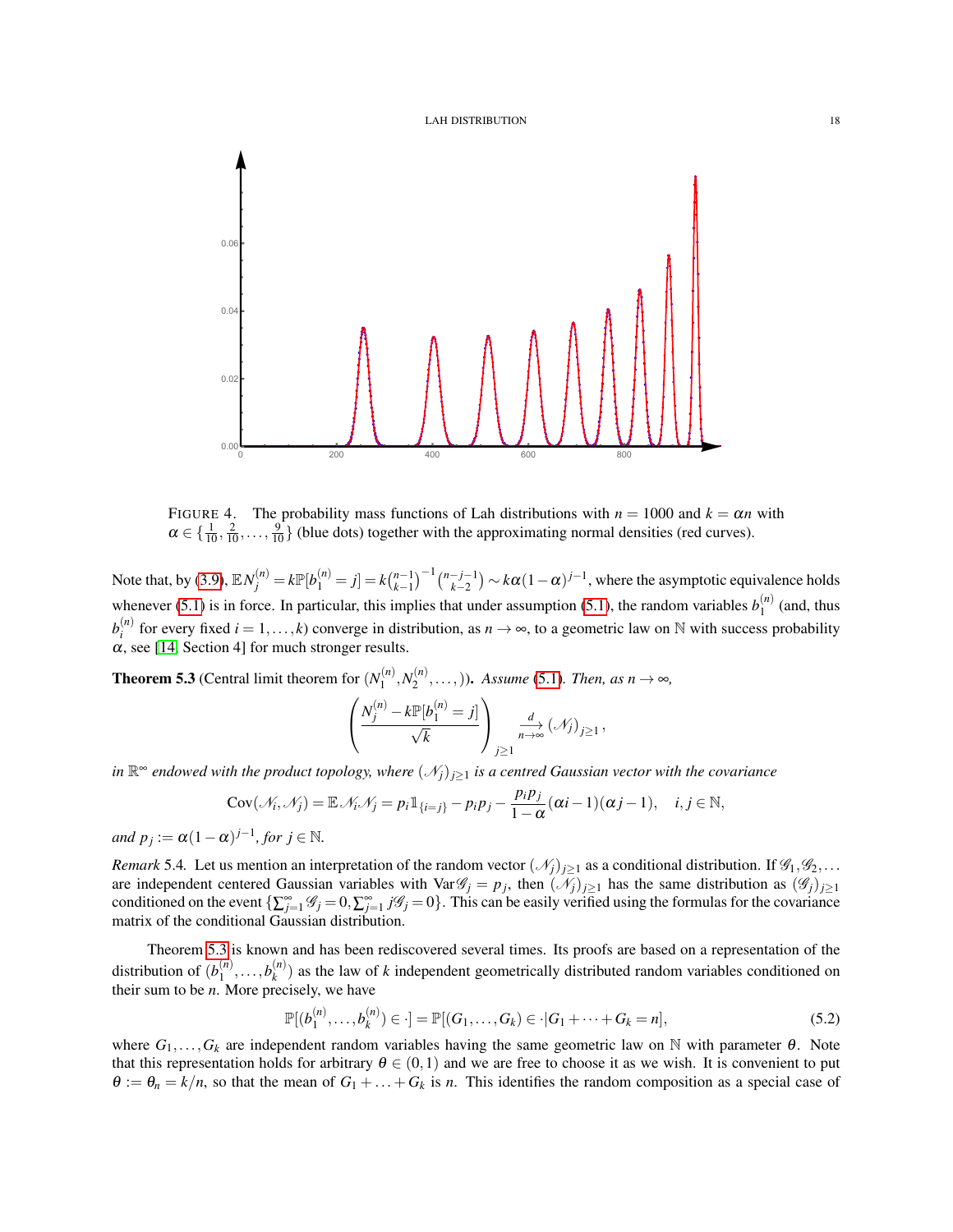the generalized allocation scheme introduced by V. F. Kolchin in [\[47\]](#page-38-12) and much studied thereafter; see, e.g., [\[48\]](#page-38-13) and [\[46,](#page-38-14) Chapter VIII]. In particular, the convergence of one-dimensional distributions in Theorem [5.3](#page-17-0) is contained in Theorem 1 of [\[47\]](#page-38-12). The full statement of Theorem [5.3](#page-17-0) is a special case of the general results of Holst, see [\[33,](#page-37-17) Theorem 2] or [\[34,](#page-37-18) Theorem 2], but it requires some effort to see this. The proofs by Holst rely on the paper by Le Cam [\[52\]](#page-38-15) who studied a related question for exponential random variables. A special case of Holst's results, from which Theorem [5.3](#page-17-0) follows directly, can be found in the paper by Ivchenko [\[37,](#page-37-19) Theorem 4]. The corresponding multidimensional local limit theorem was derived by Trunov [\[66,](#page-39-5) Theorem 2.1] who did not rely on [\[52\]](#page-38-15). See also [\[70,](#page-39-6) Theorem 3] for a weak law of large numbers, and [\[61,](#page-38-16) Section 4.4] for a similar result about partitions instead of compositions. To keep the paper self-contained we shall give a sketch of the proof of Theorem [5.3](#page-17-0) in the Appendix.

The papers [\[33,](#page-37-17) [34,](#page-37-18) [37,](#page-37-19) [66\]](#page-39-5) use the sequence  $k\theta_n(1-\theta_n)^{j-1} = k\mathbb{P}[G_1 = j]$  to center  $N_i^{(n)}$  $j^{\mu}$ . Let us check that it can be replaced by the sequence  $\mathbb{E} N_j^{(n)} = k \mathbb{P}[b_1^{(n)} = j]$  used in Theorem [5.3.](#page-17-0)

<span id="page-18-2"></span>**Lemma 5.5.** *Assume* [\(5.1\)](#page-16-4) *and put*  $\theta_n := k/n$ *. Then, for every fixed*  $j \in \mathbb{N}$ *, we have* 

$$
\left|k\mathbb{P}[b_1^{(n)}=j]-k\theta_n(1-\theta_n)^{j-1}\right|=O(1),\quad n\to\infty.
$$

*Proof.* By [\(3.9\)](#page-8-1), we have

$$
\mathbb{P}[b_1^{(n)} = j] = \frac{\binom{n-j-1}{k-2}}{\binom{n-1}{k-1}} = \frac{k-1}{n-1} \left(1 - \frac{k-2}{n-j}\right) \left(1 - \frac{k-2}{n-j+1}\right) \cdots \left(1 - \frac{k-2}{n-2}\right)
$$

$$
= \left(\frac{k}{n} + O\left(\frac{1}{n}\right)\right) \left(1 - \frac{k}{n} + O\left(\frac{1}{n}\right)\right) \left(1 - \frac{k}{n} + O\left(\frac{1}{n}\right)\right) \cdots \left(1 - \frac{k}{n} + O\left(\frac{1}{n}\right)\right)
$$

$$
= \frac{k}{n} \left(1 - \frac{k}{n}\right)^{j-1} + O\left(\frac{1}{n}\right) = \theta_n (1 - \theta_n)^{j-1} + O\left(\frac{1}{n}\right),
$$

which implies the claim after multiplication by  $k$ .

*Proof of Theorem [5.1](#page-16-3) using Theorem [5.3.](#page-17-0)* Recall that  $Z_n^{(j)} \stackrel{d}{=} \text{Lah}(n,1)$ , is an array of mutually independent random variables such that  $Z_n^{(j)}$  has distribution [\(2.1\)](#page-3-2), for  $n, j \in \mathbb{N}$ . Put

$$
\widehat{Z}_n^{(j)} := \sum_{i=1}^n Z_j^{(i)}, \quad n, j \in \mathbb{N}.
$$

Representation [\(2.3\)](#page-6-5) is equivalent to the following one:

$$
\text{Lah}(n,k) \stackrel{d}{=} \sum_{j=1}^n \widehat{Z}_{N_j^{(n)}}^{(j)}.
$$

By Donsker's theorem and using that  $\mathbb{E}Z_j^{(i)} = H_j$  and  $\text{Var}(Z_j^{(i)})$  $\binom{i}{j}$  = *H<sub>j</sub>* − *H*<sub>j</sub><sup>(2)</sup>  $j^{(2)}$ , for every  $j \in \mathbb{N}$ ,

<span id="page-18-0"></span>
$$
\left(\frac{\widehat{Z}_{\lfloor nt \rfloor}^{(j)} - H_j nt}{\sqrt{n}}\right)_{t \ge 0} \xrightarrow[n \to \infty]{d} \left(\sqrt{H_j - H_j^{(2)}} B_j(t)\right)_{t \ge 0},\tag{5.3}
$$

in the Skorokhod space  $D[0, \infty)$  endowed with the standard  $J_1$ -topology, where  $B_1, B_2, \ldots$  are independent standard Brownian motions. Moreover, the convergences in [\(5.3\)](#page-18-0) hold also mutually for all *j* ∈ N by independence. Combining this with Theorem [5.3](#page-17-0) we obtain that, for every  $M \in \mathbb{N}$ ,

$$
\left( \left( \frac{\hat{Z}_{\lfloor nt \rfloor}^{(j)} - H_j nt}{\sqrt{n}} \right)_{t \ge 0}, \frac{N_j^{(n)}}{n}, \frac{N_j^{(n)} - k \mathbb{P}[b_1^{(n)} = j]}{\sqrt{n}} \right)_{j=1,\ldots,M}
$$
\n
$$
\frac{d}{n \to \infty} \left( \left( \sqrt{H_j - H_j^{(2)}} B_j(t) \right)_{t \ge 0}, \alpha^2 (1 - \alpha)^{j-1}, \sqrt{\alpha} \mathcal{N}_j \right)_{j=1,\ldots,M}, \quad (5.4)
$$

<span id="page-18-1"></span>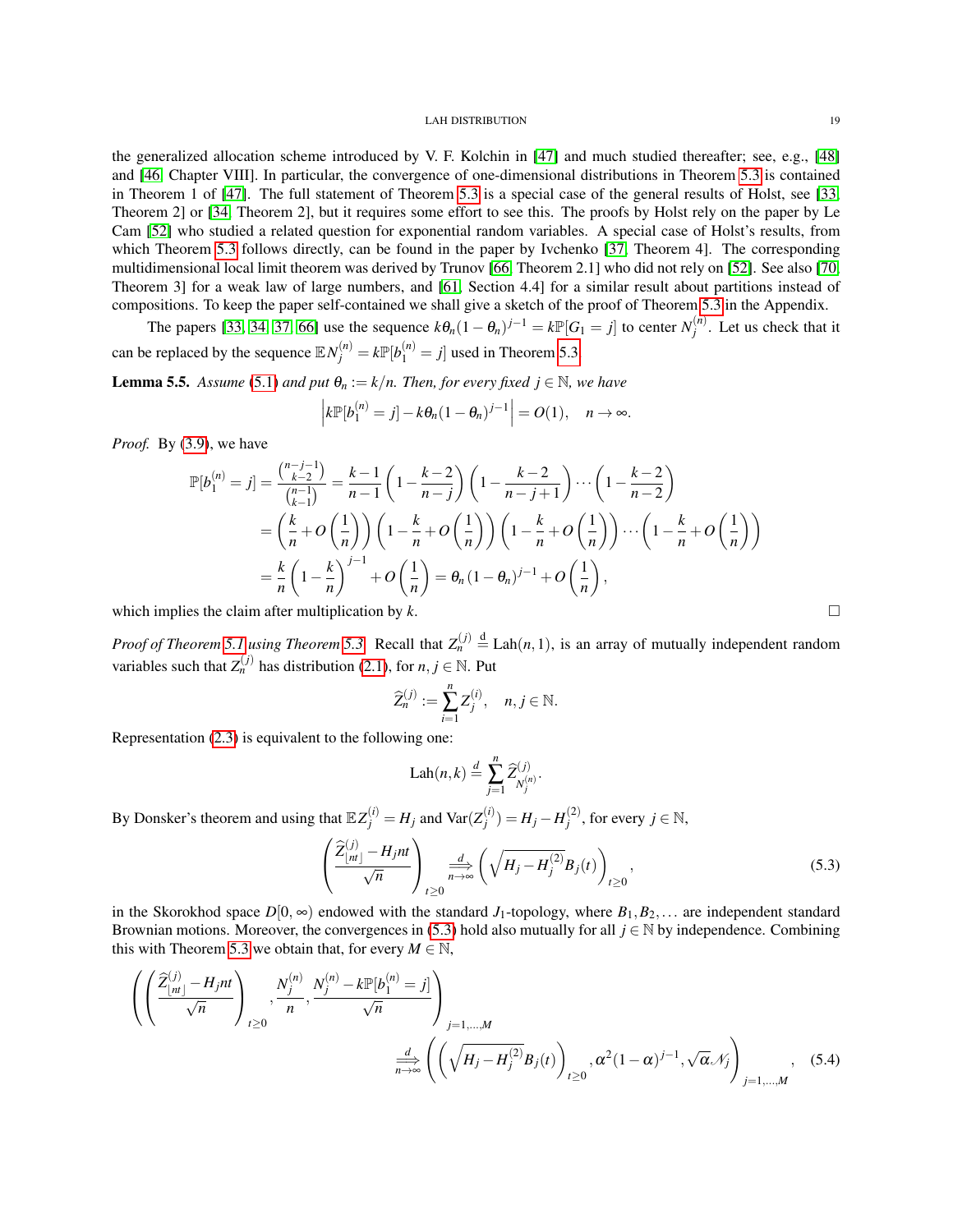in the product topology on  $(D[0, \infty) \times \mathbb{R} \times \mathbb{R})^M$ , where we have also used that  $k \sim \alpha n$  and  $\lim_{n \to \infty} \mathbb{P}[b_1^{(n)} = j] =$  $\alpha(1-\alpha)^{j-1}$ .

Applying the mapping  $D[0, \infty) \times \mathbb{R} \times \mathbb{R} \ni (f(\cdot), x, y) \mapsto f(x) + H_j y \in \mathbb{R}$  which is a.s. continuous at the point given by the right-hand side of [\(5.4\)](#page-18-1), yields

$$
\left(\frac{\widehat{Z}_{N_j^{(n)}}^{(j)} - kH_j \mathbb{P}[b_1^{(n)} = j]}{\sqrt{n}}\right)_{j=1,\ldots,M} \frac{d}{n \to \infty} \left(\sqrt{H_j - H_j^{(2)}} B_j (\alpha^2 (1-\alpha)^{j-1}) + H_j \sqrt{\alpha} \mathcal{N}_j\right)_{j=1,\ldots,M}.
$$

Summation over  $j = 1, \ldots, M$  gives

<span id="page-19-0"></span>
$$
\frac{\sum_{j=1}^{M} \widehat{Z}_{N_j^{(n)}}^{(j)} - k \sum_{j=1}^{M} H_j \mathbb{P}[b_1^{(n)} = j]}{\sqrt{n}} \frac{d}{n \to \infty} \sum_{j=1}^{M} \left( \sqrt{H_j - H_j^{(2)}} B_j (\alpha^2 (1 - \alpha)^{j-1}) + H_j \sqrt{\alpha} \mathcal{N}_j \right),
$$
(5.5)

and this relation holds for every fixed  $M \in \mathbb{N}$ . Note that as  $M \to \infty$ , the right-hand side of [\(5.5\)](#page-19-0) converges to

$$
\sum_{j=1}^{\infty} \left( \sqrt{H_j - H_j^{(2)}} B_j (\alpha^2 (1 - \alpha)^{j-1}) + H_j \sqrt{\alpha} \mathcal{N}_j \right)
$$

and this series converges almost surely because

$$
\sum_{j=1}^{\infty} \left( \sqrt{H_j - H_j^{(2)}} \mathbb{E} |B_j (\alpha^2 (1 - \alpha)^{j-1})| + H_j \sqrt{\alpha} \mathbb{E} |\mathcal{N}_j| \right) < \infty.
$$

According to Theorem 3.2 in [\[8\]](#page-36-10) it remains to prove that for every fixed  $\varepsilon > 0$ ,

<span id="page-19-2"></span>
$$
\lim_{M \to \infty} \limsup_{n \to \infty} \mathbb{P}\left[\left|\sum_{j=M+1}^{n} \widehat{Z}_{N_j^{(n)}}^{(j)} - k \sum_{j=M+1}^{n} H_j \mathbb{P}[b_1^{(n)} = j]\right| > \varepsilon \sqrt{n}\right] = 0.
$$
\n(5.6)

By Markov's inequality, it suffices to check that

<span id="page-19-1"></span>
$$
\lim_{M \to \infty} \limsup_{n \to \infty} \frac{\sum_{j=M+1}^{n} \mathbb{E} \left| \widehat{Z}_{N_j^{(n)}}^{(j)} - k H_j \mathbb{P}[b_1^{(n)} = j] \right|}{\sqrt{n}} = 0.
$$
\n(5.7)

In order to prove [\(5.7\)](#page-19-1) we argue as follows. Using Wald's identity followed by the formula for the conditional variance, we derive, for all  $j \in \mathbb{N}$ ,

$$
\mathbb{E}\left|\widehat{Z}_{N_j^{(n)}}^{(j)} - kH_j \mathbb{P}[b_1^{(n)} = j]\right| = \mathbb{E}\left|\widehat{Z}_{N_j^{(n)}}^{(j)} - \mathbb{E}\widehat{Z}_{N_j^{(n)}}^{(j)}\right| \leq \left((\text{Var}(\widehat{Z}_{N_j^{(n)}}^{(j)}))\right)^{1/2}
$$
  
\n
$$
= \left(\mathbb{E}\text{Var}(\widehat{Z}_{N_j^{(n)}}^{(j)}|N_j^{(n)})) + \text{Var}(\mathbb{E}(\widehat{Z}_{N_j^{(n)}}^{(j)}|N_j^{(n)}))\right)^{1/2} \leq \left(\mathbb{E}H_{N_j^{(n)}} + \text{Var}(H_{N_j^{(n)}})\right)^{1/2}
$$
  
\n
$$
\leq \left(\mathbb{E}H_{N_j^{(n)}}^2\right)^{1/2} \leq \text{const} \cdot (\mathbb{E}N_j^{(n)})^{1/2} \leq \text{const} \cdot \sqrt{n}\sqrt{\mathbb{P}[b_1^{(n)} = j]},
$$

where 'const' denotes absolute constants whose values are of no importance. It remains to note that

$$
\lim_{M \to \infty} \limsup_{n \to \infty} \sum_{j=M+1}^{n} \sqrt{\mathbb{P}[b_1^{(n)} = j]} = \lim_{M \to \infty} \limsup_{n \to \infty} \sum_{j=M+1}^{n-k+1} \sqrt{\frac{\binom{n-j-1}{k-2}}{\binom{n-1}{k-1}}} \\
= \lim_{M \to \infty} \limsup_{n \to \infty} \sum_{j=M+1}^{n-k+1} \sqrt{\binom{n-k-j+2 \cdots (n-k)}{(n-j) \cdots (n-1)}} = 0,
$$

as readily follows from the inequality  $\alpha n/2 \le k \le n$  that holds for sufficiently large *n*.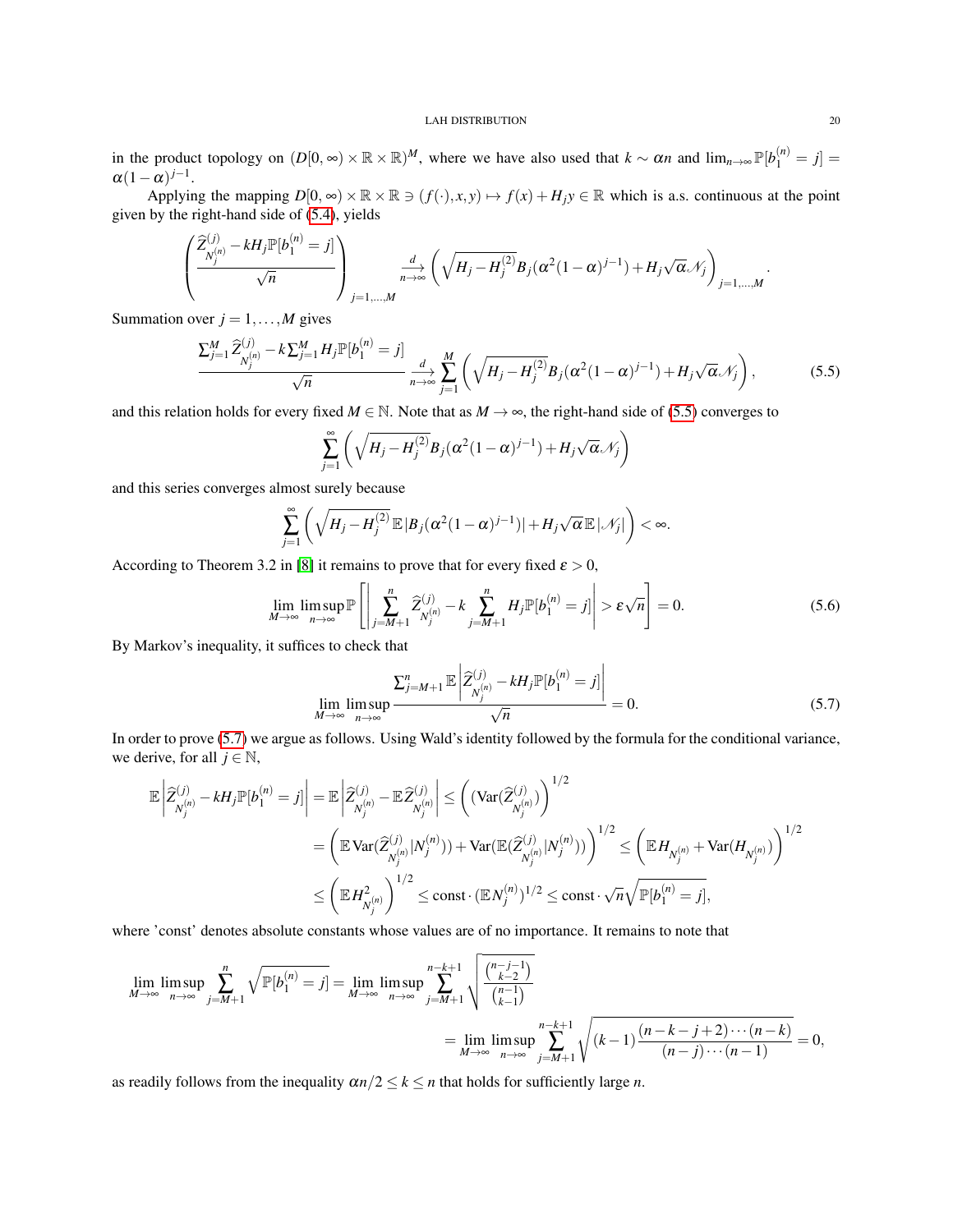Combining [\(5.5\)](#page-19-0) and [\(5.6\)](#page-19-2) we obtain

$$
\frac{\text{Lah}(n,k)-\mathbb{E}\text{Lah}(n,k)}{\sqrt{n}}\xrightarrow[n\to\infty]{d}\sum_{j=1}^{\infty}\left(\sqrt{H_j-H_j^{(2)}}B_j(\alpha^2(1-\alpha)^{j-1})+H_j\sqrt{\alpha}\mathcal{N}_j\right).
$$

The limiting variable is obviously normal, has zero mean and its variance can be derived as follows:

$$
\begin{split}\n\text{Var}\left(\sum_{j=1}^{\infty} \left(\sqrt{H_j - H_j^{(2)}} B_j (\alpha^2 (1 - \alpha)^{j-1}) + H_j \sqrt{\alpha} \mathcal{N}_j\right)\right) \\
&= \mathbb{E}\left(\sum_{j=1}^{\infty} \left(\sqrt{H_j - H_j^{(2)}} B_j (\alpha^2 (1 - \alpha)^{j-1}) + H_j \sqrt{\alpha} \mathcal{N}_j\right)\right)^2 \\
&= \sum_{j=1}^{\infty} (H_j - H_j^{(2)}) \alpha^2 (1 - \alpha)^{j-1} + \mathbb{E}\left(\sum_{j=1}^{\infty} H_j \sqrt{\alpha} \mathcal{N}_j\right)^2 \\
&= \sum_{j=1}^{\infty} (H_j - H_j^{(2)}) \alpha^2 (1 - \alpha)^{j-1} + \alpha \sum_{i,j=1}^{\infty} H_i H_j \left(p_i \mathbbm{1}_{\{i=j\}} - p_i p_j - \frac{p_i p_j}{1 - \alpha} (\alpha i - 1)(\alpha j - 1)\right) \\
&= \alpha \sum_{j=1}^{\infty} (H_j - H_j^{(2)}) p_j + \alpha \left(\sum_{j=1}^{\infty} H_j^2 p_j - \left(\sum_{j=1}^{\infty} H_j p_j\right)^2 - \frac{1}{1 - \alpha} \left(\sum_{j=1}^{\infty} H_j p_j (\alpha j - 1)\right)^2\right),\n\end{split}
$$

where  $p_j = \alpha (1 - \alpha)^{j-1}$  for  $j \in \mathbb{N}$ . We only show how to deal with the sums containing  $H_j^{(2)}$  $j^{(2)}$  and  $H_j^2$ , the other being elementary. We have

$$
\sum_{j=1}^{\infty} H_j^2 p_j - \sum_{j=1}^{\infty} H_j^{(2)} p_j = \sum_{j,k,l=1}^{\infty} \frac{1}{kl} \alpha (1 - \alpha)^{j-1} \mathbb{1}_{\{k,l \le j\}} - \sum_{j,k=1}^{\infty} \frac{1}{k^2} \alpha (1 - \alpha)^{j-1} \mathbb{1}_{\{k \le j\}}
$$
  
\n
$$
= \sum_{k,l=1}^{\infty} \frac{1}{kl} (1 - \alpha)^{\max(k,l)-1} - \sum_{k=1}^{\infty} \frac{1}{k^2} (1 - \alpha)^{k-1}
$$
  
\n
$$
= \sum_{k=1}^{\infty} \frac{1}{k} \left( \sum_{l=1}^{k-1} \frac{(1 - \alpha)^{k-1}}{l} + \sum_{l=k}^{\infty} \frac{(1 - \alpha)^{l-1}}{l} \right) - \sum_{k=1}^{\infty} \frac{1}{k^2} (1 - \alpha)^{k-1}
$$
  
\n
$$
= \sum_{k=1}^{\infty} \frac{1}{k} H_{k-1} (1 - \alpha)^{k-1} + \sum_{k=1}^{\infty} \frac{1}{k} H_k (1 - \alpha)^{k-1} - \sum_{k=1}^{\infty} \frac{1}{k^2} (1 - \alpha)^{k-1}
$$
  
\n
$$
= 2 \sum_{k=1}^{\infty} \frac{H_{k-1}}{k} (1 - \alpha)^{k-1} = \frac{2}{1 - \alpha} \int_{\alpha}^{1} \left( \sum_{k=1}^{\infty} H_{k-1} (1 - t)^{k-1} \right) dt
$$
  
\n
$$
= -\frac{2}{1 - \alpha} \int_{\alpha}^{1} \frac{\log t}{t} dt = \frac{\log^2 \alpha}{1 - \alpha}.
$$
  
\nThe proof is complete.

<span id="page-20-0"></span>5.2. Cumulant generating function in the central regime. In this and the following section we establish a large deviations principle under assumption [\(5.1\)](#page-16-4). First we look at the cumulant generating function.

<span id="page-20-1"></span>**Proposition 5.6.** *Assume that* [\(5.1\)](#page-16-4) *holds. Then, for every fixed*  $t \in \mathbb{R}$ *, the limit* 

<span id="page-20-3"></span>
$$
\varphi_{\alpha}(t) := \lim_{n \to \infty} \frac{1}{n} \log \mathbb{E} e^{t \operatorname{Lah}(n,k)},\tag{5.8}
$$

*exists finitely, and, moreover, the function*  $\varphi_{\alpha} : \mathbb{R} \to \mathbb{R}$  *is given by* 

<span id="page-20-2"></span>
$$
\varphi_{\alpha}(t) = 2\alpha \log \alpha + (1 - \alpha) \log(1 - \alpha) + (\alpha - 1) \log r(t) + \alpha t - \alpha (e^{t} + 1) \log(1 - r(t)),\tag{5.9}
$$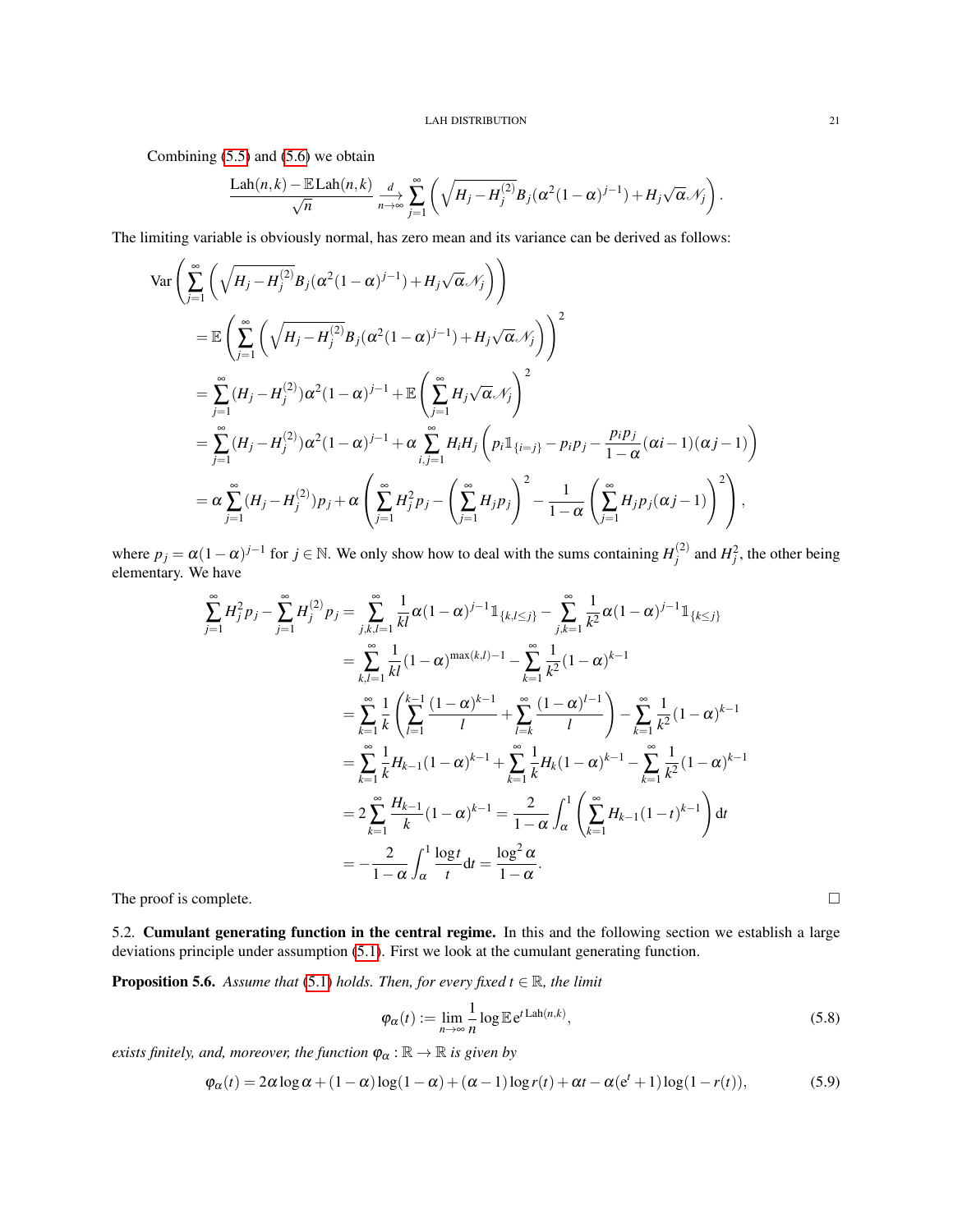*where*  $r(t) = r(t; \alpha) \in (0, 1)$  *is a unique non-zero solution to the equation* 

<span id="page-21-0"></span>
$$
(1 - r(t))^{e^{t} + 1} - 1 + r(t)(1 + \alpha e^{t}) = 0.
$$
\n(5.10)

<span id="page-21-3"></span>*Remark* 5.7. Let us argue that Equation [\(5.10\)](#page-21-0) has a unique solution  $r(t) \in (0,1)$  for every  $t \in \mathbb{R}$ . For every fixed  $\alpha \in (0,1)$  and  $t \in \mathbb{R}$ , the function  $h(r) = h_{\alpha,t}(r) := (1-r)^{e^t+1} - 1 + r(1+\alpha e^t)$ , defined for  $r \in [0,1]$ , is strictly convex since its first derivative

$$
h'(r) = -(e^t + 1)(1 - r)^{e^t} + (1 + \alpha e^t), \quad r \in [0, 1],
$$

strictly increases. Moreover, we have  $h(0) = 0$  and  $h'(0) < 0$ . To complete the proof of the existence and the uniqueness of zero of *h* in the interval  $(0,1)$ , observe that  $h(1) > 0$ . Moreover, it follows from the above that  $h'(r(t)) > 0$ . By the implicit function theorem we conclude that  $r(t)$  is differentiable on  $(0,1)$ . Clearly,  $r(0; \alpha) = 1 - \alpha$ .

*Proof of Proposition* [5.6.](#page-20-1) Fix any  $t \in \mathbb{R}$ . By Lemma [3.1](#page-6-4) we have

$$
\mathbb{E} e^{t\operatorname{Lah}(n,k)} = P_{n,k}(e^t) = \frac{1}{\binom{n-1}{k-1}} [x^n] \left( (1-x)^{-e^t} - 1 \right)^k.
$$

We shall now use the classical saddle-point method to derive the asymptotics of  $[x^n]((1-x)^{-e^t}-1)^k$ . With this respect Theorem VIII.8 in [\[24\]](#page-37-20) perfectly fits our needs. Note that

$$
[x^n] \left( (1-x)^{-e^t} - 1 \right)^k = [x^{n-k}] \left( \frac{(1-x)^{-e^t} - 1}{x} \right)^k =: [x^{n-k}] (B(x))^k,
$$

and the function  $x \mapsto B(x)$ , for every fixed  $t \in \mathbb{R}$ , is analytic in the interior of the unit disk, has non-negative coefficients and  $B(0) \neq 0$ . Thus, applying Theorem VIII.8 in [\[24\]](#page-37-20) with  $A(x) := 1$ ,  $B(x) = x^{-1}((1-x)^{-e^t} - 1)$ , replacing  $(N, n)$ there by  $(n-k, k)$  and taking  $\lambda = \lambda_n = n/k - 1$  $\lambda = \lambda_n = n/k - 1$ , we get<sup>1</sup>

<span id="page-21-4"></span>
$$
[x^n] \left( (1-x)^{-e^t} - 1 \right)^k = (B(\zeta_n(t)))^k (\zeta_n((t)))^{-n+k-1} (2\pi k \widehat{\zeta}_n(t))^{-1/2} (1+o(1)), \quad n \to \infty,
$$
 (5.11)

where  $\zeta_n(t)$  is the unique root of

<span id="page-21-2"></span>
$$
\frac{\zeta_n(t)B'(\zeta_n(t))}{B(\zeta_n(t))} = \lambda_n,\tag{5.12}
$$

.

and

$$
\widehat{\zeta}_n(t) := \frac{\mathrm{d}}{\mathrm{d}z^2} \left( \log B(z) - \lambda_n \log z \right) \Big|_{z = \zeta_n(t)}
$$

Substituting  $B(x) = x^{-1}((1-x)^{-e^t} - 1)$  into [\(5.12\)](#page-21-2) and simplifying, we obtain

$$
\frac{e^{t}\zeta_n(t)}{1-\zeta_n(t)-(1-\zeta_n(t))^{e^{t}+1}}=\frac{n}{k}.
$$

Sending  $n \rightarrow \infty$  we see from the discussion in Remark [5.7](#page-21-3) that

$$
\lim_{n\to\infty}\zeta_n(t)=r(t),
$$

where  $r(t)$  is given by [\(5.10\)](#page-21-0) and also that  $\hat{\zeta}_n(t)$  converges to a finite non-zero constant. Thus, taking logarithms in [\(5.11\)](#page-21-4), dividing by *n* and sending  $n \rightarrow \infty$ , yields

$$
\lim_{n\to\infty} n^{-1} \log \left( \left[ x^n \right] \left( (1-x)^{-e^t} - 1 \right)^k \right) = \alpha \log B(r(t)) - (1-\alpha) \log r(t).
$$

Combining this with

<span id="page-21-5"></span>
$$
\lim_{n \to \infty} \frac{1}{n} \log \binom{n-1}{k-1} = -\alpha \log \alpha - (1 - \alpha) \log(1 - \alpha),\tag{5.13}
$$

which follows from the Stirling formula, we obtain  $(5.9)$  after elementary manipulations.

<span id="page-21-1"></span><sup>&</sup>lt;sup>1</sup>Note that the claim of Theorem VIII.8 holds locally uniformly in  $\lambda$ .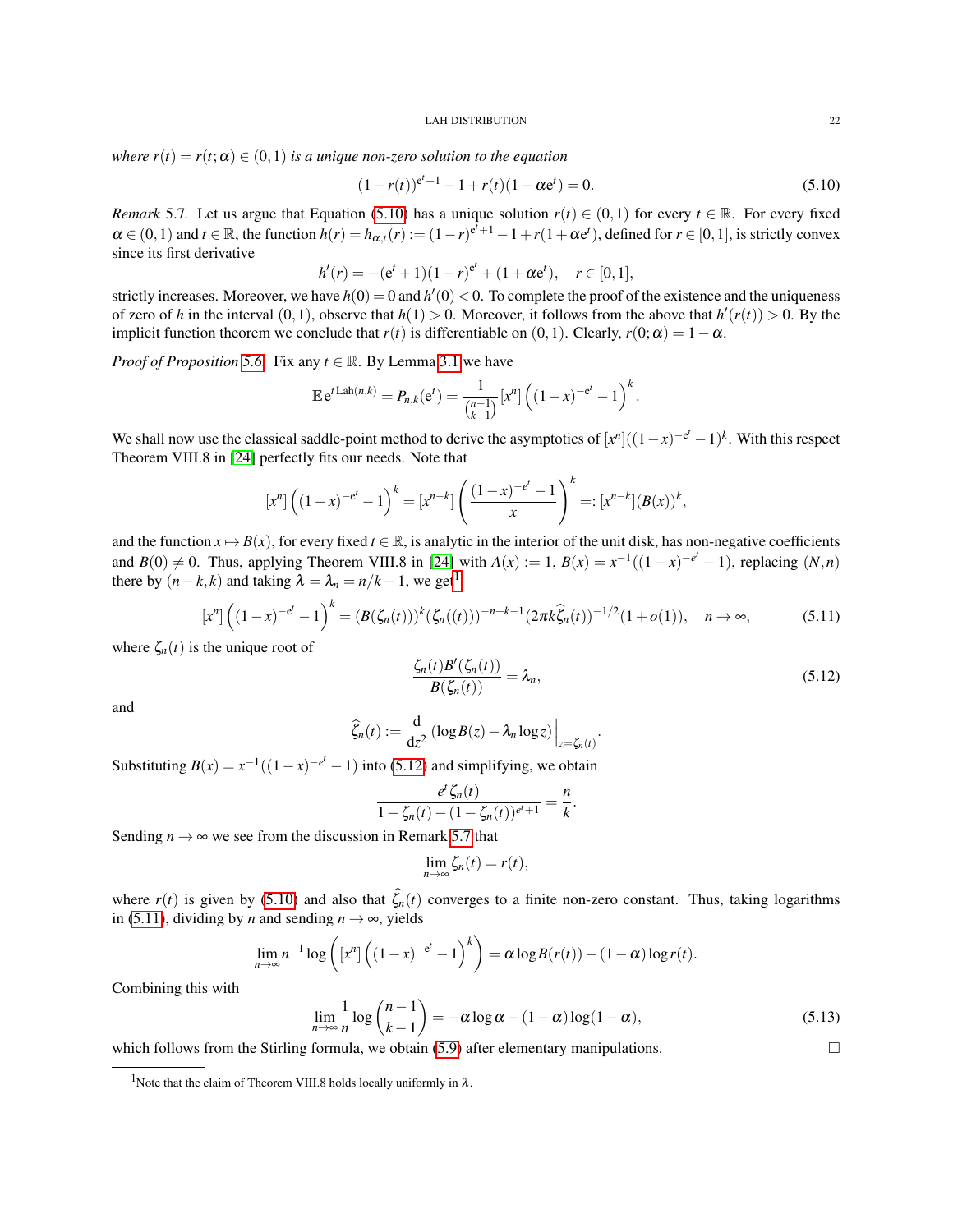*Remark* 5.8 (On linear growth of cumulants). Recall that the  $\ell$ -th cumulant of a random variable *X* is defined as

$$
\kappa_\ell(X) := D_t^\ell \Big|_{t=0} \left(\log \mathbb{E} e^{tX}\right),
$$

and we assume that *X* has finite exponential moments in a neighborhood of 0. Let, as before,  $k = k(n) \sim \alpha n$  for some  $\alpha \in (0,1)$ . Refining the arguments used in the proof of Proposition [5.6,](#page-20-1) it is possible to show that the cumulants of  $Lah(n, k)$  grow linearly in the sense that

<span id="page-22-1"></span>
$$
\lim_{n \to \infty} \frac{\kappa_{\ell}(\text{Lah}(n,k))}{n} = \varphi_{\alpha}^{(\ell)}(0) \qquad \text{for all } \ell \in \mathbb{N}.
$$
 (5.14)

Indeed, this relation can be obtained from [\(5.8\)](#page-20-3) by differentiating it  $\ell \in \mathbb{N}$  times. To justify that the limit and the derivative can be interchanged, it suffices to check that the assertion of Proposition [5.6](#page-20-1) continues to hold locally uniformly for complex  $t$  in a small neighborhood of  $\mathbb{R}$ . Then, since all involved functions are analytic, we can interchange  $D_t^{\ell}$  and the large *n* limit. The validity of Proposition [5.6](#page-20-1) in a small complex neighborhood of R follows essentially from the stability of the saddle point under small analytic perturbations of the parameter *t*. Making this argument rigorous (and in particular, checking the local uniformity of convergence) is standard but tedious, and we omit the details.

Taking  $\ell = 1$  and  $\ell = 2$  in [\(5.14\)](#page-22-1) yields the formulae  $\mathbb{E} \text{Lah}(n,k) \sim \varphi_{\alpha}'(0)n$  and  $\text{Var} \text{Lah}(n,k) \sim \varphi_{\alpha}''(0)n$ , and the expression for  $\varphi_{\alpha}(t)$  given in [\(5.9\)](#page-20-2) yields, after lengthy calculations, that

<span id="page-22-8"></span>
$$
\phi_\alpha'(0)=-\frac{\alpha\log\alpha}{1-\alpha},\qquad \phi_\alpha''(0)=-\frac{\alpha}{1-\alpha}-\frac{\alpha(\alpha+1)\log\alpha}{(1-\alpha)^2}-\frac{\alpha^2\log^2\alpha}{(1-\alpha)^3}.
$$

Both formulas agree with previously derived results: formula [\(3.10\)](#page-10-1) for the expectation, and the variance of the limiting normal law in Theorem [5.1.](#page-16-3) Note that the linear growth of cumulants [\(5.14\)](#page-22-1) implies the CLT by the method of moments giving an alternative way to prove Theorem [5.1.](#page-16-3)

<span id="page-22-0"></span>5.3. Large deviations in the central regime. Recall that we assume [\(5.1\)](#page-16-4). In the next theorem we shall state a large deviations principle (see [\[13\]](#page-37-21)) for the Lah distribution which, in particular, implies that, as  $n \to \infty$ ,

$$
\mathbb{P}[\text{Lah}(n,k) \le (\beta + o(1))n] = \exp\{-nI_{\alpha}(\beta) + o(n)\}, \quad \text{if } \beta \in \left(\alpha, -\frac{\alpha \log \alpha}{1-\alpha}\right), \tag{5.15}
$$

<span id="page-22-9"></span>
$$
\mathbb{P}[\text{Lah}(n,k) \ge (\beta + o(1))n] = \exp\{-nI_{\alpha}(\beta) + o(n)\}, \quad \text{if } \beta \in \left(-\frac{\alpha \log \alpha}{1 - \alpha}, 1\right) \tag{5.16}
$$

for a rate function  $I_{\alpha}$  which we shall explicitly identify.

<span id="page-22-3"></span>**Theorem 5.9** (LDP in the central regime). Assume [\(5.1\)](#page-16-4). Then, the sequence of random variables  $\frac{1}{n}$  Lah(n, k),  $n \in \mathbb{N}$ , *satisfies a large deviations principle with a convex rate function*  $I_\alpha:[0,1]\to[0,\infty]$  *defined as follows. For*  $\beta\in(\alpha,1)$ *we have*

$$
I_{\alpha}(\beta) = \sup_{t \in \mathbb{R}} (\beta t - \varphi_{\alpha}(t))
$$
\n(5.17)

$$
= -\alpha \log \left( h^{-1} \left( \frac{\beta}{\alpha} \right) - 1 \right) + \log \left( 1 - h^{-1}(\beta) \right) + \beta \log \left( -\frac{\log h^{-1}(\frac{\beta}{\alpha})}{\log h^{-1}(\beta)} \right) - \alpha \log \alpha - (1 - \alpha) \log (1 - \alpha), \tag{5.18}
$$

*where h*−<sup>1</sup> (·) *is the inverse function of*

<span id="page-22-7"></span><span id="page-22-6"></span><span id="page-22-5"></span><span id="page-22-4"></span><span id="page-22-2"></span>
$$
h(x) := \varphi'_x(0) = -\frac{x \log x}{1 - x}, \quad x \in (0, 1) \cup (1, \infty), \quad h(0) = 0, \quad h(1) := 1.
$$
 (5.19)

*For*  $\beta < \alpha$ *, we have*  $I_\alpha(\beta) = +\infty$ *. Finally, at the boundary points*  $\beta = \alpha$  *and*  $\beta = 1$  *we have*  $I_\alpha(\alpha) = \lim_{\beta \downarrow \alpha} I_\alpha(\beta)$  $and I_{\alpha}(1) = \lim_{\beta \uparrow 1} I_{\alpha}(\beta)$ *, namely* 

$$
I_{\alpha}(\alpha) = \log\left(1 - h^{-1}(\alpha)\right) - \alpha \log\left(-\log h^{-1}(\alpha)\right) - \alpha \log\alpha - (1 - \alpha) \log(1 - \alpha) < +\infty,\tag{5.20}
$$

$$
I_{\alpha}(1) = -\alpha \log \left( h^{-1}\left(\frac{1}{\alpha}\right) - 1 \right) + \log \log h^{-1}\left(\frac{1}{\alpha}\right) - \alpha \log \alpha - (1 - \alpha) \log (1 - \alpha) < +\infty. \tag{5.21}
$$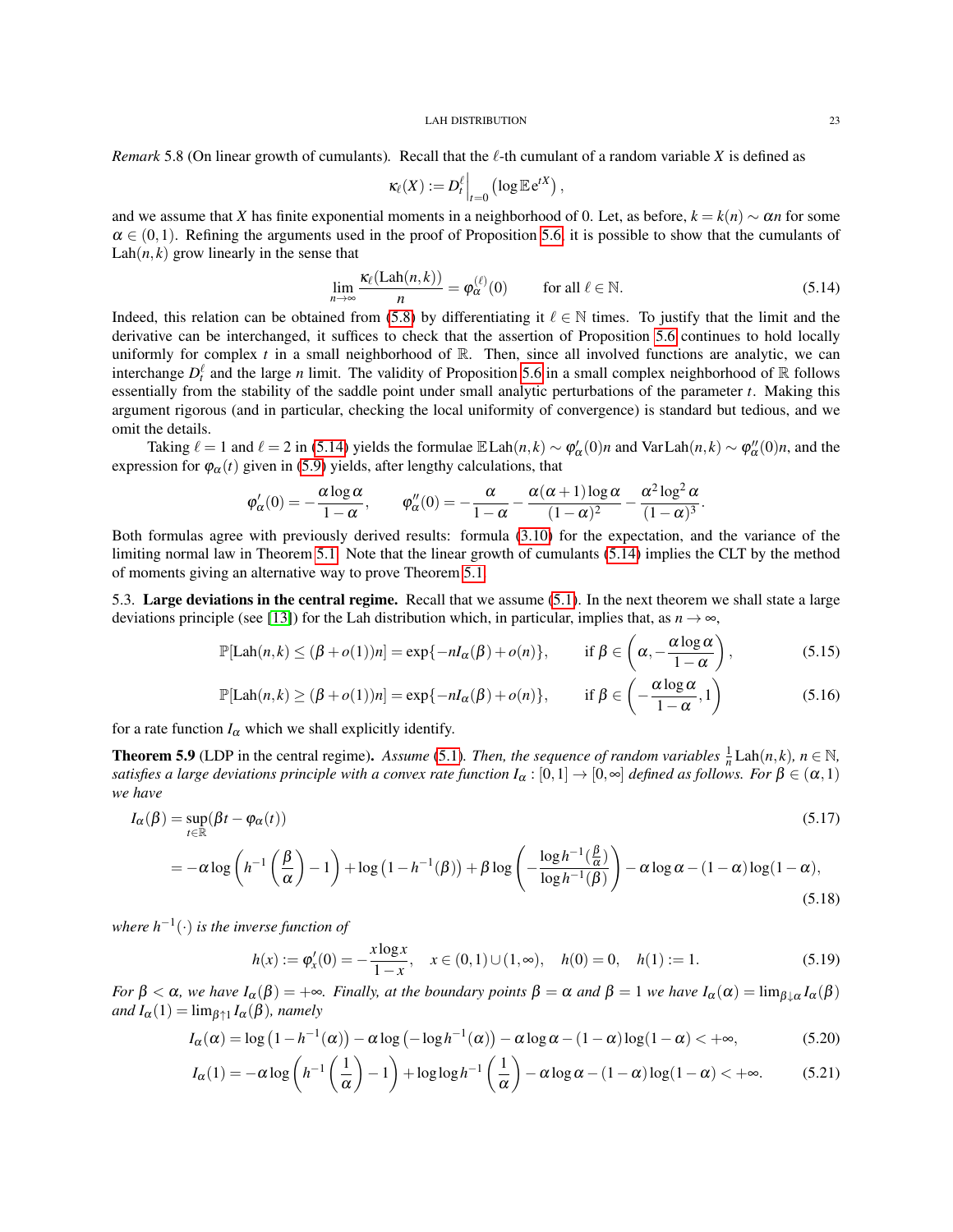<span id="page-23-3"></span>*Remark* 5.10*.* Using the relation  $h(1/x) = h(x)/x$  together with [\(5.18\)](#page-22-2) one easily verifies that the function  $I_\alpha(\beta)$ vanishes at  $\beta = h(\alpha) = -\frac{\alpha \log \alpha}{1-\alpha}$ , which is not surprising in view of the fact that  $\mathbb{E} \text{Lah}(n,k) \sim h(\alpha)n$  by Theorem [3.7.](#page-10-2) A lengthy computation shows that

$$
\frac{\mathrm{d}}{\mathrm{d}\beta}I_{\alpha}(\beta) = \log\left(-\frac{\log h^{-1}(\frac{\beta}{\alpha})}{\log h^{-1}(\beta)}\right), \qquad \beta \in (\alpha, 1).
$$

One then verifies that the derivative of  $I_\alpha(\beta)$  vanishes at  $\beta = h(\alpha)$ , is positive for  $\beta > h(\alpha)$  and negative for  $\beta < h(\alpha)$ . Hence,  $I_{\alpha}(\beta) > 0$  for all  $\beta \neq h(\alpha)$ .

*Proof of Theorem* [5.9.](#page-22-3) By Proposition [5.6,](#page-20-1)  $\varphi_{\alpha}(t) := \lim_{n \to \infty} \frac{1}{n} \log \mathbb{E} e^{t \operatorname{Lah}(n,k)}$  exists finitely for every  $t \in \mathbb{R}$ . Moreover, it is a differentiable function of *t*; see Remark [5.7.](#page-21-3) A large deviation principle with a rate function given by [\(5.17\)](#page-22-4) is then implied by the Gärtner-Ellis theorem; see Theorem 2.3.6 and Exercise 2.3.20 of  $[13]$ . Note also that  $(5.17)$ implies that  $I_{\alpha}$  is convex.

To prove [\(5.18\)](#page-22-2), one can use the asymptotics of the Stirling numbers  $\begin{bmatrix} n \\ k \end{bmatrix}$  and  $\begin{Bmatrix} n \\ k \end{Bmatrix}$  in the central regime  $k \sim$ α*n*, which is known from the works of Moser and Wyman [\[57,](#page-38-17) [58\]](#page-38-18); see also [\[60,](#page-38-19) Sections 3.6,3.7] and [\[24,](#page-37-20) Section VIII.8.2]. A review of these and other asymptotic regimes of *k* can be found in [\[54\]](#page-38-20) and [\[55\]](#page-38-21). For our purposes the most convenient reference is [\[65\]](#page-39-7). In particular, when  $k \sim \alpha n$  for some  $\alpha \in (0,1)$ , we have by formulas (14) and (33) in [\[65\]](#page-39-7), respectively,

$$
\lim_{n \to \infty} \frac{1}{n} \log \left( \frac{k!}{n!} \binom{n}{k} \right) = -\log(1 - h^{-1}(\alpha)) + \alpha \log(-\log h^{-1}(\alpha)),\tag{5.22}
$$

$$
\lim_{n \to \infty} \frac{1}{n} \log \left( \frac{k!}{n!} \binom{n}{k} \right) = \alpha \log(h^{-1}(1/\alpha) - 1) - \log \log h^{-1}(1/\alpha),\tag{5.23}
$$

where  $h^{-1}$  is the inverse of the function *h* defined in [\(5.19\)](#page-22-5). Note that *h* has strictly positive derivative and satisfies lim<sub>*x*↓0</sub> *h*(*x*) = 0 as well as lim<sub>*x*↑+∞</sub> *h*(*x*) = +∞, which implies that *h*<sup>-1</sup> is well-defined and strictly increasing. Observe also that  $h(1) = 1$  (by continuity), hence  $h^{-1}(1) = 1$  and, consequently,  $h^{-1}(\alpha) < 1 < h^{-1}(1/\alpha)$ . Combining these relations with [\(5.13\)](#page-21-5), one obtains in the regime when  $k \sim \alpha n$  and  $j \sim \beta n$  with  $0 < \alpha < \beta < 1$  that

$$
\lim_{n \to \infty} \frac{1}{n} \log \mathbb{P}[\text{Lah}(n,k) = j] = \lim_{n \to \infty} \frac{1}{n} \log \left( \frac{1}{\binom{n-1}{k-1}} \cdot \frac{j!}{n!} \binom{n}{j} \cdot \frac{k!}{j!} \binom{j}{k} \right)
$$
\n
$$
= \alpha \log \left( h^{-1} \left( \frac{\beta}{\alpha} \right) - 1 \right) - \log \left( 1 - h^{-1}(\beta) \right) - \beta \log \left( -\frac{\log h^{-1} \left( \frac{\beta}{\alpha} \right)}{\log h^{-1}(\beta)} \right) + \alpha \log \alpha + (1 - \alpha) \log (1 - \alpha). \quad (5.24)
$$

Given this, an LDP with a rate function given by [\(5.18\)](#page-22-2) follows by standard arguments. Namely, by [\[13,](#page-37-21) Theorem 4.1.11] it suffices to check that for all  $t \in [\alpha, 1]$  we have

<span id="page-23-0"></span>
$$
\inf_{\varepsilon>0} \limsup_{n\to\infty} \frac{1}{n} \log \mathbb{P}\left[\frac{1}{n} \text{Lah}(n,k) \in [t-\varepsilon, t+\varepsilon] \right] \le -I_\alpha(t),\tag{5.25}
$$

<span id="page-23-2"></span><span id="page-23-1"></span>
$$
\inf_{\varepsilon>0} \liminf_{n\to\infty} \frac{1}{n} \log \mathbb{P}\left[\frac{1}{n} \text{Lah}(n,k) \in [t-\varepsilon, t+\varepsilon] \right] \ge -I_\alpha(t),\tag{5.26}
$$

where  $I_\alpha$  is defined by [\(5.18\)](#page-22-2), [\(5.20\)](#page-22-6) and [\(5.21\)](#page-22-7). For  $t \in (\alpha, 1)$  both claims follow immediately from [\(5.24\)](#page-23-0) together with the union bound. Let us treat the boundary case  $t = \alpha$ , the case  $t = 1$  being similar. One easily checks that the limit of the right-hand side of [\(5.24\)](#page-23-0) as β ↓ α coincides with −*I*α(α) as defined in [\(5.20\)](#page-22-6). The unimodality together with the union bound and [\(5.24\)](#page-23-0) with  $\beta = \alpha + \varepsilon$  imply [\(5.25\)](#page-23-1). To prove [\(5.26\)](#page-23-2) use (5.24) with  $\beta = \alpha + \varepsilon/2$  and let  $\varepsilon \downarrow 0.$ 

*Remark* 5.11. The function  $h^{-1}$  appearing above can be expressed as  $h^{-1}(z) = z/v(z)$ , for  $z > 0$ , where  $v(z) > 0$  is the solution to the equation  $ve^{-\nu} = ze^{-z}$  which is different from  $\nu = z$  (and for  $z = 1$ , where there is only one solution, we put  $v(1) = 1$ ). Using the standard notation for the branches of the Lambert *W*-function, see Remark [6.6](#page-30-1) below, we have  $h^{-1}(z) = -z/W_0(-z e^{-z})$  for  $z \ge 1$  and  $h^{-1}(z) = -z/W_{-1}(-z e^{-z})$  for  $0 < z \le 1$ .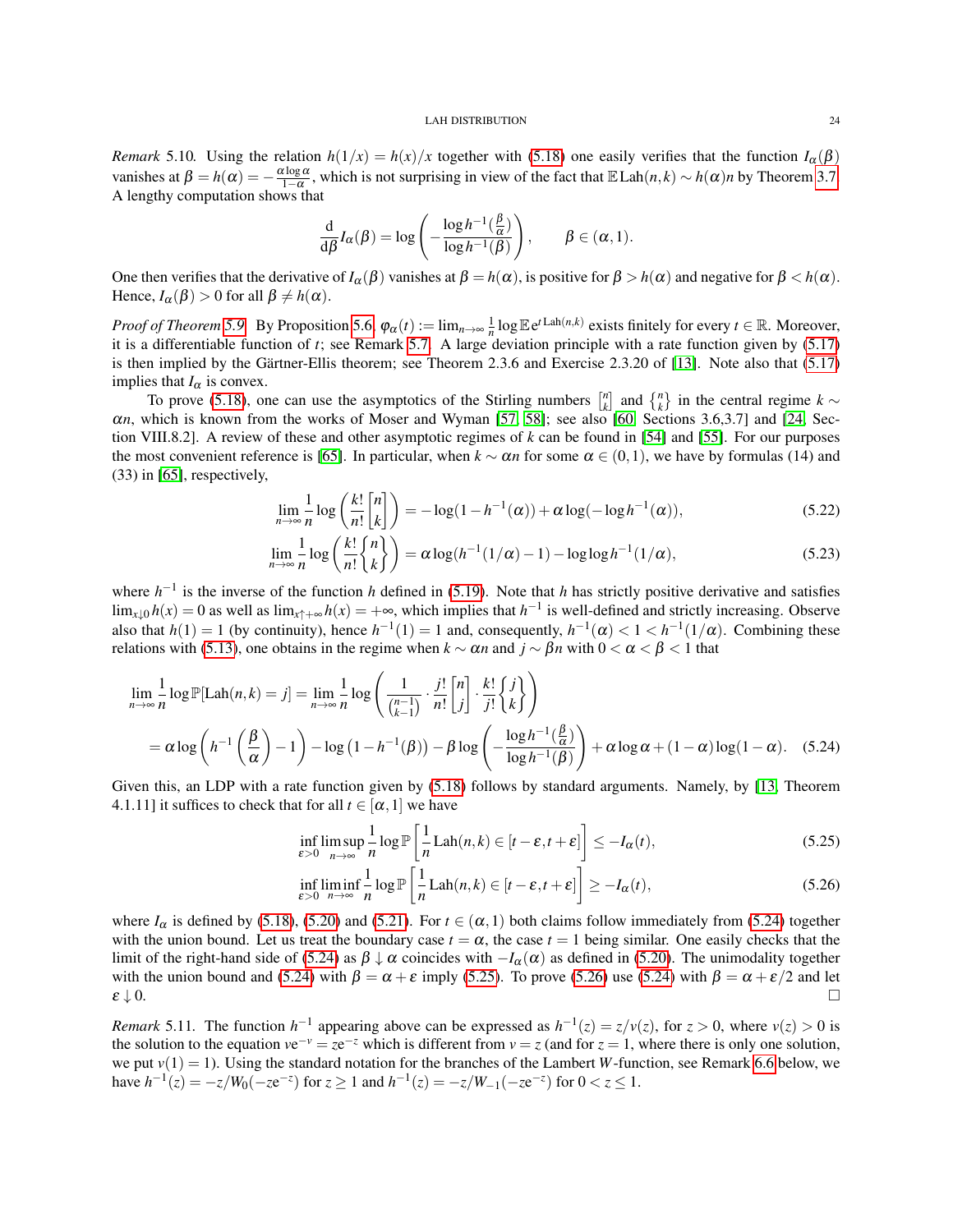<span id="page-24-0"></span>5.4. The intermediate regime. In this section we prove a weak law of large numbers for the Lah distribution in the intermediate regime, that is, when  $k = k(n)$  satisfies

<span id="page-24-1"></span>
$$
\lim_{n \to \infty} \frac{k(n)}{n} = 0 \quad \text{but} \quad \lim_{n \to \infty} k(n) = \infty. \tag{5.27}
$$

Recall from Theorem [3.7](#page-10-2) that  $\mathbb{E} \text{Lah}(n, k) \sim k \log(n/k)$  in this regime.

<span id="page-24-7"></span>Theorem 5.12 (Weak LLN in the intermediate regime). *Under* [\(5.27\)](#page-24-1) *we have*

<span id="page-24-2"></span>
$$
\lim_{n \to \infty} \frac{\text{Var} \, \text{Lah}(n, k)}{\mathbb{E} \, \text{Lah}(n, k)} = 1. \tag{5.28}
$$

*Consequently, the following weak law of large numbers holds in L*<sup>2</sup> *and hence in probability:*

<span id="page-24-3"></span>
$$
\frac{\text{Lah}(n,k)}{k \log(n/k)} \underset{n \to \infty}{\longrightarrow} 1.
$$

*Proof.* It suffices to prove [\(5.28\)](#page-24-2) because the weak LLN follows from (5.28) by Chebyshev's inequality. Recalling the representation [\(2.3\)](#page-6-5), conditioning on the random uniform composition  $(b_1^{(n)})$  $b_1^{(n)}, \ldots, b_k^{(n)}$  $\binom{n}{k}$  and using the formula of the total variance, we can write

$$
\text{Var} \, \text{Lah}(n, k) = \text{Var} \, \mathbb{E} \left[ \sum_{j=1}^{k} Z_{b_j^{(n)}}^{(j)} \, \Big| \, (b_1^{(n)}, \dots, b_k^{(n)}) \right] + \mathbb{E} \, \text{Var} \left[ \sum_{j=1}^{k} Z_{b_j^{(n)}}^{(j)} \, \Big| \, (b_1^{(n)}, \dots, b_k^{(n)}) \right]
$$
\n
$$
= \text{Var} \left[ \sum_{j=1}^{k} H_{b_j^{(n)}} \right] + \mathbb{E} \left[ \sum_{j=1}^{k} \left( H_{b_j^{(n)}} - H_{b_j^{(n)}}^{(2)} \right) \right]
$$
\n
$$
\leq \text{Var} \left[ \sum_{j=1}^{k} H_{b_j^{(n)}} \right] + \mathbb{E} \left[ \sum_{j=1}^{k} H_{b_j^{(n)}} \right], \tag{5.29}
$$

where we recall that  $H_N = \sum_{\ell=1}^N \frac{1}{\ell}$  is the *N*-th harmonic number and  $H_N^{(2)} = \sum_{\ell=1}^N \frac{1}{\ell^2}$ . Again according to [\(2.3\)](#page-6-5), the second term on the right-hand side is nothing else but  $\mathbb{E} \text{Lah}(n, k)$ . Note in passing that [\(5.29\)](#page-24-3) together with the estimate  $H_N^{(2)} < \pi^2/6$  yields

$$
Var \, \text{Lah}(n,k) \geq \mathbb{E} \, \text{Lah}(n,k) - \pi^2 k / 6 \sim k \log(n/k), \qquad n \to \infty,
$$

which proves the lower bound in  $(5.28)$ . To complete the proof of  $(5.28)$ , it suffices to check that

<span id="page-24-4"></span>
$$
\text{Var} H_{b_1^{(n)}} = O(1), \qquad \text{as } n \to \infty. \tag{5.30}
$$

and

<span id="page-24-6"></span>
$$
Cov\left(H_{b_i^{(n)}}, H_{b_j^{(n)}}\right) \le 0, \qquad \text{for all } 1 \le i < j \le k. \tag{5.31}
$$

Indeed, then we have

$$
\text{Var}\left[\sum_{j=1}^kH_{b_j^{(n)}}\right] = \sum_{j=1}^k\text{Var}H_{b_j^{(n)}} + 2\sum_{1\leq i < j \leq k}\text{Cov}\left(H_{b_i^{(n)}},H_{b_j^{(n)}}\right) \leq \sum_{j=1}^k\text{Var}H_{b_j^{(n)}} = O(k).
$$

Let us prove [\(5.30\)](#page-24-4) first. The main step is the following lemma.

<span id="page-24-5"></span>**Lemma 5.13.** *Under assumption* [\(5.27\)](#page-24-1), the random variables  $(k/n)b_1^{(n)}$  $n_1^{(n)}$  converge in distribution, as  $n \to \infty$ , to the *standard exponential law Exp*(1)*.*

*Proof.* Using formula [\(3.9\)](#page-8-1) and the hockey-stick identity we obtain

$$
\mathbb{P}[b_1^{(n)} \geq j] = \frac{\sum_{m=j}^{n-k+1} {n-m-1 \choose k-2}}{\binom{n-1}{k-1}} = \frac{\sum_{m=k-2}^{n-j-1} {m \choose k-2}}{\binom{n-1}{k-1}} = \frac{\binom{n-j}{k-1}}{\binom{n-1}{k-1}}, \qquad j = 1, \ldots, n-k+1.
$$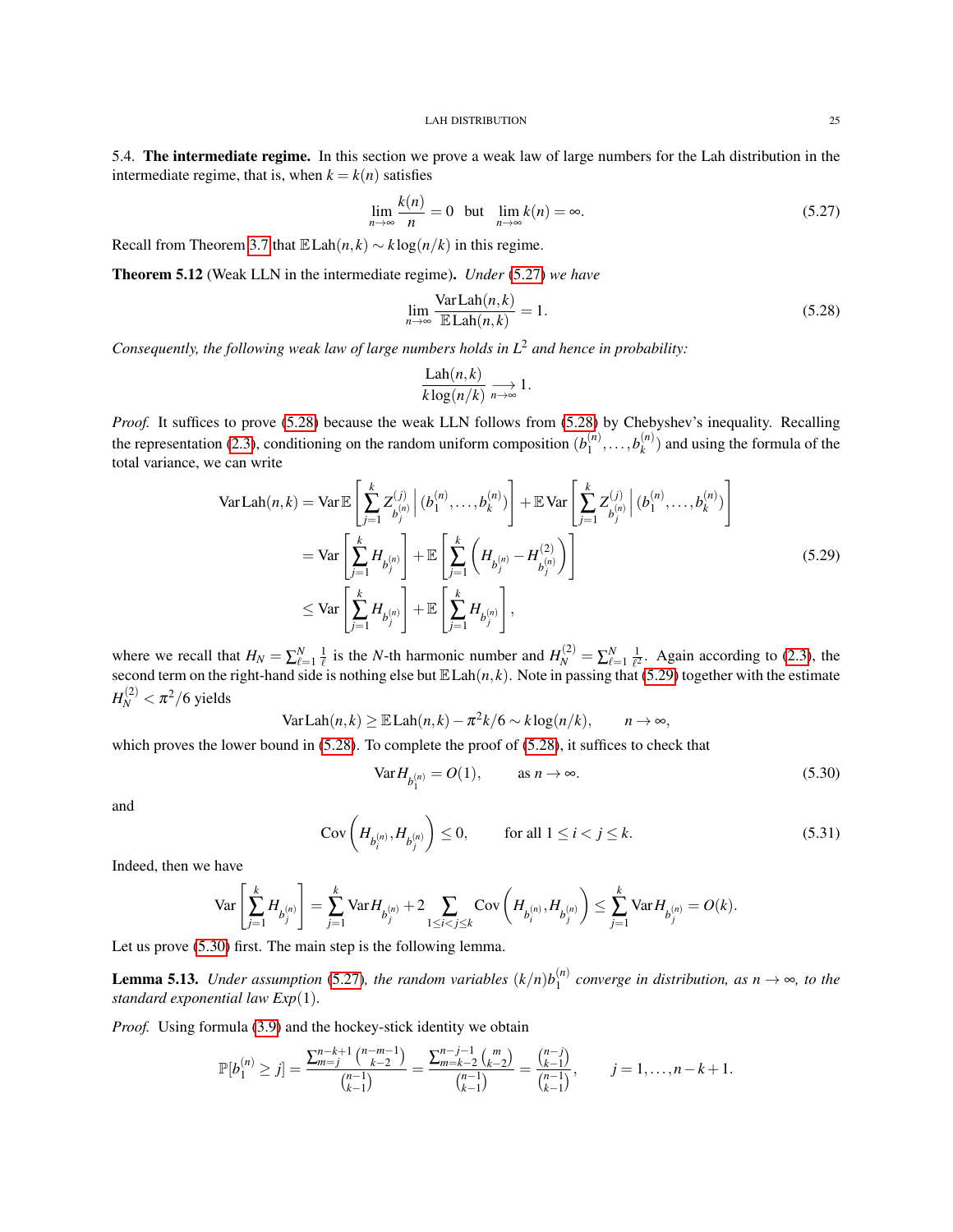For all  $x > 0$  it follows that

$$
\mathbb{P}[(k/n)b_1^{(n)} \ge x] = \mathbb{P}[b_1^{(n)} \ge nx/k] = \mathbb{P}[b_1^{(n)} \ge \lceil nx/k \rceil] = \frac{\binom{n-j_n}{k-1}}{\binom{n-1}{k-1}} = \frac{(n-j_n-k+2)\dots(n-j_n)}{(n-k+1)\dots(n-1)}
$$

with  $j_n = \lceil nx/k \rceil \sim nx/k$ . Taking the logarithm and using that  $\log(1-x) = -x + O(x^2)$  as  $x \to 0$ , we obtain

$$
\log \mathbb{P}[(k/n)b_1^{(n)} \ge x] = \sum_{\ell=1}^{k-1} \log \left(1 - \frac{j_n - 1}{n - k + \ell}\right) = -\sum_{\ell=1}^{k-1} \left(\frac{j_n - 1}{n - k + \ell} + O\left(\frac{j_n^2}{(n - k)^2}\right)\right)
$$
  
= -(j\_n - 1)  $\sum_{i=n-k+1}^{n-1} \frac{1}{i} + O\left(\frac{kj_n^2}{(n - k)^2}\right) = x + o(1),$ 

and the proof is complete.

We can now prove [\(5.30\)](#page-24-4) as follows. By the Skorokhod representation theorem, we may pass to a different probability space and, after taking the logarithm, write Lemma [5.13](#page-24-5) in the form

<span id="page-25-2"></span>
$$
\log b_1^{(n)} - \log(n/k) \xrightarrow[n \to \infty]{a.s.} G,\tag{5.32}
$$

where  $G := \log \text{Exp}(1)$ . This already suggests that  $\text{Var} \log b_1^{(n)}$  $\binom{n}{1}$  should be of order  $O(1)$ . We shall now justify this by a uniform integrability argument. We claim that for every  $p \geq 1$ ,

<span id="page-25-1"></span>
$$
\sup_{n \in \mathbb{N}} \mathbb{E} \left| \log b_1^{(n)} - \log(n/k) \right|^p < \infty. \tag{5.33}
$$

To prove this it suffices to check that

<span id="page-25-0"></span>
$$
\sup_{n \in \mathbb{N}} \mathbb{E} \log_{+}^{p}((k/n)b_{1}^{(n)})) < \infty, \qquad \sup_{n \in \mathbb{N}} \mathbb{E} \log_{-}^{p}((k/n)b_{1}^{(n)})) < \infty,\tag{5.34}
$$

where for  $x > 0$  we defined  $\log_+(x) = \max(\log x, 0)$  and  $\log_-(x) = \max\{-\log x, 0\}$ , so that  $|\log x| = \log_+ x + \log_+ x$ . The first claim in [\(5.34\)](#page-25-0) follows from the estimate  $\log_{+}^{p} x = O(x)$  together with the identity  $\mathbb{E}[(k/n)b_1^{(n)}]$  $\binom{n}{1} = 1$  which holds by exchangeability. To prove the second claim in [\(5.34\)](#page-25-0), we first observe that  $\mathbb{P}[b_1^{(n)}=j]$  is a decreasing function of *j*, which follows from the explicit formula [\(3.9\)](#page-8-1). Hence,

$$
\mathbb{E}\log_{-}^p((k/n)b_1^{(n)})) = \sum_{j=1}^{\lfloor n/k\rfloor} \log_{-}^p(jk/n)\mathbb{P}[b_1^{(n)}=j] \leq \mathbb{P}[b_1^{(n)}=1] \sum_{j=1}^{\lfloor n/k\rfloor} |\log(jk/n)|^p = \frac{k-1}{n-1} \sum_{j=1}^{\lfloor n/k\rfloor} |\log(jk/n)|^p,
$$

which is bounded as a Riemann sum for  $\int_0^1 |\log x|^p dx < \infty$ . This completes the proof of [\(5.33\)](#page-25-1).

Relation [\(5.32\)](#page-25-2), combined with the uniform integrability established in [\(5.33\)](#page-25-1), implies that

$$
\mathbb{E} |\log b_1^{(n)} - \log(n/k)| = O(1), \qquad \mathbb{E} (\log b_1^{(n)} - \log(n/k))^2 = O(1).
$$

Observe that  $|\log b_1^{(n)} - H_{b_1^{(n)}}|$  is bounded by a non-random constant. Using the triangle inequality and the inequality  $(a+b)^2 \leq 2a^2 + 2b^2$ , we get

$$
\label{eq:4.1} \begin{split} &\mathbb{E}\left|H_{b_1^{(n)}}-\log(n/k)\right|\leq \mathbb{E}\left|\log b_1^{(n)}-\log(n/k)\right|+O(1)=O(1),\\ &\mathbb{E}\left(H_{b_1^{(n)}}-\log(n/k)\right)^2\leq 2\mathbb{E}\left(H_{b_1^{(n)}}-\log b_1^{(n)}\right)^2+2\mathbb{E}(\log b_1^{(n)}-\log(n/k))^2=O(1). \end{split}
$$

Applying the triangle inequality to the first relation and expanding the square in the second relation yields

$$
\mathbb{E} H_{b_1^{(n)}} = \log(n/k) + O(1), \qquad \mathbb{E} H_{b_1^{(n)}}^2 = 2\log(n/k) \mathbb{E} H_{b_1^{(n)}} - \log^2(n/k) + O(1).
$$

It follows that

$$
\text{Var} H_{b_1^{(n)}} = \mathbb{E} H_{b_1^{(n)}}^2 - (\mathbb{E} H_{b_1^{(n)}})^2 = 2 \log(n/k) \mathbb{E} H_{b_1^{(n)}} - \log^2(n/k) - (\mathbb{E} H_{b_1^{(n)}})^2 + O(1)
$$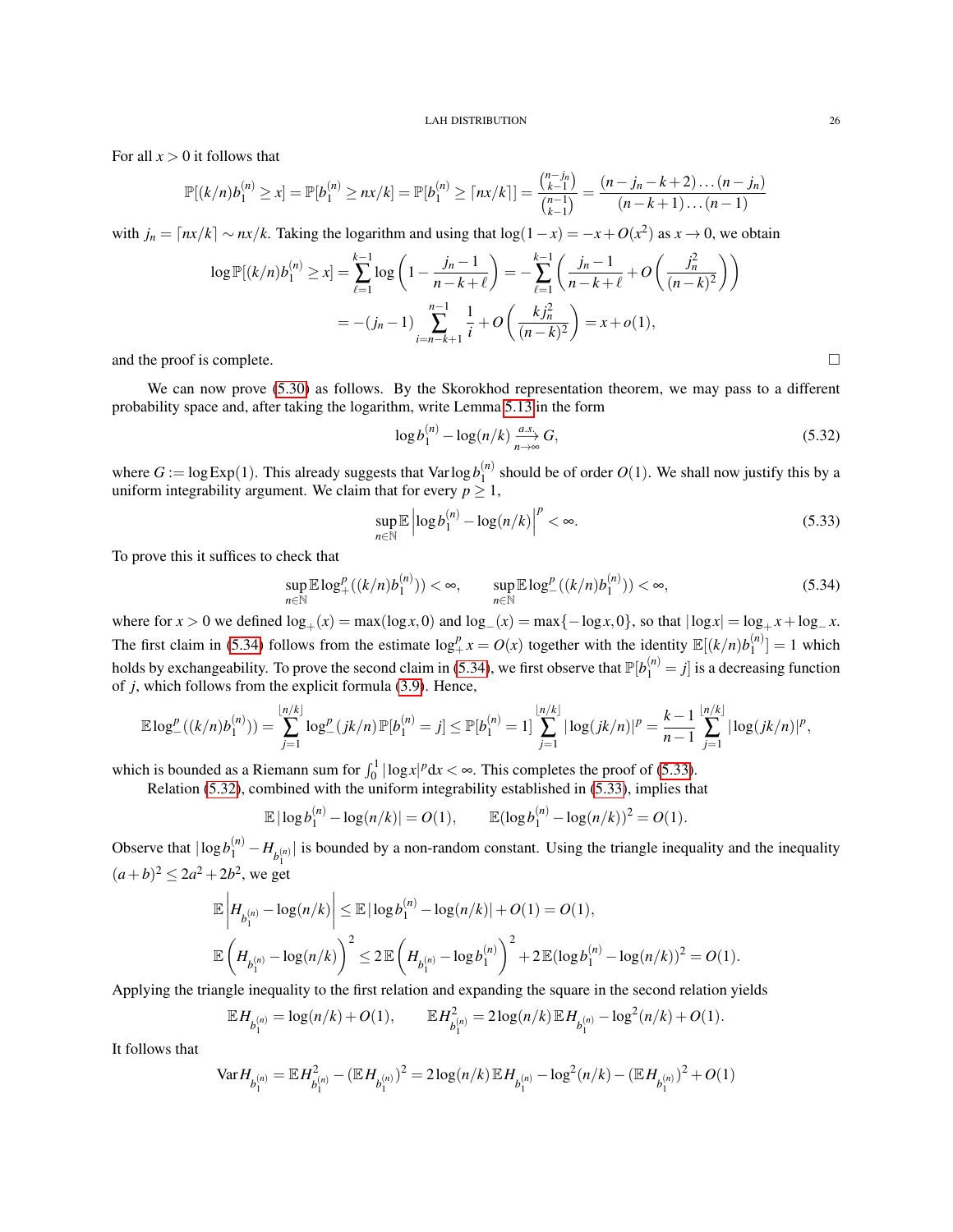$$
=-(\log(n/k)-\mathbb{E} H_{b_1^{(n)}})^2+O(1)=O(1).
$$

We now proceed to the proof of  $(5.31)$ . First we need to recall the notion of negative association; see [\[9\]](#page-36-11). For  $\ell \in \mathbb{N}$  let  $\mathcal{M}(\ell)$  denote the set of all real-valued, bounded, Borel functions on  $\mathbb{R}^{\ell}$  that are nondecreasing in each coordinate. A random vector  $(X_1, \ldots, X_k)$  is called *negatively associated* if for every disjoint sets  $I, J \subset \{1, \ldots, k\}$  and every functions  $f \in \mathcal{M}(|I|), g \in \mathcal{M}(|J|)$  it holds that

<span id="page-26-2"></span>
$$
\operatorname{Cov}(f(X_i : i \in I), g(X_j : j \in J)) \le 0. \tag{5.35}
$$

Although the next lemma, claiming the negative association of the uniform random compositions, sounds classical and will be proved by standard methods, we did not find it among the numerous similar examples listed in [\[9\]](#page-36-11) and [\[39\]](#page-38-22).

**Lemma 5.14.** *For every*  $n \in \mathbb{N}$  *and*  $k \in \{1, ..., n\}$ *, the random uniform composition*  $(b_1^{(n)})$  $b_1^{(n)}, \ldots, b_k^{(n)}$ *k* ) *is negatively associated.*

*Proof.* Recall that  $(b_1^{(n)})$  $b_1^{(n)}, \ldots, b_k^{(n)}$  $\binom{n}{k}$  has the same distribution as the vector  $(G_1, \ldots, G_k)$  of i.i.d. geometric variables with arbitrary parameter  $\theta \in (0,1)$  conditioned on the event  $\{G_1 + \ldots + G_k = n\}$ , see equation [\(5.2\)](#page-17-2). According to Theorem 1.23 of [\[9\]](#page-36-11) or Theorem 2.6 of [\[39\]](#page-38-22), to prove negative association, it suffices to check that for every set  $I \subset \{1, \ldots, n\}$  and for every function  $f \in \mathcal{M}(I)$  the function

$$
n \mapsto \mathbb{E}\left[f(G_i, i \in I) \mid \sum_{i \in I} G_i = n\right]
$$

is nondecreasing in *n*. There is no loss of generality in assuming that  $I = \{1, \ldots, k\}$ , so that our task reduces to proving that

$$
n \mapsto \mathbb{E}\left[f(b_1^{(n)}, \ldots, b_k^{(n)})\right]
$$

is nondecreasing in *n*. To prove this, it suffices to construct the vectors  $(b_1^{(n)})$  $b_1^{(n)}, \ldots, b_k^{(n)}$  $k^{(n)}_k$ , with  $n = k, k + 1, \ldots$ , on a common probability space in such a way that  $b_j^{(n)} \leq b_j^{(n+1)}$ *j*<sup>*n*+1)</sup> for all *j* = 1,...,*k* and *n*  $\geq$  *k*. But such a coupling using the Pólya urn has already been constructed in Section [2.2.](#page-6-0) Clearly, in that coupling the number of balls of each color is nondecreasing in time, and the proof is complete.

To complete the proof of [\(5.31\)](#page-24-6), and thus of Theorem [5.12,](#page-24-7) it remains to observe that the function  $x \mapsto H_{|x|}$ ,  $x \in [1, n]$ , is bounded and nondecreasing, which allows us to apply [\(5.35\)](#page-26-2) with  $I = \{i\}$  and  $J = \{j\}$ .

<span id="page-26-3"></span>*Remark* 5.15*.* It is natural to conjecture that in the intermediate regime, all cumulants are asymptotically equivalent to the cumulants of the Poisson distribution with parameter  $k \log(n/k)$ , meaning that  $\kappa_{\ell}(\text{Lah}(n,k)) \sim k \log(n/k)$  for all  $\ell \in \mathbb{N}$ . This statement would imply a CLT in the intermediate regime. More generally, we conjecture that

$$
\frac{\text{Lah}(n,k) - \mathbb{E} \text{Lah}(n,k)}{\sqrt{\text{Var} \text{Lah}(n,k)}} \xrightarrow[n \to \infty]{d} \text{N}(0,1) \Leftrightarrow \text{Var} \text{Lah}(n,k) \xrightarrow[n \to \infty]{n \to \infty} \Leftrightarrow n - k(n) \xrightarrow[n \to \infty]{n \to \infty}.
$$

Since the existing results are sufficient to obtain a fairly complete picture of the threshold phenomena in the following Section [6,](#page-26-0) we refrain from studying these more technical questions here.

## 6. THRESHOLD PHENOMENA FOR CONVEX HULLS OF RANDOM WALKS

<span id="page-26-1"></span><span id="page-26-0"></span>6.1. **Formula for the expected number of faces.** Let  $\xi_1,\ldots,\xi_n$  be a collection of possibly dependent random *d*dimensional vectors with partial sums

$$
S_i = \xi_1 + \cdots + \xi_i, \quad 1 \le i \le n, \quad S_0 = 0.
$$

The sequence  $S_0, S_1, \ldots, S_n$  will be referred to as a *random walk*. Let  $n \ge d$ . We impose the following assumptions on the joint distribution of the increments.

(Ex) *Exchangeability:* For every permutation  $\sigma$  of the set  $\{1,\ldots,n\}$  we have the following distributional equality of joint distributions:

$$
(\xi_{\sigma(1)},\ldots,\xi_{\sigma(n)})\stackrel{d}{=}(\xi_1,\ldots,\xi_n).
$$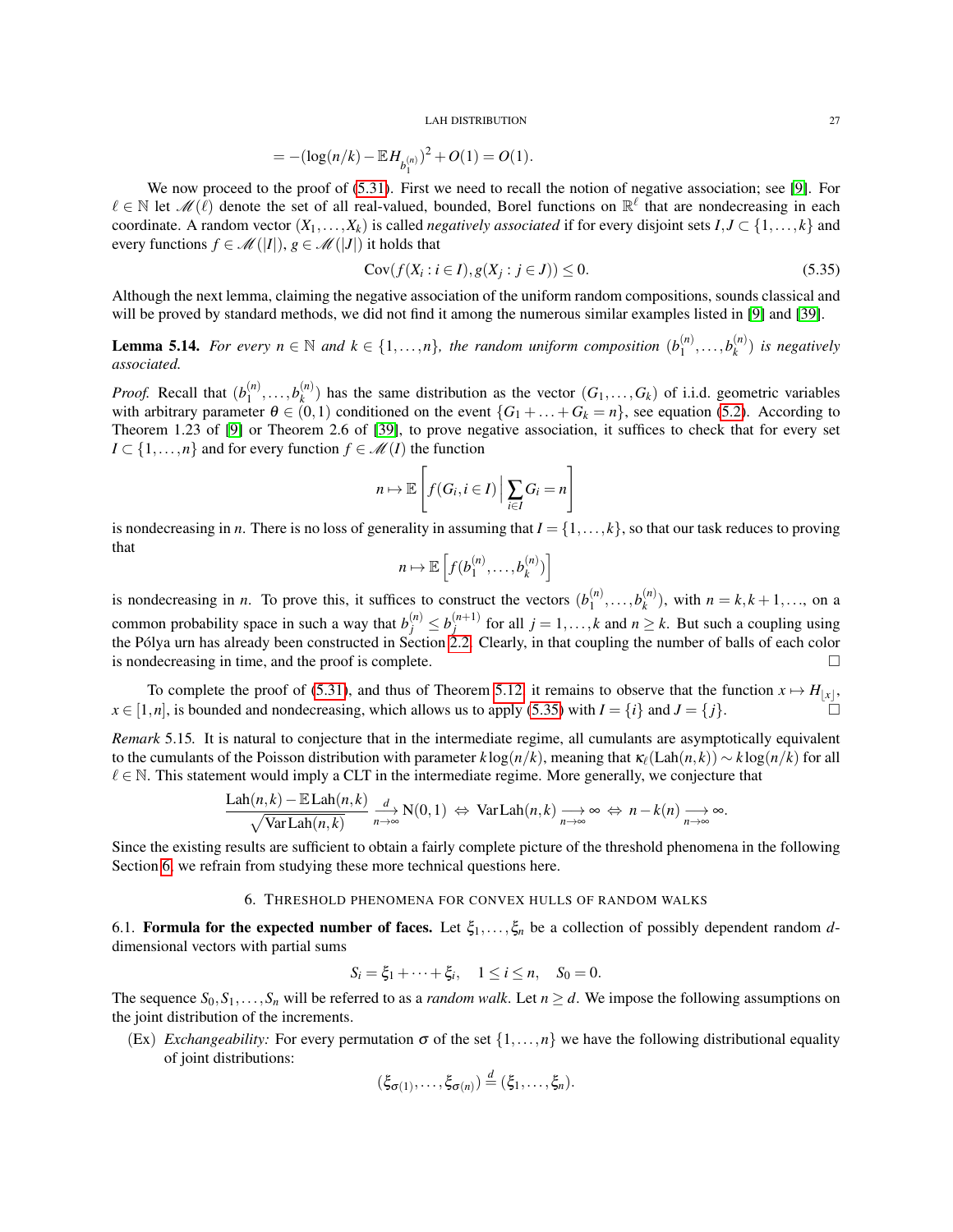(GP) *General position:* For every  $1 \le i_1 < \cdots < i_d \le n$  the probability that the vectors  $S_{i_1}, \ldots, S_{i_d}$  are linearly dependent is 0.

For example, it is known from [\[44,](#page-38-2) Proposition 2.5] and [\[43,](#page-38-1) Example 1.1] that Conditions (Ex) and (GP) are satisfied if  $\xi_1,\ldots,\xi_n$  are independent identically distributed, and for every hyperplane  $H_0 \subset \mathbb{R}^d$  passing through the origin we have  $\mathbb{P}[S_i \in H_0] = 0$ , for all  $1 \le i \le n$ . Moreover, the second condition can be replaced by  $\mathbb{P}[\xi_1 \in H] = 0$  for every affine hyperplane  $H \subset \mathbb{R}^d$ .

We are interested in the convex hull of this random walk which is a random polytope  $C_{n,d} = \text{conv}(S_0, S_1, \ldots, S_n)$  $\mathbb{R}^d$  defined by [\(1.4\)](#page-2-3). For  $\ell \in \{0,\ldots,d\}$ , the number of  $\ell$ -dimensional faces of the polytope  $C_{n,d}$  is denoted by  $f_{\ell}(C_{n,d})$ . As has already been mentioned in the introduction, see formula [\(1.5\)](#page-2-4), the following explicit formula has been obtained in [\[43\]](#page-38-1).

<span id="page-27-1"></span>**Theorem 6.1** (Exact formula for expected face numbers). Let  $(S_i)_{i=0}^n$  be a random walk in  $\mathbb{R}^d$ , with  $n \ge d$ , whose *increments satisfy conditions*  $(EX)$  *and*  $(GP)$ *. Then, for all*  $k \in \{1, \ldots, d\}$ *,* 

$$
\mathbb{E} f_{k-1}(C_{n,d}) = \frac{2 \cdot (k-1)!}{n!} \sum_{l=0}^{\infty} \begin{bmatrix} n+1 \\ d-2l \end{bmatrix} \begin{Bmatrix} d-2l \\ k \end{Bmatrix}.
$$
 (6.1)

In the following it will be more convenient to consider the polytope  $C_{n-1,d}$  since it is defined as a convex hull of *n* points. It is known [\[43,](#page-38-1) Remark 1.5] that this polytope is simplicial with probability 1. This means that for every  $k \in \{1, \ldots, d\}$ , all  $(k-1)$ -dimensional faces of  $C_{n-1,d}$  are simplices. The maximal possible number of  $(k-1)$ dimensional faces of  $C_{n-1,d}$  is  $\binom{n}{k}$ . If the number of  $(k-1)$ -faces attains this bound, the polytope  $C_{n-1,d}$  is said to be *k*-neighborly. We shall therefore be interested in the asymptotic behavior of the quantity  $f_{k-1}(C_{n-1,d})/(n)$ . The formula of Theorem [6.1](#page-27-1) can be stated as follows:

<span id="page-27-2"></span>
$$
\frac{\mathbb{E} f_{k-1}(C_{n-1,d})}{\binom{n}{k}} = \frac{2}{L(n,k)} \sum_{l=0}^{\infty} \binom{n}{d-2l} \binom{d-2l}{k} = 2\mathbb{P}[\text{Lah}(n,k) \in \{d, d-2, d-4, \ldots\}].\tag{6.2}
$$

It follows from the well known identities

$$
\sum_{j=k}^{n} (-1)^{n-j} \begin{bmatrix} n \\ j \end{bmatrix} \begin{Bmatrix} j \\ k \end{Bmatrix} = 0 \quad (\text{if } n > k), \qquad \sum_{j=k}^{n} \begin{bmatrix} n \\ j \end{bmatrix} \begin{Bmatrix} j \\ k \end{Bmatrix} = L(n,k)
$$

that

 $\mathbb{P}[\text{Lah}(n,k) \text{ takes even value}] = \mathbb{P}[\text{Lah}(n,k) \text{ takes odd value}] = \frac{1}{2}$  for  $n > k$ .

Consequently, we can rewrite [\(6.2\)](#page-27-2) as follows:

<span id="page-27-3"></span>
$$
1 - \frac{\mathbb{E} f_{k-1}(C_{n-1,d})}{\binom{n}{k}} = 2\mathbb{P}[\text{Lah}(n,k) \in \{d+2, d+4, \ldots\}].\tag{6.3}
$$

In the rest of this section we shall use [\(6.2\)](#page-27-2) and [\(6.3\)](#page-27-3) to uncover threshold phenomena for convex hulls of random walks. To describe our problem, let us fix some very large dimension *d*. Let us also take some  $k \in \{1, ..., d\}$  which may be either fixed, or depend on *d* in some way. We ask whether the number of  $(k-1)$ -dimensional faces of  $C_{n-1,d-1}$ is equal or close to the maximal possible number  $\binom{n}{k}$ . If *n* is not much larger than *d*, we expect  $f_{k-1}(C_{n-1,d-1})$ to be close or even equal to  $\binom{n}{k}$ . On the other hand, if *n* is sufficiently large, we expect  $f_{k-1}(C_{n-1,d-1})/\binom{n}{k}$  to approach 0. Somewhere in between there should be a threshold at which a phase transition occurs. Following Donoho and Tanner [\[15,](#page-37-1) [16,](#page-37-2) [18,](#page-37-3) [19\]](#page-37-4) we distinguish between weak and strong thresholds, which are statements about  $\mathbb{E} f_{k-1}(C_{n-1,d-1})/\binom{n}{k}$  and  $\binom{n}{k} - \mathbb{E} f_{k-1}(C_{n-1,d-1})$ , respectively. As we shall see in the following, the phase transitions occur surprisingly late. For example, for fixed *k* the weak transition occurs if *n* is near  $e^{d/k}$ .

<span id="page-27-0"></span>6.2. Threshold phenomena for face numbers: the regime of constant *k*. We begin by analyzing the case in which *k* is constant.

<span id="page-27-4"></span>**Theorem 6.2** (Weak threshold in the constant *k* regime). Let  $d \to \infty$  and  $n = n(d) > d$  be a function of d such that

$$
\gamma := \lim_{d \to \infty} \frac{\log n(d)}{d} \in [0, +\infty].
$$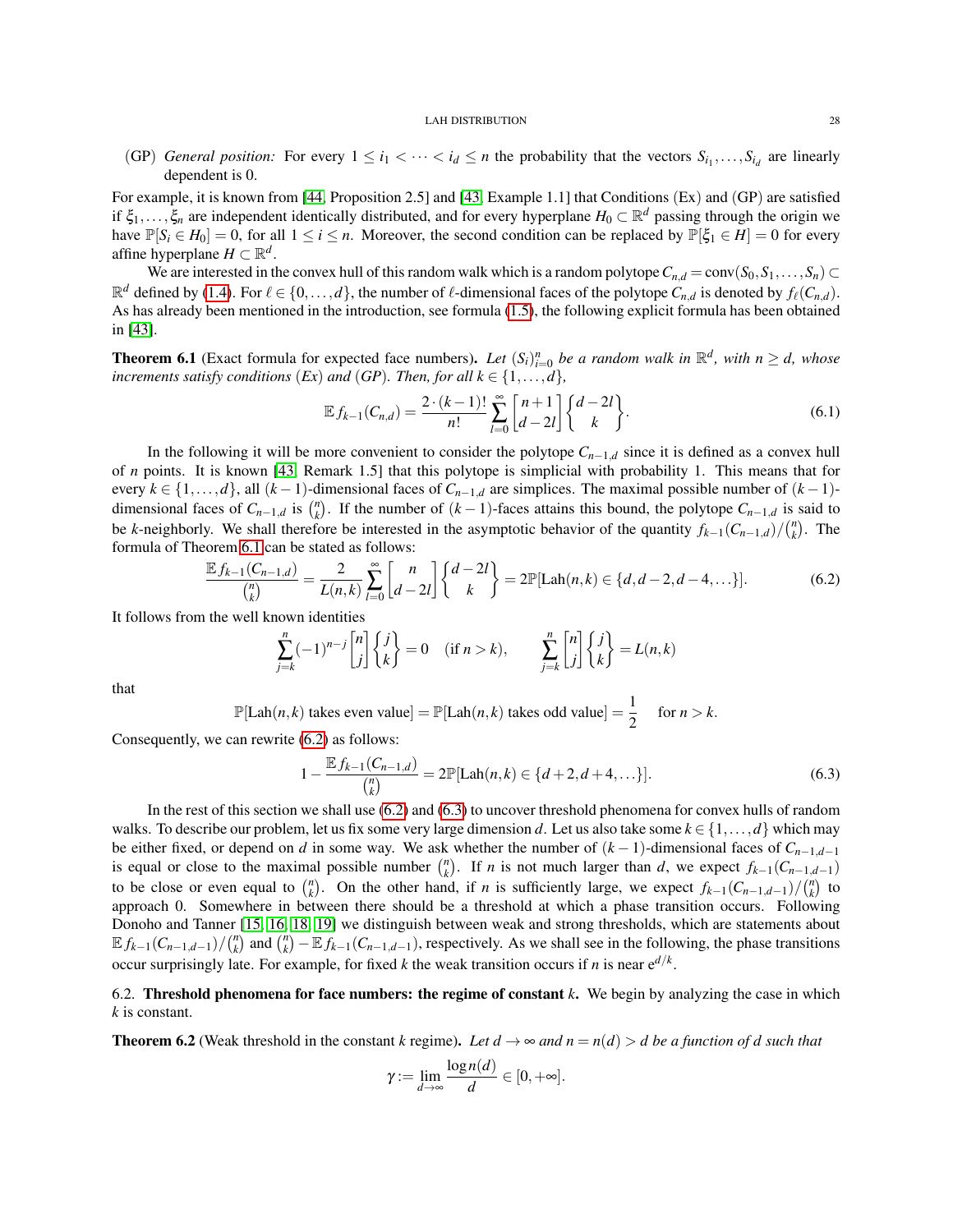*Then, for every fixed*  $k \in \mathbb{N}$ *, we have* 

$$
\lim_{d \to \infty} \frac{\mathbb{E} f_{k-1}(C_{n-1,d})}{\binom{n}{k}} = \begin{cases} 1, & \text{if } \gamma < 1/k, \\ 0, & \text{if } \gamma > 1/k. \end{cases}
$$

*Moreover, in the critical case when*  $\gamma = 1/k$ *, more precisely if*  $\log n(d) = \frac{1}{k}(d+c)$ √ *d* +*o*(  $(\sqrt{d}))$  *for some fixed*  $k \in \mathbb{N}$ *and some constant*  $c \in \mathbb{R}$ *, then* 

$$
\lim_{d\to\infty}\frac{\mathbb{E} f_{k-1}(C_{n-1,d})}{\binom{n}{k}}=\frac{1}{\sqrt{2\pi}}\int_{-\infty}^{-c}e^{-x^2/2}dx.
$$

*Proof.* Consider first the case  $\gamma > 1/k$ . By [\(6.2\)](#page-27-2) we have

$$
\frac{\mathbb{E} f_{k-1}(C_{n-1,d})}{\binom{n}{k}} \le 2\mathbb{P}[\text{Lah}(n,k) \le d] = 2\mathbb{P}[\text{Lah}(n,k) \le kx_n \log n]
$$

with  $x_n := d/(k \log n) \rightarrow 1/(\gamma k) < 1$  as  $d \rightarrow \infty$ . By Theorem [4.4](#page-14-2) (or Theorem [4.2\)](#page-13-3), the probability on the right-hand side goes to 0. Let now  $\gamma < 1/k$ . Then, by [\(6.3\)](#page-27-3),

$$
1 - \frac{\mathbb{E} f_{k-1}(C_{n-1,d})}{\binom{n}{k}} \le 2\mathbb{P}[\text{Lah}(n,k) \ge d] = 2\mathbb{P}[\text{Lah}(n,k) \ge kx_n \log n]
$$

with  $x_n := d/(k \log n) \to 1/(\gamma k) > 1$ . By Theorem [4.4,](#page-14-2) the probability on the right-hand side goes to 0.

Consider now the critical case, that is, let  $\log n = \frac{1}{k}(d + c\sqrt{d} + o(\sqrt{d}))$ . If the right-hand side of [\(6.2\)](#page-27-2) could be replaced by the simpler quantity  $\mathbb{P}[\text{Lah}(n,k) \leq d]$ , the claim could be deduced from the central limit theorem as follows:

$$
\mathbb{P}[\text{Lah}(n,k) \le d] = \mathbb{P}\left[\frac{\text{Lah}(n,k) - k\log n}{\sqrt{k\log n}} \le \frac{d - k\log n}{\sqrt{k\log n}}\right]
$$

$$
= \mathbb{P}\left[\frac{\text{Lah}(n,k) - k\log n}{\sqrt{k\log n}} \le -c + o(1)\right]
$$

$$
\xrightarrow[d \to \infty]{} \frac{1}{\sqrt{2\pi}} \int_{-\infty}^{-c} e^{-x^2/2} dx \tag{6.4}
$$

by Theorem [4.2.](#page-13-3) Unfortunately, the right-hand side of [\(6.2\)](#page-27-2) runs over  $d - \ell$  with even  $\ell = 0,2,...$  (and there is a factor 2 compensating for that), and more efforts are needed to prove the claim. Recall that the Lah distribution is unimodal by Corollary [3.10.](#page-12-5) If  $m_{n,k}$  denotes the largest mode of  $\text{Lah}(n,k)$ , then by Proposition [4.5](#page-14-3) we have

<span id="page-28-0"></span>
$$
m_{n,k} = k \log n + O(1) = d + c\sqrt{d} + o(\sqrt{d}).
$$

If  $c > 0$ , then it follows that  $d < m_{n,k}$  for sufficiently large *d* and hence

$$
\mathbb{P}[\text{Lah}(n,k)\leq d-1]\leq 2\mathbb{P}[\text{Lah}(n,k)\in\{d,d-2,d-4,\ldots\}]\leq \mathbb{P}[\text{Lah}(n,k)\leq d+1].
$$

Applying the CLT to both sides as explained in [\(6.4\)](#page-28-0) completes the proof for  $c > 0$ . If  $c < 0$ , we can pass to the complementary events via [\(6.3\)](#page-27-3) and argue analogously. Finally, the case  $c = 0$  follows by a sandwich argument.  $\square$ 

The above Theorem [6.2](#page-27-4) deals with expected face numbers only. More interesting is to prove that neighborliness holds with high probability rather than only in expectation. The next result is a strong threshold in the terminology of Donoho and Tanner [\[15,](#page-37-1) [16,](#page-37-2) [18,](#page-37-3) [19\]](#page-37-4).

**Theorem 6.3** (Strong threshold in the constant *k* regime). *Fix*  $k \in \mathbb{N}$ . Let  $n = n(d) > d$  be an integer sequence. If  $n(d) \le e^{d/(k(e+\varepsilon))}$  *for some*  $\varepsilon > 0$  *and all sufficiently large d, then* 

<span id="page-28-1"></span>
$$
\binom{n}{k} - \mathbb{E} f_{k-1}(C_{n-1,d}) = O(n^{-\eta})
$$
\n(6.5)

*for some* η > 0*, and the polytope Cn*−1,*<sup>d</sup> is k-neighborly with probability approaching* 1*, more precisely*

<span id="page-28-2"></span>
$$
\mathbb{P}\left[f_{k-1}(C_{n-1,d}) = \binom{n}{k}\right] = 1 - O(n^{-\eta}).\tag{6.6}
$$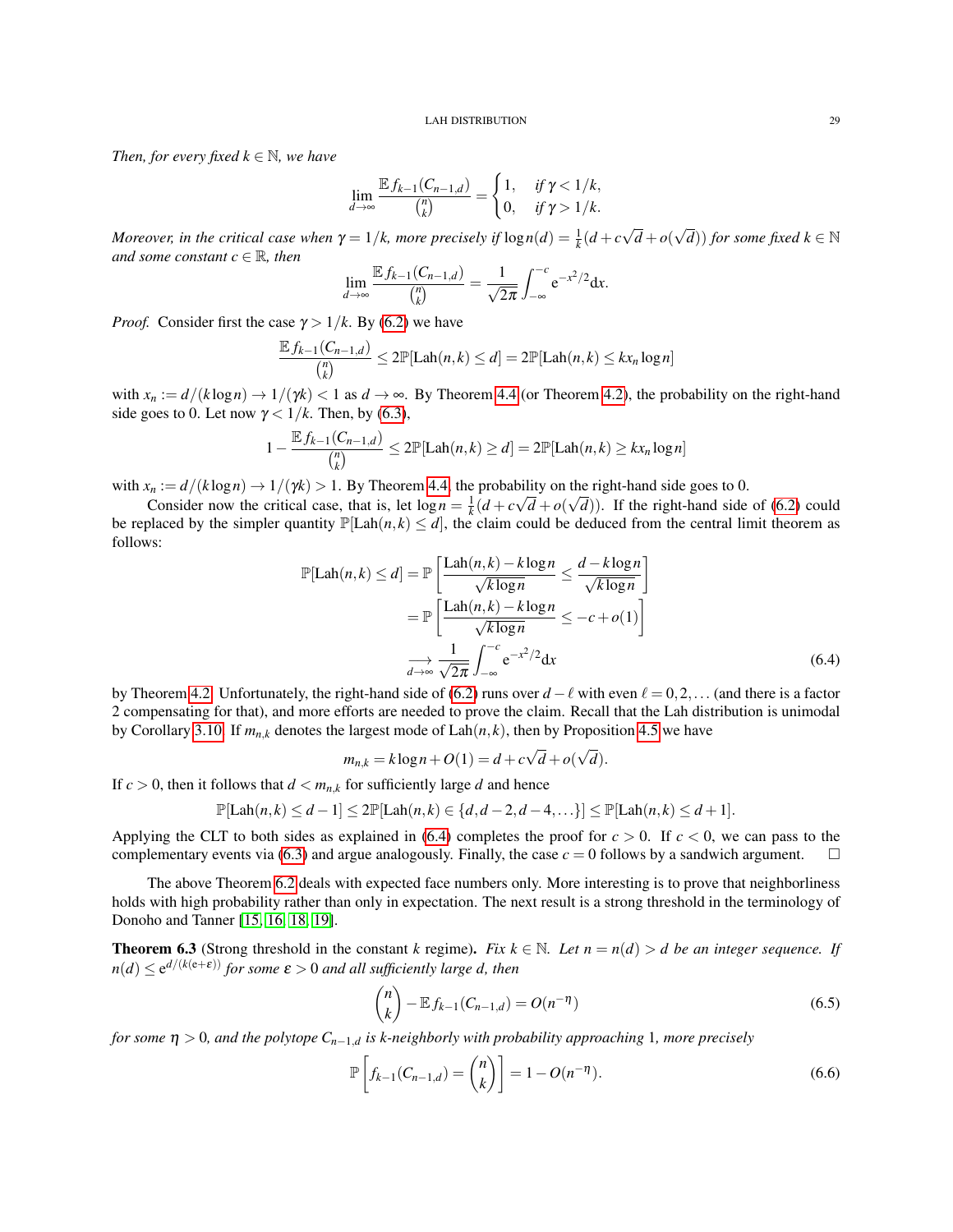*If, on the other hand, n*(*d*)  $\geq e^{d/(k(e-\varepsilon))}$  *for some*  $\varepsilon \in (0,e)$  *and all sufficiently large d, then* 

<span id="page-29-0"></span>
$$
\lim_{d \to \infty} \left( \binom{n}{k} - \mathbb{E} f_{k-1}(C_{n-1,d}) \right) = +\infty. \tag{6.7}
$$

*Proof.* Let us prove [\(6.5\)](#page-28-1) and [\(6.6\)](#page-28-2). Since on the event  $f_{k-1}(C_{n-1,d}) \neq {n \choose k}$  we even have  ${n \choose k} - f_{k-1}(C_{n-1,d}) \geq 1$ , the following estimate holds:

$$
\binom{n}{k} - \mathbb{E} f_{k-1}(C_{n-1,d}) = \mathbb{E} \left[ \binom{n}{k} - f_{k-1}(C_{n-1,d}) \right] \geq \mathbb{P} \left[ f_{k-1}(C_{n-1,d}) \neq \binom{n}{k} \right].
$$

It will be convenient to write this inequality in the form

<span id="page-29-2"></span>
$$
\mathbb{P}\left[f_{k-1}(C_{n-1,d})\neq \binom{n}{k}\right] \leq \binom{n}{k}\left(1-\frac{\mathbb{E}f_{k-1}(C_{n-1,d})}{\binom{n}{k}}\right). \tag{6.8}
$$

The same argumentation as in the proof of Theorem [6.2](#page-27-4) yields then

$$
\mathbb{P}\left[f_{k-1}(C_{n-1,d})\neq {n \choose k}\right] \leq {n \choose k}\left(1-\frac{\mathbb{E} f_{k-1}(C_{n-1,d})}{{n \choose k}}\right) \leq 2n^k \mathbb{P}[\text{Lah}(n,k) \geq kx_n \log n],
$$

where  $x_n := d/(k \log n) \ge e + \varepsilon$ . Note that the convex function  $f(x) := x \log x - x + 1$ ,  $x > 0$ , satisfies  $f(e) = 1$  and  $f(e+\varepsilon) > 1$ . It follows from Theorem [4.4](#page-14-2) that

$$
\mathbb{P}\left[f_{k-1}(C_{n-1,d}) \neq {n \choose k}\right] \leq 2n^k n^{-k} f^{(\mathbf{e}+\mathbf{\varepsilon})+o(1)} = 2n^{k(1-f(\mathbf{e}+\mathbf{\varepsilon}))+o(1)} = O(n^{-\eta}),
$$

which proves [\(6.5\)](#page-28-1) and [\(6.6\)](#page-28-2). To prove [\(6.7\)](#page-29-0), we assume that  $n \ge e^{d/(k(e-\varepsilon))}$ . Making  $\varepsilon$  smaller, if necessary, we may assume that  $\varepsilon \in (0, e-1)$ . By [\(6.3\)](#page-27-3), we have

<span id="page-29-1"></span>
$$
\binom{n}{k} - \mathbb{E} f_{k-1}(C_{n-1,d}) = \binom{n}{k} \left( 1 - \frac{\mathbb{E} f_{k-1}(C_{n-1,d})}{\binom{n}{k}} \right) = 2 \binom{n}{k} \mathbb{P} [\text{Lah}(n,k) \in \{d+2, d+4, \ldots\}]. \tag{6.9}
$$

Let  $m_{n,k}$  be the largest mode of Lah $(n,k)$ . Then  $m_{n,k} = k \log n + O(1)$  by Proposition [4.5.](#page-14-3) Fix some  $\eta \in (0, e - \varepsilon - 1)$ . Without loss of generality we may assume that  $d > (1+\eta)m_{nk}$  for all sufficiently large *d*. Indeed, if  $d \leq (1+\eta)m_{nk}$ along some subsequence, then we may increase *d* by an even number without destroying the condition  $n \ge e^{d/(k(e-\epsilon))}$ and such that *d* becomes larger than  $(1+\eta)m_{n,k}$ . Since the right-hand side of [\(6.9\)](#page-29-1) decreases under this operation, and since we intend to show that it diverges to infinity, we can and do assume that  $d > (1 + \eta)m_{n,k}$  for all sufficiently large *d*. Using the unimodality of the Lah distribution, we have

$$
\binom{n}{k} - \mathbb{E} f_{k-1}(C_{n-1,d}) \ge \binom{n}{k} \mathbb{P}[\text{Lah}(n,k) \ge d+2] \ge cn^k \mathbb{P}[\text{Lah}(n,k) \ge kx_n \log n],
$$

where  $c > 0$  is sufficiently small and  $x_n := d/(k \log n)$  has all its limit points in  $[1 + \eta, e - \varepsilon]$ . Then, Theorem [4.4](#page-14-2) yields  $(6.7)$ .

Let us finally mention a conjecture which we verified numerically for all  $d \le 50$ ,  $1 \le k \le d$ ,  $n \le k+100$ . Its part (b) is quite surprising in view of [\(6.3\)](#page-27-3) and Proposition [2.4.](#page-6-7)

**Conjecture 6.4.** *Fix*  $d \in \mathbb{N}$  *and*  $k \in \{1, \ldots, d\}$ *. Then:* 

- (a) *The function*  $n \mapsto \mathbb{E} f_{k-1}(C_{n-1,d})$  *is increasing for*  $n \geq k$ .
- (b) *The function*  $n \mapsto \frac{\mathbb{E} f_{k-1}(C_{n-1,d})}{\binom{n}{k}}$ *i*( $\frac{n(n-1,d)}{n}$  is decreasing (if d − k is even) and increasing (if d − k is odd), for all n ≥ k.

In the setting of Cover-Efron and Schläfli random cones, a function similar to that appearing in (b) is always decreasing, as has been recently shown by Hug and Schneider [\[36\]](#page-37-11).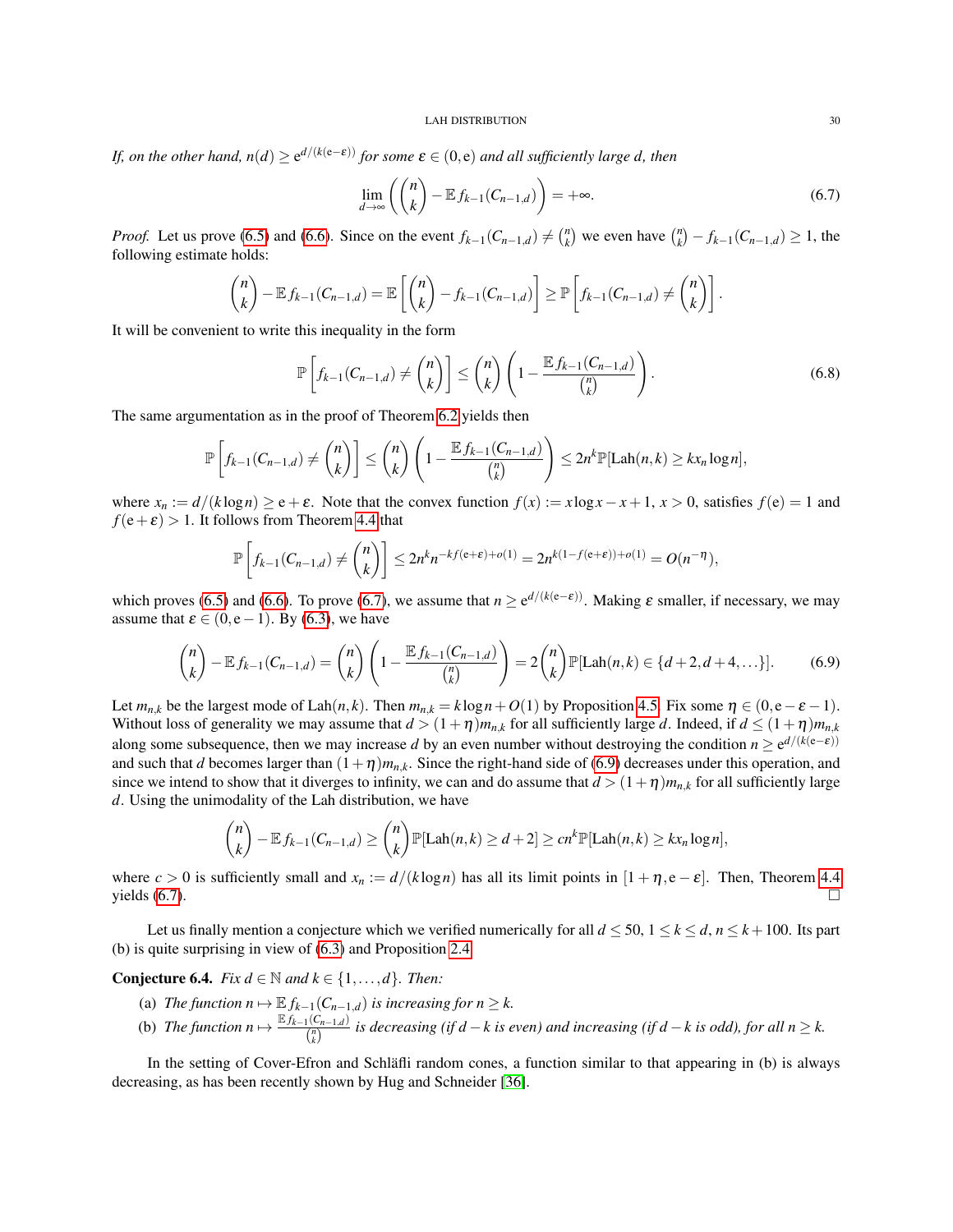<span id="page-30-0"></span>6.3. Threshold phenomena for face numbers: the regime of linearly growing *k*. Let us now turn to the proportional growth regime. It has been first studied by Vershik and Sporyshev [\[69\]](#page-39-1) in the context of random projections of the regular simplex.

<span id="page-30-2"></span>**Theorem 6.5** (Weak threshold in the linear regime). Let  $d \to \infty$  and  $k = k(d)$ ,  $n = n(d)$  be functions of d such that

$$
k \sim \alpha n
$$
 and  $d \sim \beta n$ , as  $d \to \infty$ ,

*for some constants*  $0 < \alpha < \beta < 1$ *. Then,* 

$$
\lim_{d \to \infty} \frac{\mathbb{E} f_{k-1}(C_{n-1,d})}{\binom{n}{k}} = \begin{cases} 1, & \text{if } \beta > -\frac{\alpha \log \alpha}{1 - \alpha}, \\ 0, & \text{if } \beta < -\frac{\alpha \log \alpha}{1 - \alpha}. \end{cases}
$$

*In the critical case, more precisely, when*  $k \sim \alpha n$  *and*  $d = \mathbb{E} \text{Lah}(n,k) + c\sqrt{n} + o(\sqrt{n})$  *for some*  $\alpha \in (0,1)$  *and*  $c \in \mathbb{R}$ *, we have*

$$
\lim_{d\to\infty}\frac{\mathbb{E} f_{k-1}(C_{n-1,d})}{\binom{n}{k}}=\frac{1}{\sqrt{2\pi}}\int_{-\infty}^{c/\sigma(\alpha)}e^{-x^2/2}dx,
$$

*where*  $\sigma^2(\alpha) := -\frac{\alpha}{1-\alpha} - \frac{\alpha(\alpha+1)\log \alpha}{(1-\alpha)^2}$  $\frac{\alpha+1)\log\alpha}{(1-\alpha)^2} - \frac{\alpha^2\log^2\alpha}{(1-\alpha)^3}$  $\frac{x - \log^2 \alpha}{(1 - \alpha)^3}$  is the variance appearing in Theorem [5.1.](#page-16-3)

*Proof.* By [\(6.2\)](#page-27-2) we have

$$
\frac{\mathbb{E} f_{k-1}(C_{n-1,d})}{\binom{n}{k}} = 2\mathbb{P}[\text{Lah}(n,k) \in \{d, d-2, d-4, \ldots\}] \le 2\mathbb{P}[\text{Lah}(n,k) \le d] = 2\mathbb{P}[\text{Lah}(n,k) \le (\beta + o(1))n]. \tag{6.10}
$$

If now  $\beta < -\frac{\alpha \log \alpha}{1-\alpha}$ , then [\(5.15\)](#page-22-8) is applicable and shows that the probability on the right-hand side converges to 0 exponentially fast.

On the other hand, by [\(6.3\)](#page-27-3) we have

<span id="page-30-5"></span>
$$
1 - \frac{\mathbb{E} f_{k-1}(C_{n-1,d})}{\binom{n}{k}} = 2\mathbb{P}[\text{Lah}(n,k) \in \{d+2, d+4, \ldots\}] \le 2\mathbb{P}[\text{Lah}(n,k) \ge d] = 2\mathbb{P}[\text{Lah}(n,k) \ge (\beta + o(1))n]. \tag{6.11}
$$

If  $\beta > -\frac{\alpha \log \alpha}{1-\alpha}$ , then [\(5.16\)](#page-22-9) is applicable and shows that the probability on the right-hand side converges to 0 exponentially fast.

Consider finally the critical case. Using the unimodality of the Lah distribution (with the mode satisfying  $m_{n,k} = (1, 1, \ldots, 7)$ )  $\mathbb{E} \text{Lah}(n,k) + o(\sqrt{n})$  by Theorem [5.1\)](#page-16-3) and arguing as in the proof of Theorem [6.2,](#page-27-4) our task reduces to showing that

$$
\lim_{d\to\infty}\mathbb{P}[\text{Lah}(n,k)\leq d]=\frac{1}{\sqrt{2\pi}}\int_{-\infty}^{c/\sigma(\alpha)}e^{-x^2/2}dx.
$$

But this follows by writing

$$
\mathbb{P}[\text{Lah}(n,k) \le d] = \mathbb{P}\left[\frac{\text{Lah}(n,k) - \mathbb{E}\text{Lah}(n,k)}{\sqrt{n}} \le \frac{d - \mathbb{E}\text{Lah}(n,k)}{\sqrt{n}}\right] = \mathbb{P}\left[\frac{\text{Lah}(n,k) - \mathbb{E}\text{Lah}(n,k)}{\sqrt{n}} \le c + o(1)\right]
$$

and applying Theorem [5.1.](#page-16-3)

<span id="page-30-1"></span>*Remark* 6.6*.* Let us restate the above results in the notation consistent with the one used by Vershik and Sporyshev [\[69\]](#page-39-1) and Donoho and Tanner [\[16,](#page-37-2) [18\]](#page-37-3). Following these papers, define

<span id="page-30-6"></span><span id="page-30-4"></span><span id="page-30-3"></span>
$$
\rho := \lim_{n \to \infty} \frac{k(n)}{d(n)} = \frac{\alpha}{\beta} \in (0, 1), \qquad \delta := \lim_{n \to \infty} \frac{d(n)}{n} = \beta \in (0, 1).
$$
\n(6.12)

Similarly to these papers, we say that a function  $\delta \mapsto \rho_{weak}(\delta)$  defines a *weak threshold* for convex hulls of random walks if

$$
\mathbb{E} f_{k-1}(C_{n-1,d}) = (1 - o(1)) \cdot \binom{n}{k}, \qquad \text{provided that } \rho < \rho_{\text{weak}}(\delta), \tag{6.13}
$$

$$
\mathbb{E} f_{k-1}(C_{n-1,d}) = o(1) \cdot \binom{n}{k}, \qquad \text{provided that } \rho > \rho_{\text{weak}}(\delta). \tag{6.14}
$$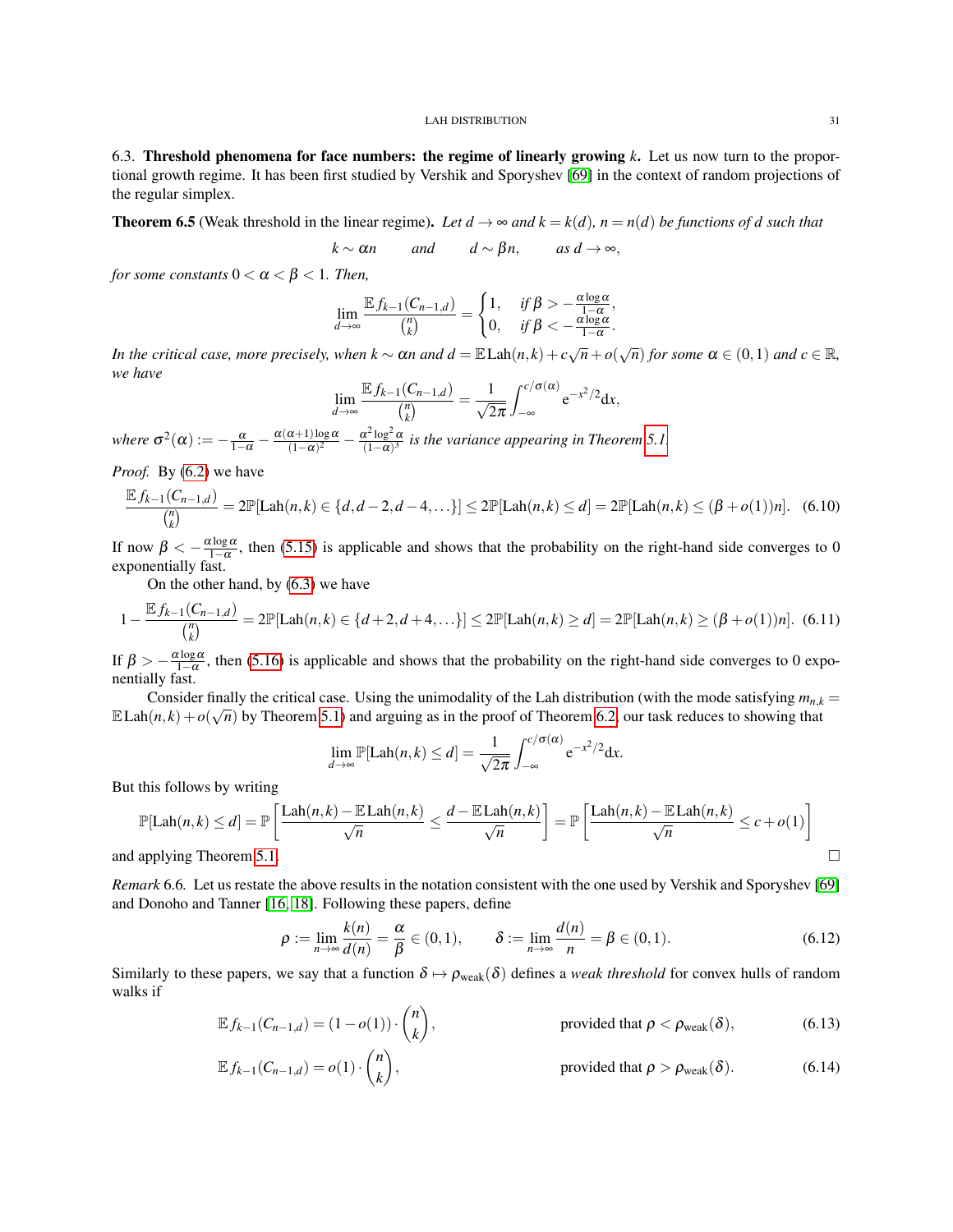

<span id="page-31-0"></span>FIGURE 5. Thresholds for convex hulls of random walks from top to bottom:  $\rho_{weak}(\delta)$  (solid) and  $\rho_{\text{strong}}(\delta)$  (dashed).

Using Theorem [6.5,](#page-30-2) we are able to identify the weak threshold explicitly in terms of the Lambert function  $W_{-1}(x)$ which is defined as follows: For  $-1/e < x < 0$ , the equation  $we^w = x$  has two solutions,  $w = W_0(x)$  and  $w = W_{-1}(x)$ , satisfying  $W_{-1}(x) < -1 < W_0(x) < 0$  and defining two branches of the Lambert function. Then, we claim that the function

$$
\rho_{\text{weak}}(\delta) := h^{-1}(\delta)/\delta = -1/W_{-1}(-\delta e^{-\delta}), \qquad \delta \in (0,1),
$$

is the weak threshold; see formula [\(5.19\)](#page-22-5) and Figure [5](#page-31-0) (solid line). Indeed,  $\rho < \rho_{weak}(\delta)$  is equivalent to  $\alpha/\beta <$  $h^{-1}(\beta)/\beta$ , which is equivalent to  $\beta > h(\alpha)$ . Knowing this, Theorem [6.5](#page-30-2) applies and yields [\(6.13\)](#page-30-3), while [\(6.14\)](#page-30-4) follows similarly. Note that  $\rho = \rho_{weak}(\delta)$  is the unique solution to  $(1/\rho)e^{-1/\rho} = \delta e^{-\delta}$  with  $\rho \in (0,1)$ , which can be compared to [\[69,](#page-39-1) Theorem 1], where a similar characterization of the threshold (involving the Mills ratio function) is given for random projections of the regular simplex. Regarding the behavior of the weak threshold as  $\delta \downarrow 0$ , it is easy to check that  $\rho_{\text{weak}}(\delta) \sim 1/|\log \delta|$ , compare [\[18,](#page-37-3) Theorems 1.2, 1.4], where similar asymptotics are stated for weak thresholds of Gaussian polytopes, namely  $\rho_{weak}^{GP}(\delta) \sim 1/(2|\log \delta|)$ , and their symmetric analogues.

<span id="page-31-4"></span>**Theorem 6.7** (Strong threshold in the linear regime). Let  $d \rightarrow \infty$  and  $k = k(d)$ ,  $n = n(d)$  be functions of d such that

$$
k \sim \alpha n
$$
 and  $d \sim \beta n$ , as  $d \to \infty$ ,

*for some constants*  $0 < \alpha < \beta < 1$ *. If*  $I_\alpha(\beta) + \alpha \log \alpha + (1 - \alpha) \log(1 - \alpha) > 0$ *, where*  $I_\alpha(\beta)$  *is the rate function from Theorem [5.9,](#page-22-3) then*

<span id="page-31-1"></span>
$$
\binom{n}{k} - \mathbb{E} f_{k-1}(C_{n-1,d}) = O(e^{-\eta n})
$$
\n(6.15)

*for some*  $\eta > 0$ , and the polytope  $C_{n-1,d}$  is k-neighborly with probability converging to 1, more precisely,

<span id="page-31-2"></span>
$$
\mathbb{P}\left[f_{k-1}(C_{n-1,d}) = \binom{n}{k}\right] = 1 - O(e^{-\eta n}).\tag{6.16}
$$

*If, on the other hand,*  $I_\alpha(\beta) + \alpha \log \alpha + (1 - \alpha) \log(1 - \alpha) < 0$ , then

<span id="page-31-3"></span>
$$
\lim_{d \to \infty} \left( \binom{n}{k} - \mathbb{E} f_{k-1}(C_{n-1,d}) \right) = +\infty. \tag{6.17}
$$

*Proof.* Let  $I_{\alpha}(\beta) + \alpha \log \alpha + (1 - \alpha) \log(1 - \alpha) > 0$ . First of all, we argue that this implies  $\beta > -\frac{\alpha \log \alpha}{1 - \alpha} = h(\alpha)$ . Since the function  $\beta \mapsto I_\alpha(\beta)$  decreases as  $\beta$  moves from  $\alpha$  to  $h(\alpha)$ , see Remark [5.10,](#page-23-3) it suffices to show that

$$
I_{\alpha}(\alpha) + \alpha \log \alpha + (1 - \alpha) \log(1 - \alpha) = \log (1 - h^{-1}(\alpha)) - \alpha \log (-\log h^{-1}(\alpha)) \le 0,
$$

see [\(5.20\)](#page-22-6) for the first identity. The inequality follows from the estimate

 $(1 - w)^{1/\alpha}$  ≤ 1 − *w* ≤ − log *w*, *w* ∈ (0, 1],  $\alpha$  ∈ (0, 1],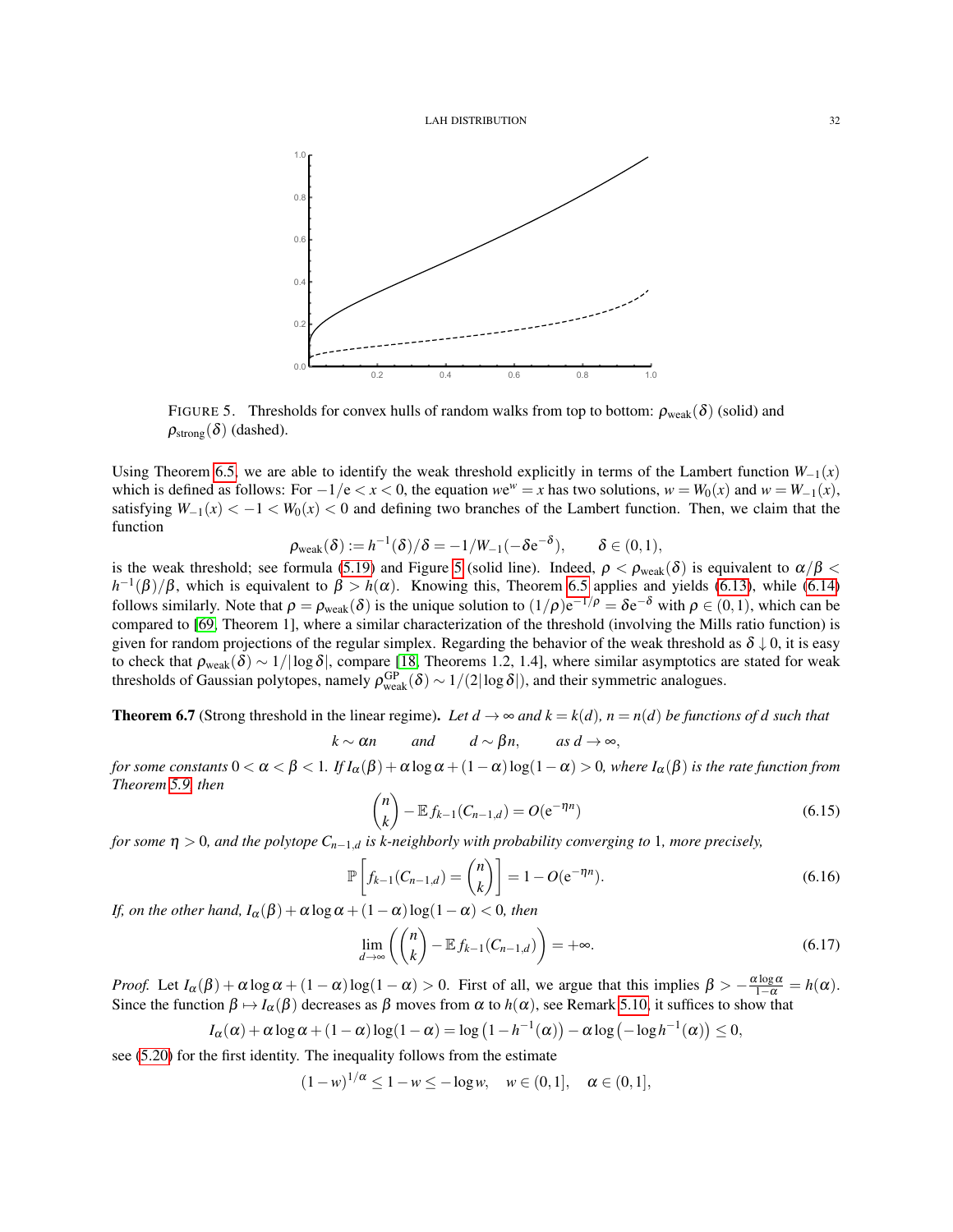

<span id="page-32-2"></span>FIGURE 6. Functions needed to define the strong threshold. Left:  $\rho \mapsto -\rho \log(h^{-1}(1/\rho) - 1) +$  $\log \log h^{-1}(1/\rho)$ . Right:  $\delta \mapsto -(1/\delta) \log(1 - h^{-1}(\delta)) + \log(-\log h^{-1}(\delta)).$ 

upon substitution  $w = h^{-1}(\alpha) \in (0, 1)$  and taking the logarithms.

We now proceed to the proof of  $(6.15)$  and  $(6.16)$ . Using  $(6.8)$  and  $(6.11)$ , we obtain

$$
\mathbb{P}\left[f_k(C_{n-1,d}) \neq {n \choose k}\right] \leq {n \choose k} \left(1 - \frac{\mathbb{E}f_{k-1}(C_{n-1,d})}{ {n \choose k}}\right) \leq 2 {n \choose k} \mathbb{P}[\text{Lah}(n,k) \geq (\beta + o(1))n].\tag{6.18}
$$

By the Stirling formula,

<span id="page-32-0"></span>
$$
\binom{n}{k} = e^{-(\alpha \log \alpha + (1-\alpha)\log(1-\alpha))n + o(n)}, \qquad n \to \infty.
$$
\n(6.19)

Under the condition  $\beta > -\frac{\alpha \log \alpha}{1-\alpha}$  we can apply [\(5.16\)](#page-22-9) which yields

<span id="page-32-4"></span><span id="page-32-1"></span>
$$
\mathbb{P}[\text{Lah}(n,k) \ge (\beta + o(1))n] = e^{-I_{\alpha}(\beta)n + o(n)}.
$$
\n(6.20)

Taking everything together, we obtain the claims [\(6.15\)](#page-31-1) and [\(6.16\)](#page-31-2).

To prove [\(6.17\)](#page-31-3), assume that  $I_{\alpha}(\beta) + \alpha \log \alpha + (1 - \alpha) \log(1 - \alpha) < 0$ . By [\(6.3\)](#page-27-3), we have

$$
\binom{n}{k} - \mathbb{E} f_{k-1}(C_{n-1,d}) = \binom{n}{k} \left(1 - \frac{\mathbb{E} f_{k-1}(C_{n-1,d})}{\binom{n}{k}}\right) = 2\binom{n}{k} \mathbb{P}[\text{Lah}(n,k) \in \{d+2, d+4, \ldots\}].
$$

We may assume that  $\beta > -\frac{\alpha \log \alpha}{1-\alpha}$  since otherwise we may increase *d* by an even number (without changing the corresponding *n* and *k*), which makes the probability on the right-hand side smaller. Under  $\beta > -\frac{\alpha \log \alpha}{1-\alpha}$ , we can use the unimodality of  $\text{Lah}(n, k)$  as in the proof of Theorem [6.2](#page-27-4) to estimate

$$
\binom{n}{k} - \mathbb{E} f_{k-1}(C_{n-1,d}) \ge \binom{n}{k} \mathbb{P}[\text{Lah}(n,k) \ge d+2] = \binom{n}{k} \mathbb{P}[\text{Lah}(n,k) \ge (\beta + o(1))n].
$$

It follows from [\(6.19\)](#page-32-0) and [\(6.20\)](#page-32-1) that the right-hand side is larger than  $e^{\eta n}$ , for some  $\eta > 0$  and all sufficiently large *n*.

<span id="page-32-6"></span>*Remark* 6.8*.* Let us restate the above results in the notation of Donoho and Tanner [\[16,](#page-37-2) [18\]](#page-37-3). We assume [\(6.12\)](#page-30-6). A function  $\delta \mapsto \rho_{strong}(\delta)$  is said to be a *strong threshold* for convex hulls of random walks if

$$
\lim_{n\to\infty}\left(\binom{n}{k}-\mathbb{E} f_{k-1}(C_{n-1,d})\right)=0,\qquad\text{provided that }\rho<\rho_{\text{strong}}(\delta),\tag{6.21}
$$

<span id="page-32-5"></span>
$$
\lim_{n\to\infty}\left(\binom{n}{k}-\mathbb{E} f_{k-1}(C_{n-1,d})\right)=+\infty,\qquad\text{provided that }\rho>\rho_{\text{strong}}(\delta). \qquad\qquad(6.22)
$$

Theorem [6.7](#page-31-4) yields the following description of the strong threshold:  $\rho = \rho_{strong}(\delta) \in (0,1)$  is the solution of the equation

<span id="page-32-3"></span>
$$
-\rho \log(h^{-1}(1/\rho) - 1) + \log \log h^{-1}(1/\rho) = -(1/\delta) \log(1 - h^{-1}(\delta)) + \log(-\log h^{-1}(\delta)),\tag{6.23}
$$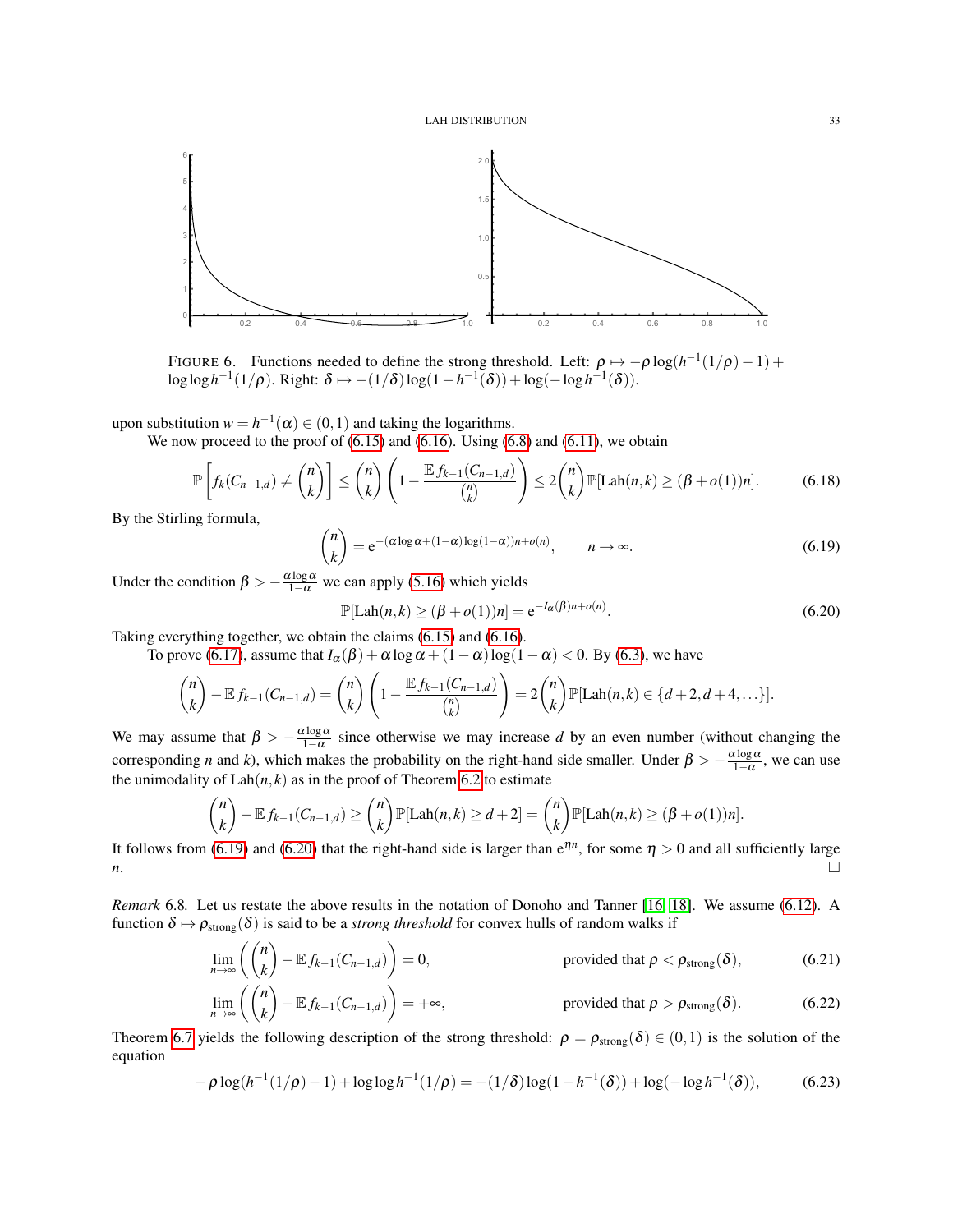for  $\delta \in (0,1)$ ; see Figure [5](#page-31-0) (dashed line). The plots shown in Figure [6](#page-32-2) suggest that the right-hand side, viewed as a function of  $\delta \in (0,1)$ , decreases from  $+\infty$  to 0, whereas the left-hand side, viewed as a function of  $\delta \in (0,\rho_*)$  with  $\rho_* = 0.3798...$ , decreases from  $+\infty$  to 0, even though we did not verify these claims rigorously. Hence, the solution to the above equation  $(6.23)$  exists and is unique. Now, let us prove  $(6.21)$  and  $(6.22)$ . Recalling  $(5.18)$  and  $(6.23)$  we have

$$
\frac{I_{\alpha}(\beta)+\alpha \log \alpha+(1-\alpha) \log (1-\alpha)}{\beta}=-\rho \log \left(h^{-1}\left(\frac{1}{\rho}\right)-1\right)+\frac{1}{\delta}\log \left(1-h^{-1}(\delta)\right)+\log \left(-\frac{\log h^{-1}(\frac{1}{\rho})}{\log h^{-1}(\delta)}\right).
$$

If  $\rho < \rho_{strong}(\delta)$ , respectively,  $\rho > \rho_{strong}(\delta)$ , then the equality in [\(6.23\)](#page-32-3) should be replaced by  $>$ , respectively,  $\lt$ , which is equivalent to  $I_\alpha(\beta) + \alpha \log \alpha + (1 - \alpha) \log(1 - \alpha) > 0$ , respectively, < 0. With this at hand, we can apply Theorem [6.7](#page-31-4) which yields [\(6.21\)](#page-32-4), respectively, [\(6.22\)](#page-32-5).

*Remark* 6.9. For  $\delta = 1/2$ , that is, when the number of vertices is twice as large as the dimension, the thresholds computed in Remarks [6.6](#page-30-1) and [6.8](#page-32-6) are  $\rho_{weak}(1/2) = 0.5693...$  and  $\rho_{strong}(1/2) = 0.1498...$  Let us mention that for the Gaussian polytopes, respectively their symmetric versions, the thresholds are known [\[18,](#page-37-3) pp. 6,7] to be

$$
\rho_{weak}^{GP}(1/2) = 0.5581..., \quad \rho_{strong}^{GP}(1/2) = 0.1335..., \quad \rho_{weak}^{\pm}(1/2) = 0.3848..., \quad \rho_{strong}^{\pm}(1/2) = 0.0894....
$$

Numerically,  $\rho_{weak}(\delta) > \rho_{weak}^{GP}(\delta)$  for all  $\delta \in (0,1)$ , and the difference of these functions is surprisingly close (but not equal to) 0. Thus, convex hulls of random walks are slightly more neighborly than Gaussian polytopes.

<span id="page-33-0"></span>6.4. Threshold phenomena for face numbers: the intermediate regime. Let us now take some very large dimension *d* and look at the number of  $(k-1)$ -dimensional faces, where  $k \to \infty$  but  $k = o(d)$ . The next theorem states that a phase transition occurs if *n* is near  $ke^{d/k}$ .

**Theorem 6.10** (Weak threshold in the intermediate regime). Let  $d \to \infty$  and  $k = k(d)$  be a function of d such that

$$
\lim_{d \to \infty} k(d) = \infty \quad \text{and} \quad \lim_{d \to \infty} \frac{k(d)}{d} = 0.
$$

*If an integer sequence n* = *n*(*d*) *is such that d* < *n*(*d*) ≤ *k*e (1−ε)*d*/*k for some* ε > 0 *and all sufficiently large d, then*

<span id="page-33-1"></span>
$$
\lim_{d \to \infty} \frac{\mathbb{E} f_{k-1}(C_{n-1,d})}{\binom{n}{k}} = 1. \tag{6.24}
$$

*On the other hand, if*  $n(d) \geq k e^{(1+\epsilon)d/k}$  for some  $\epsilon > 0$  and sufficiently large d, then

<span id="page-33-2"></span>
$$
\lim_{d \to \infty} \frac{\mathbb{E} f_{k-1}(C_{n-1,d})}{\binom{n}{k}} = 0. \tag{6.25}
$$

*Proof.* Let first  $n(d) \leq ke^{(1-\varepsilon)d/k}$ . Then  $k \log(n/k) \leq k \log e^{(1-\varepsilon)d/k} = (1-\varepsilon)d$  for sufficiently large *d* and hence, recalling [\(6.3\)](#page-27-3), we can write

$$
1 - \frac{\mathbb{E} f_{k-1}(C_{n-1,d})}{\binom{n}{k}} = 2\mathbb{P}[\text{Lah}(n,k) \in \{d+2,d+4,\ldots\}] \le 2\mathbb{P}[\text{Lah}(n,k) > d]
$$
  

$$
\le 2\mathbb{P}\left[\frac{\text{Lah}(n,k)}{k\log(n/k)} > \frac{d}{k\log(n/k)}\right] \le 2\mathbb{P}\left[\frac{\text{Lah}(n,k)}{k\log(n/k)} > \frac{1}{1-\epsilon}\right] \underset{d \to \infty}{\longrightarrow} 0,
$$

where the last step holds by Theorem [5.12.](#page-24-7) This proves [\(6.24\)](#page-33-1). Let now  $n(d) \geq ke^{(1+\epsilon)d/k}$ . Then  $k \log(n/k)$  $k \log e^{(1+\epsilon)d/k} = (1+\epsilon)d$  for sufficiently large *d* and hence, in view of [\(6.2\)](#page-27-2) we obtain

$$
\frac{\mathbb{E} f_{k-1}(C_{n-1,d})}{\binom{n}{k}} = 2\mathbb{P}[\text{Lah}(n,k) \in \{d, d-2, d-4, \ldots\}] \le 2\mathbb{P}[\text{Lah}(n,k) \le d]
$$

$$
\le 2\mathbb{P}\left[\frac{\text{Lah}(n,k)}{k\log(n/k)} \le \frac{d}{k\log(n/k)}\right] \le 2\mathbb{P}\left[\frac{\text{Lah}(n,k)}{k\log(n/k)} \le \frac{1}{1+\varepsilon}\right] \xrightarrow{d \to \infty} 0,
$$

where in the last step we used Theorem [5.12.](#page-24-7) This proves  $(6.25)$ .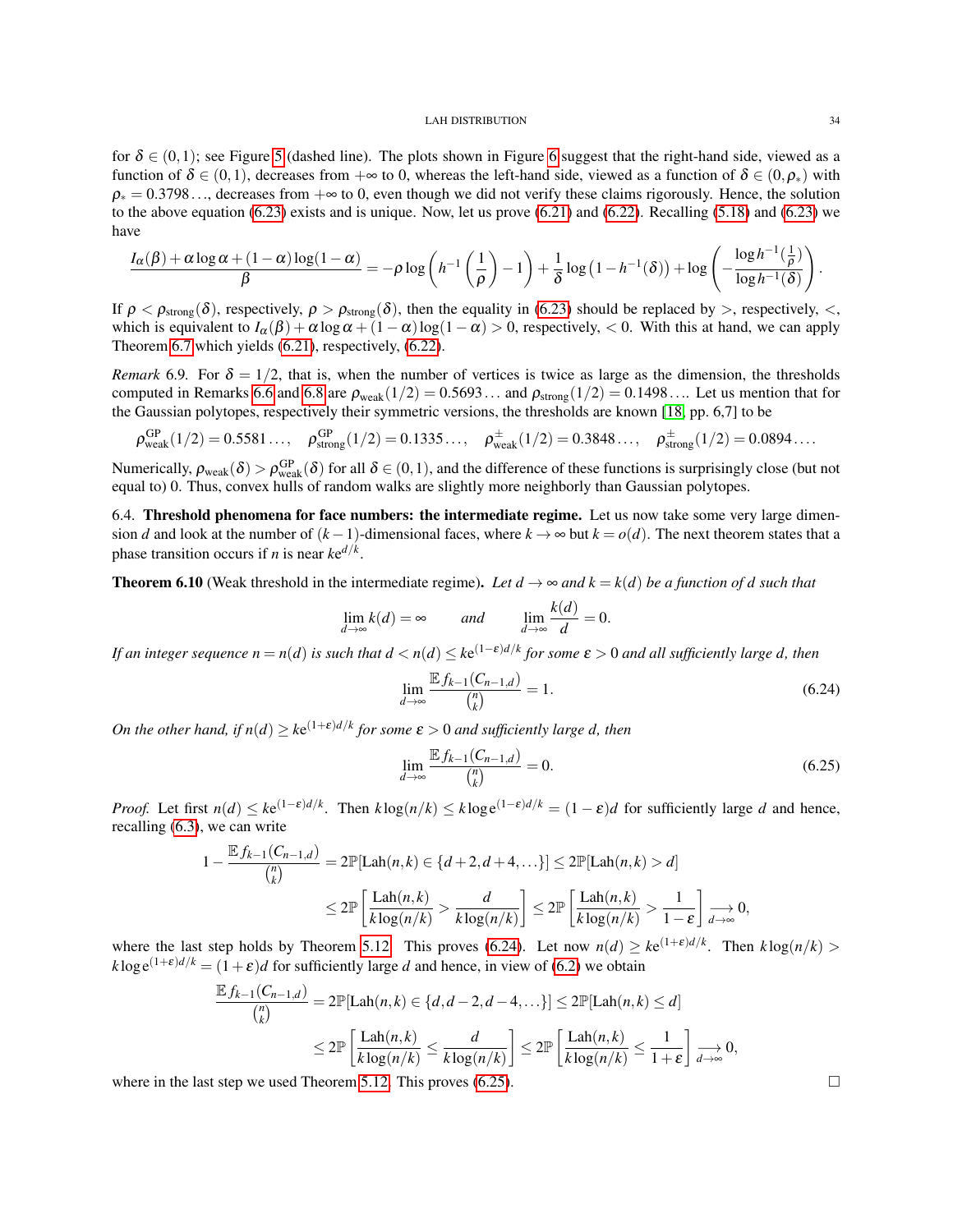In the setting of Gaussian polytopes, the intermediate regime has been studied in [\[18\]](#page-37-3). Note that the central limit theorem conjectured in Remark [5.15](#page-26-3) would imply a formula for the limit in the critical window.

## 7. CONIC INTRINSIC VOLUME SUMS OF WEYL CHAMBERS

<span id="page-34-0"></span>Let us mention an interpretation of the Lah distribution in terms of conic intrinsic volumes. To each convex cone  $C \subset \mathbb{R}^n$  it is possible to associate a sequence of quantities  $v_0(C), \ldots, v_n(C)$  which are called conic intrinsic volumes; see [\[62,](#page-38-23) Section 6.5] and [\[2,](#page-36-12) [3\]](#page-36-3) for their definition and properties. The conic intrinsic volumes form a probability distribution meaning that they are non-negative and sum up to 1. For the Weyl chamber of type *A*, which is the convex cone defined by

$$
A^{(n)} := \{ (x_1, \ldots, x_n) \in \mathbb{R}^n : x_1 \ge x_2 \ge \ldots \ge x_n \},\
$$

the conic intrinsic volumes are well known to form the  $\text{Lah}(n,1)$ -distribution meaning that

<span id="page-34-1"></span>
$$
v_j(A^{(n)}) = \mathbb{P}[\text{Lah}(n,1) = j] = \frac{1}{n!} \begin{bmatrix} n \\ j \end{bmatrix}
$$
 (7.1)

for all  $j = 1, \ldots, n$ ; see, e.g., [\[43,](#page-38-1) Theorem 4.2]. To state a more general identity involving  $\text{Lah}(n, k)$  with arbitrary  $k = 1, \ldots, n$ , we denote by  $\mathscr{F}_k(C)$  the set of *k*-dimensional faces of a polyhedral cone *C*, and let  $T_F(C)$  be the tangent cone of *C* at its face *F*. The next theorem was obtained in [\[25,](#page-37-22) Theorem 3.3]; see also [\[26\]](#page-37-23) for related results.

<span id="page-34-2"></span>**Theorem 7.1** (Conic intrinsic volume sums of  $A^{(n)}$ ). *For all*  $k \in \{1, ..., n\}$  *and*  $j \in \{k, ..., n\}$ *, we have* 

$$
\sum_{F \in \mathscr{F}_k(A^{(n)})} \upsilon_j(T_F(A^{(n)})) = {n-1 \choose k-1} \mathbb{P}[\text{Lah}(n,k) = j] = \frac{k!}{n!} {n \choose j} \left\{ \begin{matrix} j \\ k \end{matrix} \right\}.
$$

Note that for  $k = 1$  we recover [\(7.1\)](#page-34-1) because the only one-dimensional face of  $A^{(n)}$  is the line  $\{x_1 = \ldots = x_n\}$ . The proof of Theorem [7.1](#page-34-2) given in [\[25\]](#page-37-22) used generating functions. Let us give a combinatorial proof relying on the construction of the Lah distribution given in [\(2.3\)](#page-6-5).

*Proof.* By [\[25,](#page-37-22) Lemma 3.12], the collection of the tangent cones  $T_F(A^{(n)})$ , where  $F \in \mathscr{F}_k(A^{(n)})$  runs through all *k*dimensional faces of  $A^{(n)}$ , coincides (up to isometries) with the collection of direct products of the form  $A^{(i_1)} \times \ldots \times$  $A^{(i_k)}$ , where  $(i_1,...,i_k)$  runs through all compositions of *n* in *k* summands. Recalling that  $(b_1^{(n)})$  $b_1^{(n)}, \ldots, b_k^{(n)}$  $\binom{n}{k}$  denotes a uniform random composition of *n* in *k* summands, we can write

$$
\sum_{F \in \mathscr{F}_k(A^{(n)})} \upsilon_j(T_F(A^{(n)})) = {n-1 \choose k-1} \mathbb{E} \,\upsilon_j(A^{(b_1^{(n)})} \times \cdots \times A^{(b_k^{(n)})}).
$$

Recalling from [\(2.3\)](#page-6-5) that  $(Z_i^{(m)})$ *i*<sup>(*m*</sup>)</sup>)<sub>*i*,*m*∈N are independent random variables with  $\mathbb{P}[Z_i^{(m)} = \ell] = \frac{1}{i!} \left[\frac{i}{\ell}\right] = \upsilon_{\ell}(A^{(i)})$ , and using</sub> the formula for the conic intrinsic volumes of direct products, see formula (2.9) in [\[2\]](#page-36-12), we get

$$
\upsilon_j(A^{(i_1)}\times \ldots \times A^{(i_k)}) = \sum_{\substack{j_1,\ldots,j_k\in \mathbb{N}_0\\j_1+\ldots+j_k=j}} \upsilon_{j_1}(A^{(i_1)})\cdot \ldots \cdot \upsilon_{j_k}(A^{(i_k)}) = \mathbb{P}[Z_{i_1}^{(1)}+\ldots+Z_{i_k}^{(k)}=j].
$$

Combining everything together, we obtain

$$
\sum_{F \in \mathscr{F}_k(A^{(n)})} \upsilon_j(T_F(A^{(n)})) = {n-1 \choose k-1} \mathbb{P}\left[Z_{b_1^{(n)}}^{(1)} + \ldots + Z_{b_k^{(n)}}^{(k)} = j\right] = {n-1 \choose k-1} \mathbb{P}[\text{Lah}(n,k) = j] = \frac{k!}{n!} {n \choose j} \left\{ \begin{matrix} j \\ k \end{matrix} \right\},
$$

where we applied the representation of the Lah distribution given in [\(2.3\)](#page-6-5).

In [\[29\]](#page-37-24) it has been shown that, under a minor condition, the conic intrinsic volumes of any sequence of convex cones whose dimension diverges to ∞ satisfy a central limit theorem. One may ask whether there is a natural convex cone  $U_{n,k}$  whose conic intrinsic volumes are given by  $v_j(U_{n,k}) = \mathbb{P}[\text{Lah}(n,k) = j]$ , for all  $j \in \{k,\ldots,n\}$ . We do not know how to answer this question, but Theorem [7.1](#page-34-2) states that  $\mathbb{P}[\text{Lah}(n,k) = j]$  is the *expected j*-th conic intrinsic volume of a uniformly selected *random k*-dimensional face of the Weyl chamber *A* (*n*) ; see also [\[25,](#page-37-22) Theorem 3.1] and [\[27,](#page-37-25) Corollary 2.4] for other examples of this type. Let us also mention that in [\[2,](#page-36-12) Lemma 6.5] and [\[26,](#page-37-23) Theorem 3.14]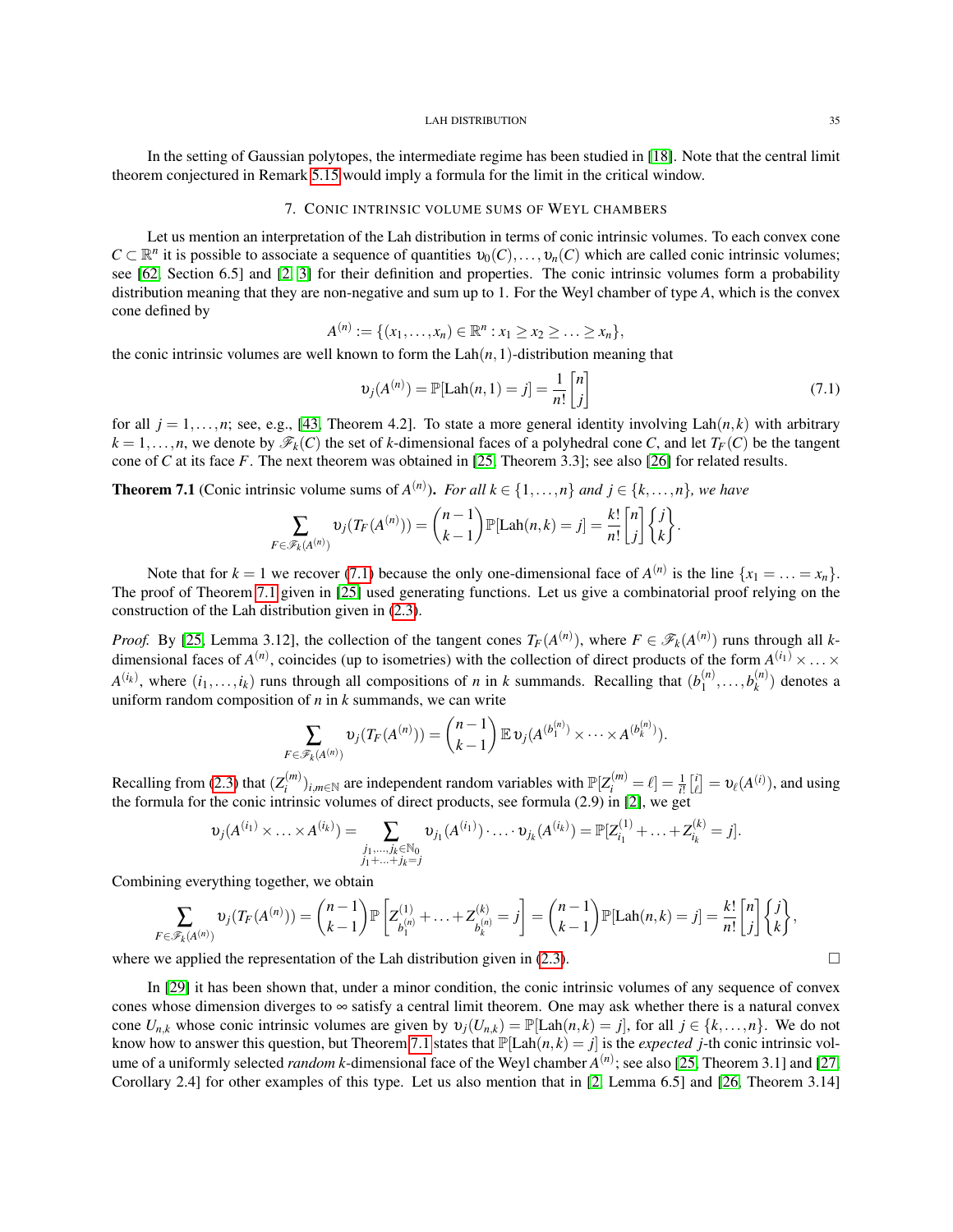(which look similar at a first sight) the Stirling numbers appear in a different order, that is, in the form  $\binom{n}{j} \binom{j}{k}$ ; see [\[45\]](#page-38-24) for a review of identities involving this and other types of products.

## 8. APPENDIX

<span id="page-35-1"></span><span id="page-35-0"></span>8.1. **Proof of Theorem [5.3.](#page-17-0)** Recall that the distribution of the random uniform composition  $(b_1^{(n)})$  $b_1^{(n)}, \ldots, b_k^{(n)}$  $\binom{n}{k}$  can be represented as

$$
\mathbb{P}[(b_1^{(n)},\ldots,b_k^{(n)})\in\cdot]=\mathbb{P}[(G_1,\ldots,G_k)\in\cdot|G_1+\cdots+G_k=n],
$$

where  $G_1, \ldots, G_k$  are independent random variables having the same geometric law on N with parameter  $\theta$ . This representation holds for arbitrary  $\theta \in (0,1)$  and we are free to choose  $\theta := \theta_n = k/n$ . As we demonstrated in Lemma [5.5,](#page-18-2) it suffices to show that

$$
\left(\frac{N_j^{(n)} - k\theta_n(1-\theta_n)^{j-1}}{\sqrt{k}}\right)_{j\geq 1} \xrightarrow[n\to\infty]{d} (\mathcal{N}_j)_{j\geq 1}.
$$

By the Cramér–Wold device the last display is equivalent to

$$
\frac{\sum_{l=1}^{M} \beta_l (N_l^{(n)} - k \theta_n (1 - \theta_n)^{l-1})}{\sqrt{k}} \underset{n \to \infty}{\overset{d}{\longrightarrow}} \sum_{l=1}^{M} \beta_l \mathcal{N}_l,
$$

for arbitrary fixed  $M \in \mathbb{N}$  and  $\beta_1, \beta_2, \dots, \beta_M \in \mathbb{R}$ . Put

$$
f_n(x) := \sum_{l=1}^M \beta_l (\mathbb{1}_{\{x=l\}} - \theta_n (1 - \theta_n)^{l-1}), \quad x \in \mathbb{N},
$$

and, further,

$$
S_{n,k} := \sum_{j=1}^k G_j, \quad T_{n,k} := \sum_{j=1}^k f_n(G_j).
$$

The subsequent analysis relies on the following representation:

$$
\mathbb{E} \exp\left(itk^{-1/2}\left(\sum_{l=1}^{M}\beta_{l}(N_{l}^{(n)}-k\theta_{n}(1-\theta_{n})^{l-1})\right)\right)=\mathbb{E} \exp\left(itk^{-1/2}\sum_{j=1}^{k}f_{n}(b_{j}^{(n)})\right)
$$

$$
\stackrel{(5.2)}{=} \mathbb{E} \exp\left(itk^{-1/2}\sum_{j=1}^{k}f_{n}(G_{j})\Big|S_{n,k}=n\right)=\mathbb{E} \exp\left(itk^{-1/2}T_{n,k}\Big|S_{n,k}=n\right).
$$

Thus, it suffices to prove that, for every fixed  $t \in \mathbb{R}$ ,

<span id="page-35-3"></span>
$$
\lim_{n\to\infty}\mathbb{E}\exp\left(itk^{-1/2}T_{n,k}\Big|S_{n,k}=n\right)=\mathbb{E}\exp\left(it\sum_{l=1}^M\beta_l\mathcal{N}_l\right).
$$
\n(8.1)

According to Theorem 1 in [\[33\]](#page-37-17) we have

$$
\mathbb{E}\left(e^{itk^{-1/2}T_{n,k}}\Big|S_{n,k}=n\right)=\frac{1}{2\pi\mathbb{P}[S_{n,k}=n]}\int_{-\pi}^{\pi}\mathbb{E}e^{is(S_{n,k}-n)+itk^{-1/2}T_{n,k}}ds
$$
\n
$$
=\frac{1}{2\pi\sqrt{k}\mathbb{P}[S_{n,k}=n]}\int_{-\pi\sqrt{k}}^{\pi\sqrt{k}}\mathbb{E}e^{iuk^{-1/2}(S_{n,k}-n)+itk^{-1/2}T_{n,k}}du.
$$
\n(8.2)

Using the Lindeberg–Feller central limit theorem we obtain

<span id="page-35-2"></span>
$$
\left(\frac{S_{n,k}-n}{\sqrt{k}},\frac{T_{n,k}}{\sqrt{k}}\right)\underset{n\to\infty}{\longrightarrow}\left(\widetilde{N}_1,\widetilde{N}_2\right),\,
$$

where  $(\widetilde{N}_1, \widetilde{N}_2)$  is a centred Gaussian vector with the following variances and covariance:

$$
\sigma_1^2 := \text{Var}\,\widetilde{N}_1 = \lim_{n \to \infty} \text{Var}(G_1) = \frac{1 - \alpha}{\alpha^2},
$$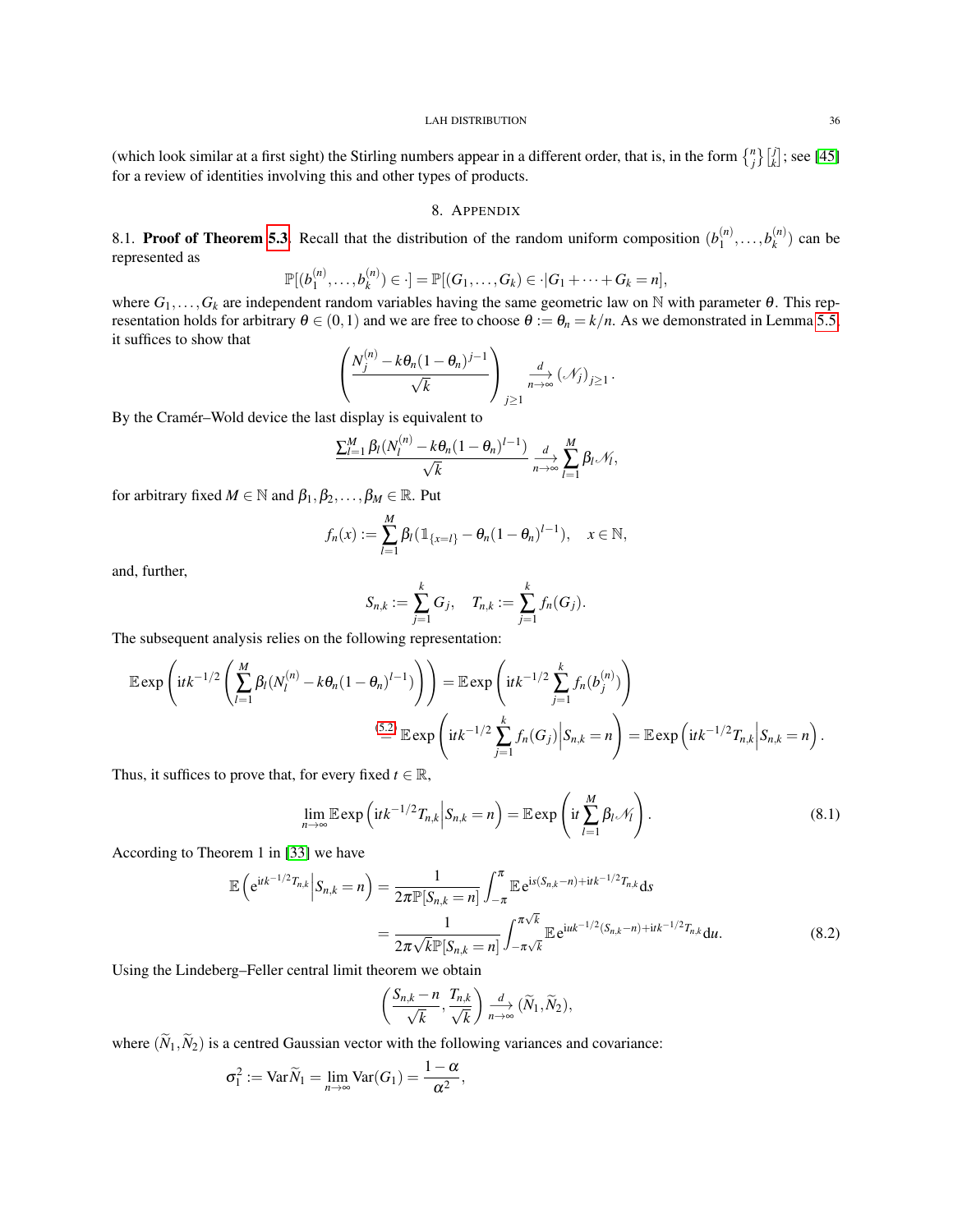$$
\sigma_2^2 := \text{Var}\widetilde{N}_2 = \lim_{n\to\infty} \text{Var}(f_n(G_1)) = \sum_{l=1}^M \beta_l^2 \alpha (1-\alpha)^{l-1} - \left(\sum_{l=1}^M \beta_l \alpha (1-\alpha)^{l-1}\right)^2,
$$

and

$$
r := \text{Cov}(\widetilde{N}_1, \widetilde{N}_2) = \lim_{n \to \infty} \text{Cov}(f_n(G_1), G_1) = \lim_{n \to \infty} \text{Cov}\left(\sum_{l=1}^M \beta_l 1\!\!1_{\{G_1 = l\}}, \sum_{l=1}^M l 1\!\!1_{\{G_1 = l\}}\right)
$$

$$
= \sum_{l=1}^M \beta_l l \alpha (1 - \alpha)^{l-1} - \alpha^{-1} \sum_{l=1}^M \beta_l \alpha (1 - \alpha)^{l-1} = \sum_{l=1}^M \beta_l (l \alpha - 1)(1 - \alpha)^{l-1}.
$$

Since  $S_k - k$  has the negative binomial distribution, direct calculation shows that the limit lim<sub>*n*→∞</sub>  $\sqrt{k} \mathbb{P}[S_k = n]$  exists and is positive. Thus, by the Lebesgue dominated convergence theorem, we deduce from [\(8.2\)](#page-35-2) that

$$
\lim_{n \to \infty} \mathbb{E}\left(e^{itk^{-1/2}T_{n,k}}\Big|S_{n,k}=n\right) = \text{const} \cdot \int_{-\infty}^{\infty} \mathbb{E}\exp\left(iu\widetilde{N}_1 + it\widetilde{N}_2\right)du
$$

$$
= \text{const} \cdot \int_{-\infty}^{\infty} \exp\left(-\frac{u^2\sigma_1^2 + t^2\sigma_2^2 + 2rut}{2}\right)du = \exp\left(-\frac{\sigma_1^2\sigma_2^2 - r^2}{2\sigma_1^2}t^2\right). \tag{8.3}
$$

To ensure applicability of the dominated convergence (which is non-trivial), one can argue as in the paper of Holst [\[33\]](#page-37-17) who relies on [\[52\]](#page-38-15). It remains to note that the right-hand sides of  $(8.1)$  and  $(8.3)$  coincide as is readily seen by comparing the variances.

## <span id="page-36-0"></span>ACKNOWLEDGEMENT

ZK acknowledges support by the German Research Foundation under Germany's Excellence Strategy EXC 2044 – 390685587, Mathematics Münster: Dynamics - Geometry - Structure and by the DFG priority program SPP 2265 *Random Geometric Systems*. AM was supported by the National Research Foundation of Ukraine (project 2020.02/0014 "Asymptotic regimes of perturbed random walks: on the edge of modern and classical probability"). The authors thank Thomas Godland for useful discussions and the anonymous referee for useful suggestions.

## <span id="page-36-1"></span>**REFERENCES**

- <span id="page-36-8"></span>[1] G. Alsmeyer, Z. Kabluchko, and A. Marynych. Limit theorems for the least common multiple of a random set of integers. *Trans. Amer. Math. Soc.*, 372(7):4585–4603, 2019.
- <span id="page-36-12"></span>[2] D. Amelunxen and M. Lotz. Intrinsic volumes of polyhedral cones: A combinatorial perspective. *Discrete Comput. Geom.*, 58(2):371–409, 2017.
- <span id="page-36-3"></span>[3] D. Amelunxen, M. Lotz, M. B. McCoy, and J. A. Tropp. Living on the edge: phase transitions in convex programs with random data. *Inf. Inference*, 3(3):224–294, 2014.
- <span id="page-36-4"></span>[4] P. Baldi and R. Vershynin. A theory of capacity and sparse neural encoding. *Neural Networks, to appear*, 2021.
- <span id="page-36-9"></span>[5] A. D. Barbour, E. Kowalski, and A. Nikeghbali. Mod-discrete expansions. *Probab. Theory Related Fields*, 158(3-4):859–893, 2014.
- <span id="page-36-5"></span>[6] Y. M. Baryshnikov and R. A. Vitale. Regular simplices and Gaussian samples. *Discrete Comput. Geom.*, 11(2):141–147, 1994.
- <span id="page-36-6"></span>[7] N. Berestycki. *Recent progress in coalescent theory*, volume 16 of *Ensaios Matematicos [Mathematical Surveys] ´* . Sociedade Brasileira de Matemática, Rio de Janeiro, 2009.
- <span id="page-36-10"></span>[8] P. Billingsley. *Convergence of Probability Measures*. John Wiley & Sons, 1999.
- <span id="page-36-11"></span>[9] A. Bulinski and A. Shashkin. *Limit theorems for associated random fields and related systems*, volume 10 of *Advanced Series on Statistical Science & Applied Probability*. World Scientific Publishing Co. Pte. Ltd., Hackensack, NJ, 2007.
- <span id="page-36-7"></span>[10] J. Cilleruelo, J. Rué, P. Šarka, and A. Zumalacárregui. The least common multiple of random sets of positive integers. *J. Number Theory*, 144:92–104, 2014.
- <span id="page-36-2"></span>[11] S. Daboul, J. Mangaldan, M. Z. Spivey, and P. J. Taylor. The Lah numbers and the *n*th derivative of  $e^{1/x}$ . *Math. Mag.*, 86(1):39–47, 2013.

<span id="page-36-13"></span> $\setminus$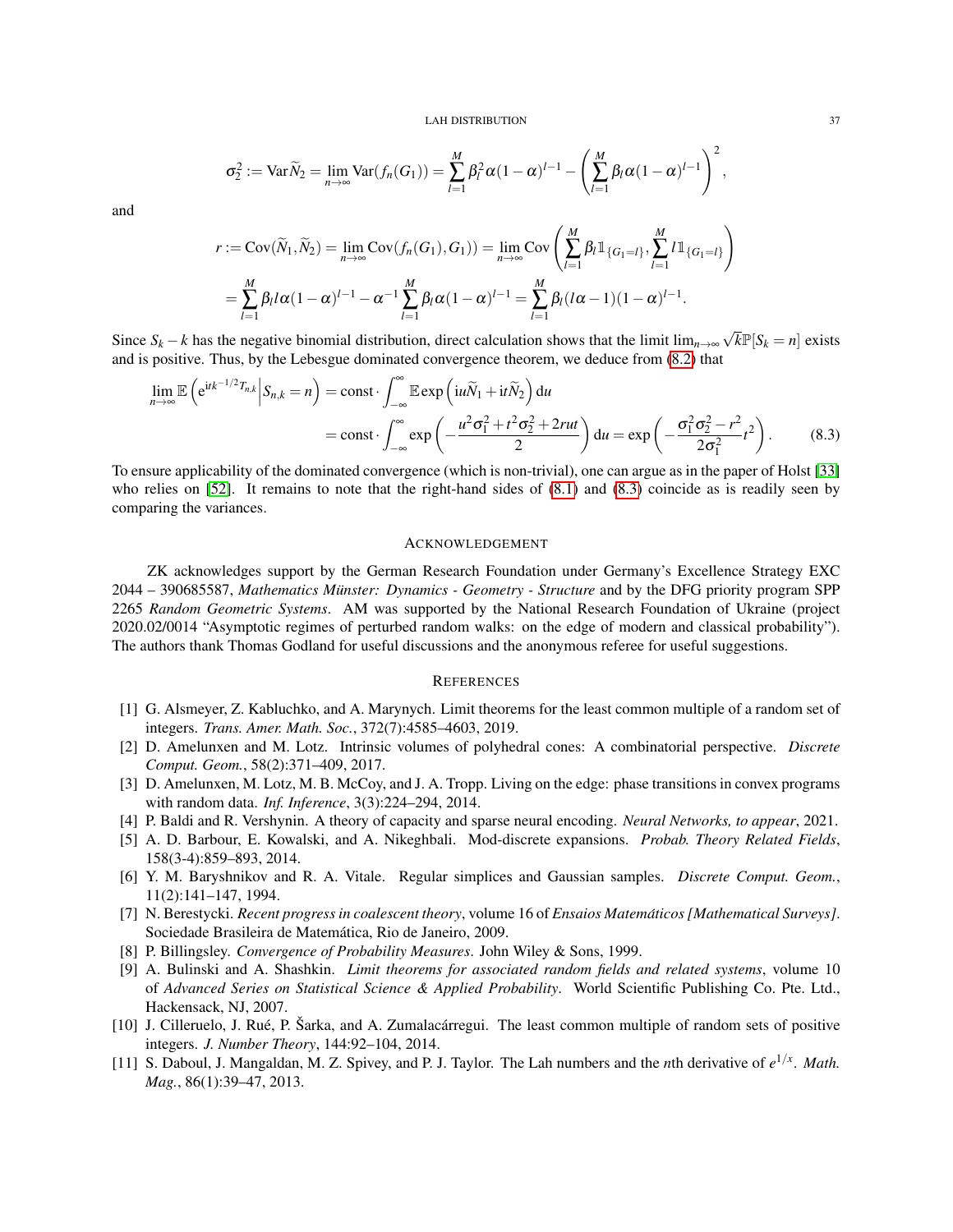- <span id="page-37-13"></span>[12] F. Delbaen, E. Kowalski, and A. Nikeghbali. Mod-φ convergence. *Int. Math. Res. Not. IMRN*, 2015(11):3445– 3485, 2015.
- <span id="page-37-21"></span>[13] A. Dembo and O. Zeitouni. *Large deviations techniques and applications*, volume 38 of *Stochastic Modelling and Applied Probability*. Springer-Verlag, Berlin, 2010. Corrected reprint of the second (1998) edition.
- <span id="page-37-16"></span>[14] P. Diaconis and D. Freedman. A dozen de Finetti-style results in search of a theory. *Ann. Inst. H. Poincare´ Probab. Statist.*, 23(2, suppl.):397–423, 1987.
- <span id="page-37-1"></span>[15] D. L. Donoho. High-dimensional centrally symmetric polytopes with neighborliness proportional to dimension. *Discrete Comput. Geom.*, 35(4):617–652, 2006.
- <span id="page-37-2"></span>[16] D. L. Donoho and J. Tanner. Neighborliness of randomly projected simplices in high dimensions. *Proc. Natl. Acad. Sci. USA*, 102(27):9452–9457, 2005.
- <span id="page-37-5"></span>[17] D. L. Donoho and J. Tanner. Sparse nonnegative solution of underdetermined linear equations by linear programming. *Proc. Natl. Acad. Sci. USA*, 102(27):9446–9451, 2005.
- <span id="page-37-3"></span>[18] D. L. Donoho and J. Tanner. Counting faces of randomly projected polytopes when the projection radically lowers dimension. *J. Amer. Math. Soc.*, 22(1):1–53, 2009.
- <span id="page-37-4"></span>[19] D. L. Donoho and J. Tanner. Counting the faces of randomly-projected hypercubes and orthants, with applications. *Discrete Comput. Geom.*, 43(3):522–541, 2009.
- <span id="page-37-6"></span>[20] D. L. Donoho and J. Tanner. Observed universality of phase transitions in high-dimensional geometry, with implications for modern data analysis and signal processing. *Philos. Trans. R. Soc. Lond. Ser. A Math. Phys. Eng. Sci.*, 367(1906):4273–4293, 2009. With electronic supplementary materials available online.
- <span id="page-37-7"></span>[21] D. L. Donoho and J. Tanner. Exponential bounds implying construction of compressed sensing matrices, errorcorrecting codes, and neighborly polytopes by random sampling. *IEEE Trans. Inform. Theory*, 56(4):2002–2016, 2010.
- <span id="page-37-14"></span>[22] V. Féray, P.-L. Méliot, and A. Nikeghbali. *Mod-φ convergence: Normality zones and precise deviations*. SpringerBriefs in Probability and Mathematical Statistics. Springer, 2016.
- <span id="page-37-15"></span>[23] J. L. Fields. The uniform asymptotic expansion of a ratio of two gamma functions. In *Proc. Inter. Conf. Constructive Func. Theory*, pages 171–176, 1970.
- <span id="page-37-20"></span>[24] P. Flajolet and R. Sedgewick. *Analytic Combinatorics*. Cambridge University Press, 2009.
- <span id="page-37-22"></span>[25] T. Godland and Z. Kabluchko. Angle sums of Schläfli orthoschemes. *Discrete Comput. Geom., to appear*, 2020. Preprint at arXiv: 2007.02293v3.
- <span id="page-37-23"></span>[26] T. Godland and Z. Kabluchko. Projections and angle sums of permutohedra and other polytopes, 2020. Preprint at arXiv: 2009.04186.
- <span id="page-37-25"></span>[27] T. Godland and Z. Kabluchko. Positive hulls of random walks and bridges, 2021. Preprint at arXiv: 2104.05542.
- <span id="page-37-9"></span>[28] T. Godland, Z. Kabluchko, and C. Thäle. Random cones in high dimensions I: Donoho-Tanner and Cover-Efron cones, 2020. Preprint at arXiv: 2012.06189.
- <span id="page-37-24"></span>[29] L. Goldstein, I. Nourdin, and G. Peccati. Gaussian phase transitions and conic intrinsic volumes: Steining the Steiner formula. *Ann. Appl. Probab.*, 27(1):1–47, 2017.
- <span id="page-37-0"></span>[30] R. L. Graham, D. E. Knuth, and O. Patashnik. *Concrete Mathematics: A Foundation for Computer Science*. Addison-Wesley Publishing Company, Inc., USA, 2nd edition, 1994.
- <span id="page-37-8"></span>[31] B. Grünbaum. Convex polytopes, volume 221 of Graduate Texts in Mathematics. Springer-Verlag, New York, second edition, 2003. Prepared and with a preface by V. Kaibel, V. Klee and G. M. Ziegler.
- <span id="page-37-12"></span>[32] L. H. Harper. Stirling behavior is asymptotically normal. *Ann. Math. Statist.*, 38:410–414, 1967.
- <span id="page-37-17"></span>[33] L. Holst. Two conditional limit theorems with applications. *Ann. Stat.*, 7(3):551–557, 1979.
- <span id="page-37-18"></span>[34] L. Holst. A unified approach to limit theorems for urn models. *J. Appl. Probab.*, 16(1):154–162, 1979.
- <span id="page-37-10"></span>[35] D. Hug and R. Schneider. Threshold phenomena for random cones. *Discrete Comput. Geom., to appear*, 2020. Preprint at arXiv: 2004.11473.
- <span id="page-37-11"></span>[36] D. Hug and R. Schneider. Another look at threshold phenomena for random cones. *Studia Sc. Math. Hungarica*, 58(4):489 – 504, 2021.
- <span id="page-37-19"></span>[37] G. I. Ivchenko. On the random coverage of the circle: a discrete model. *Discrete Math. Appl.*, 4(2):147–162, 1994.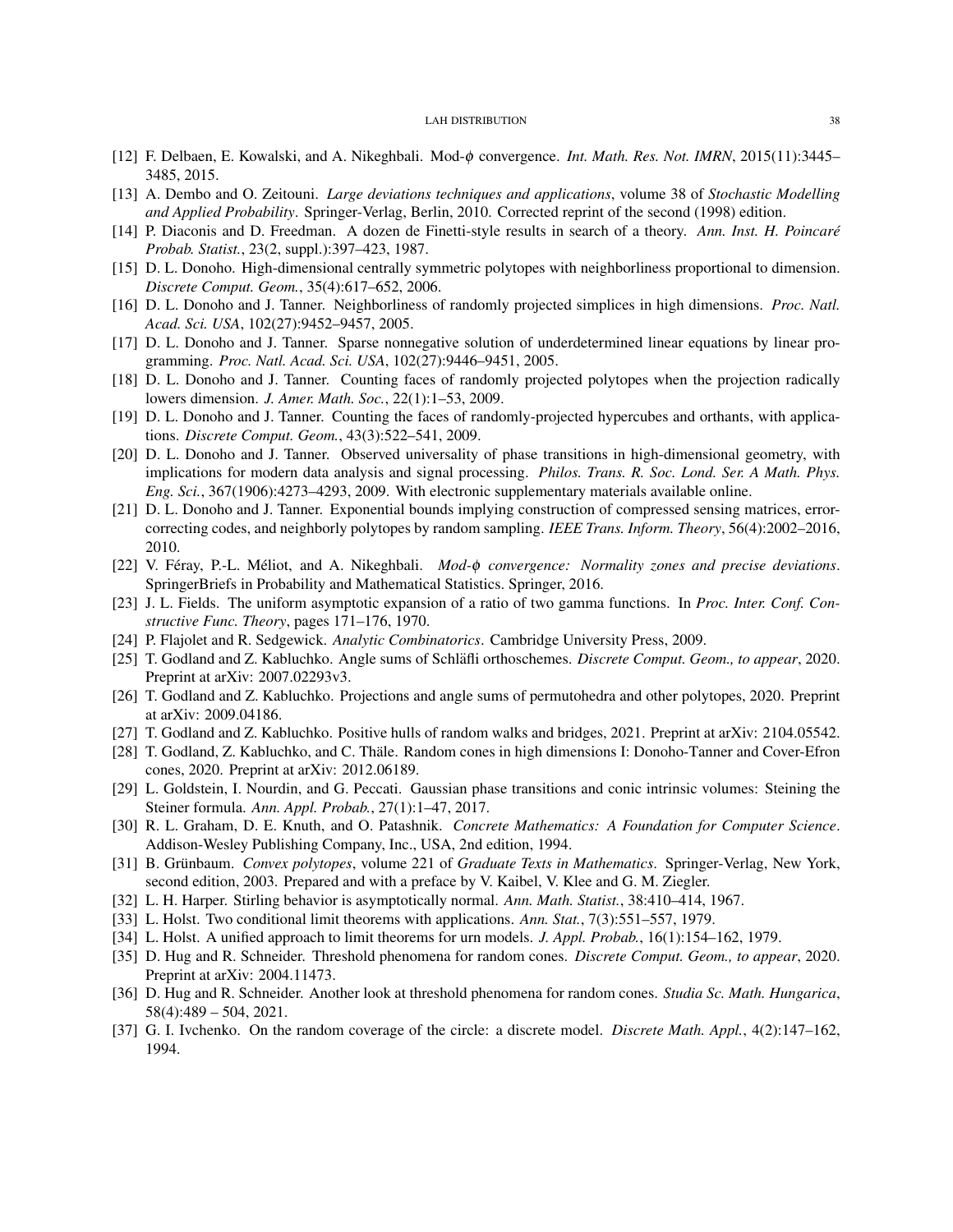- <span id="page-38-7"></span>[38] J. Jacod, E. Kowalski, and A. Nikeghbali. Mod-Gaussian convergence: new limit theorems in probability and number theory. *Forum Math.*, 23(4):835–873, 2011.
- <span id="page-38-22"></span>[39] K. Joag-Dev and F. Proschan. Negative association of random variables, with applications. *Ann. Statist.*, 11(1):286–295, 1983.
- <span id="page-38-3"></span>[40] N. L. Johnson, S. Kotz, and N. Balakrishnan. *Discrete multivariate distributions*. Wiley Series in Probability and Statistics: Applied Probability and Statistics. John Wiley & Sons, Inc., New York, 1997. A Wiley-Interscience Publication.
- <span id="page-38-11"></span>[41] Z. Kabluchko, A. Marynych, and H. Sulzbach. Mode and Edgeworth expansion for the Ewens distribution and the Stirling numbers. *J. Integer Seq.*, 19(8):Art. 16.8.8, 17, 2016.
- <span id="page-38-10"></span>[42] Z. Kabluchko, A. Marynych, and H. Sulzbach. General Edgeworth expansions with applications to profiles of random trees. *Ann. Appl. Probab.*, 27(6):3478–3524, 2017.
- <span id="page-38-1"></span>[43] Z. Kabluchko, V. Vysotsky, and D. Zaporozhets. Convex hulls of random walks: expected number of faces and face probabilities. *Adv. Math.*, 320:595–629, 2017.
- <span id="page-38-2"></span>[44] Z. Kabluchko, V. Vysotsky, and D. Zaporozhets. Convex hulls of random walks, hyperplane arrangements, and Weyl chambers. *Geom. Func. Anal.*, 27(4):880–918, 2017.
- <span id="page-38-24"></span>[45] M. Knežević, V. Krčadinac, and L. Relić. Matrix products of binomial coefficients and unsigned Stirling numbers, 2020. Preprint at arXiv: 2012.15307.
- <span id="page-38-14"></span>[46] V. F. Kolchin, B. A. Sevastyanov, and V. P. Chistyakov. *Random allocations*. V. H. Winston & Sons, Washington, D.C.; distributed by Halsted Press [John Wiley & Sons], New York-Toronto, Ont.-London, 1978.
- <span id="page-38-12"></span>[47] V. F. Kolčin. A certain class of limit theorems for conditional distributions. *Litovsk. Mat. Sb.*, 8:53–63, 1968.
- <span id="page-38-13"></span>[48] V. F. Kolčin. Branching processes, random trees and a generalized particle distribution scheme. *Mat. Zametki*, 21(5):691–705, 1977.
- <span id="page-38-6"></span>[49] E. Kowalski and A. Nikeghbali. Mod-Poisson convergence in probability and number theory. *Int. Math. Res. Not. IMRN*, 2010(18):3549–3587, 2010.
- <span id="page-38-8"></span>[50] E. Kowalski and A. Nikeghbali. Mod-Gaussian convergence and the value distribution of  $\zeta(\frac{1}{2} + it)$  and related quantities. *J. Lond. Math. Soc. (2)*, 86(1):291–319, 2012.
- <span id="page-38-0"></span>[51] I. Lah. A new kind of numbers and its application in the actuarial mathematics. *Boletim do Instituto dos Actuarios ´ Portugueses*, 9:7–15, 1954.
- <span id="page-38-15"></span>[52] L. Le Cam. Un théorème sur la division d'un intervalle par des points pris au hasard. *Publ. Inst. Statist. Univ. Paris*, 7(3-4):7–16, 1958.
- <span id="page-38-5"></span>[53] J. L. Lebowitz, B. Pittel, D. Ruelle, and E. R. Speer. Central limit theorems, Lee-Yang zeros, and graph-counting polynomials. *J. Combin. Theory Ser. A*, 141:147–183, 2016.
- <span id="page-38-20"></span>[54] G. Louchard. Asymptotics of the Stirling numbers of the first kind revisited: a saddle point approach. *Discrete Math. Theor. Comput. Sci.*, 12(2):167–184, 2010.
- <span id="page-38-21"></span>[55] G. Louchard. Asymptotics of the Stirling numbers of the second kind revisited. *Appl. Anal. Discrete Math.*, 7(2):193–210, 2013.
- <span id="page-38-9"></span>[56] P.-L. Méliot and A. Nikeghbali. Mod-Gaussian convergence and its applications for models of statistical mechanics. In *In memoriam Marc Yor—Seminaire de Probabilit ´ es XLVII ´* , volume 2137 of *Lecture Notes in Math.*, pages 369–425. Springer, Cham, 2015.
- <span id="page-38-17"></span>[57] L. Moser and M. Wyman. Asymptotic development of the Stirling numbers of the first kind. *J. London Math. Soc.*, 33:133–146, 1958.
- <span id="page-38-18"></span>[58] L. Moser and M. Wyman. Stirling numbers of the second kind. *Duke Math. J.*, 25:29–43, 1958.
- <span id="page-38-4"></span>[59] S. Narumi. On a power series having only a finite number of algebraico logarithmic singularities on its circle of convergence. *Tohoku Math. J. ˆ* , 30:185–201, 1929.
- <span id="page-38-19"></span>[60] V. N. Sachkov. *Combinatorial methods in discrete mathematics*, volume 55 of *Encyclopedia of Mathematics and its Applications*. Cambridge University Press, Cambridge, 1996.
- <span id="page-38-16"></span>[61] V. N. Sachkov. *Probabilistic methods in combinatorial analysis*, volume 56 of *Encyclopedia of Mathematics and its Applications*. Cambridge University Press, Cambridge, 1997.
- <span id="page-38-23"></span>[62] R. Schneider and W. Weil. *Stochastic and integral geometry*. Probability and its Applications (New York). Springer-Verlag, Berlin, 2008.